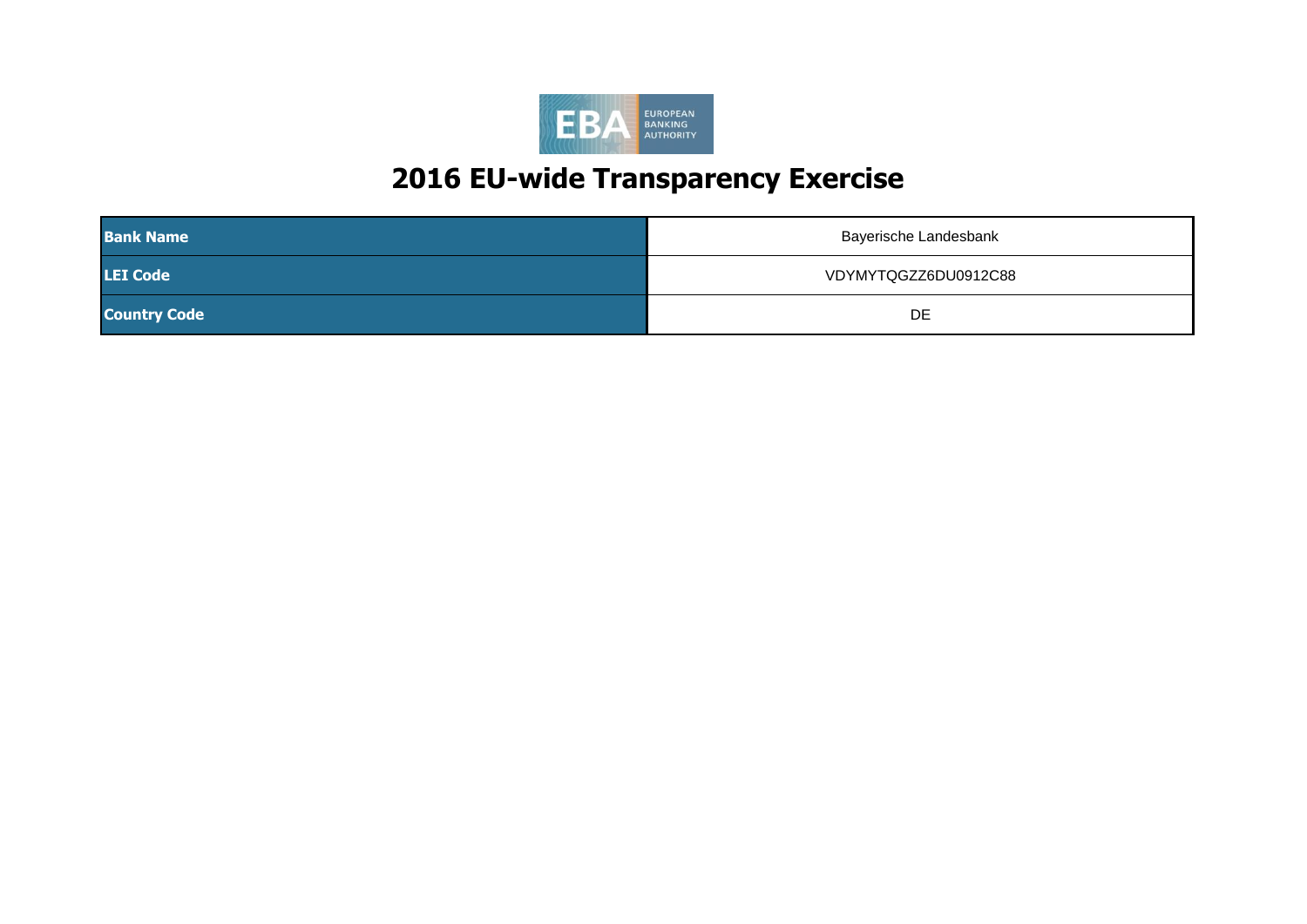

## **2016 EU-wide Transparency Exercise Capital**

Bayerische Landesbank

|                                                                                           |                 | (mln EUR, %)                                                                                                                           |              | As of 31/12/2015 As of 30/06/2016 | <b>COREP CODE</b>                                                                                                                                                                      | <b>REGULATION</b>                                                                                                                                                                                                                                                                                 |
|-------------------------------------------------------------------------------------------|-----------------|----------------------------------------------------------------------------------------------------------------------------------------|--------------|-----------------------------------|----------------------------------------------------------------------------------------------------------------------------------------------------------------------------------------|---------------------------------------------------------------------------------------------------------------------------------------------------------------------------------------------------------------------------------------------------------------------------------------------------|
|                                                                                           | $\overline{A}$  | <b>OWN FUNDS</b>                                                                                                                       | 11,194       | 10,589                            | C 01.00 (r010,c010)                                                                                                                                                                    | Articles 4(118) and 72 of CRR                                                                                                                                                                                                                                                                     |
|                                                                                           | A.1             | COMMON EQUITY TIER 1 CAPITAL (net of deductions and after applying<br>transitional adjustments)                                        | 9,755        | 8.709                             | 01.00 (r020.c010)                                                                                                                                                                      | Article 50 of CRR                                                                                                                                                                                                                                                                                 |
|                                                                                           | A.1.1           | Capital instruments eligible as CET1 Capital (including share premium and net own capital<br>instruments)                              | 3,888        | 3,888                             | 01.00 (r030,c010)                                                                                                                                                                      | Articles 26(1) points (a) and (b), 27 to 29, 36(1) point (f) and 42 of CRR                                                                                                                                                                                                                        |
|                                                                                           | A.1.2           | <b>Retained earnings</b>                                                                                                               | 3,510        | 3,806                             | C 01.00 (r130,c010)                                                                                                                                                                    | Articles 26(1) point (c), 26(2) and 36 (1) points (a) and (f) of CRR                                                                                                                                                                                                                              |
| <b>OWN FUNDS</b><br><b>Transitional period</b><br><b>OWN FUNDS</b><br><b>REQUIREMENTS</b> | A.1.3           | Accumulated other comprehensive income                                                                                                 | $-823$       | $-1.160$                          | C 01.00 (r180,c010)                                                                                                                                                                    | Articles 4(100), 26(1) point (d) and 36 (1) point (l) of CRR                                                                                                                                                                                                                                      |
|                                                                                           | A.1.4           | Other Reserves                                                                                                                         | 1,880        | 1,705                             | C 01.00 (r200,c010)                                                                                                                                                                    | Articles 4(117) and 26(1) point (e) of CRR                                                                                                                                                                                                                                                        |
|                                                                                           | A.1.5           | Funds for general banking risk                                                                                                         | $\mathbf 0$  | $\,0\,$                           | C 01.00 (r210,c010)                                                                                                                                                                    | Articles 4(112), 26(1) point (f) and 36 (1) point (l) of CRR                                                                                                                                                                                                                                      |
|                                                                                           | A.1.6           | Minority interest given recognition in CET1 capital                                                                                    | $\mathbf{0}$ | $\mathbf{0}$                      | 01.00 (r230.c010)                                                                                                                                                                      | Article 84 of CRR                                                                                                                                                                                                                                                                                 |
|                                                                                           | A.1.7           | Adjustments to CET1 due to prudential filters                                                                                          | $-196$       | $-133$                            | 01.00 (r250,c010)                                                                                                                                                                      | Articles 32 to 35 of and 36 (1) point (I) of CRR                                                                                                                                                                                                                                                  |
|                                                                                           | A.1.8           | (-) Intangible assets (including Goodwill)                                                                                             | $-114$       | $-106$                            | C 01.00 (r300,c010) + C 01.00 (r340,c010)                                                                                                                                              | Articles 4(113), 36(1) point (b) and 37 of CRR. Articles 4(115), 36(1) point (b) and 37 point (a) of<br>CCR                                                                                                                                                                                       |
|                                                                                           | A.1.9           | (-) DTAs that rely on future profitability and do not arise from temporary differences net of<br>associated DTLs                       | $-37$        | $-22$                             | C 01.00 (r370,c010)                                                                                                                                                                    | Articles 36(1) point (c) and 38 of CRR                                                                                                                                                                                                                                                            |
|                                                                                           | A.1.10          | (-) IRB shortfall of credit risk adjustments to expected losses                                                                        | $-401$       | $-248$                            | C 01.00 (r380,c010)                                                                                                                                                                    | Articles 36(1) point (d), 40 and 159 of CRR                                                                                                                                                                                                                                                       |
|                                                                                           | A.1.11          | (-) Defined benefit pension fund assets                                                                                                | $\mathbf 0$  | $\mathbf{0}$                      | C 01.00 (r390,c010)                                                                                                                                                                    | Articles 4(109), 36(1) point (e) and 41 of CRR                                                                                                                                                                                                                                                    |
|                                                                                           | A.1.12          | (-) Reciprocal cross holdings in CET1 Capital                                                                                          | $\mathbf{0}$ | $\mathbf{0}$                      | C 01.00 (r430,c010)                                                                                                                                                                    | Articles 4(122), 36(1) point (g) and 44 of CRR                                                                                                                                                                                                                                                    |
|                                                                                           | A.1.13          | (-) Excess deduction from AT1 items over AT1 Capital                                                                                   | $\,0\,$      | $\,0\,$                           | 01.00 (r440,c010)                                                                                                                                                                      | Article 36(1) point (j) of CRR                                                                                                                                                                                                                                                                    |
|                                                                                           | A.1.14          | (-) Deductions related to assets which can alternatively be subject to a 1.250% risk weight                                            | $\mathbf{0}$ | $\overline{0}$                    | $201.00 (r450, c010) + C 01.00 (r460, c010) +$<br>$201.00 (r470, c010) + C 01.00 (r471, c010) +$<br>201.00 (r472, c010)                                                                | Articles 4(36), 36(1) point (k) (i) and 89 to 91 of CRR; Articles 36(1) point (k) (i), 243(1) point (b),<br>244(1) point (b) and 258 of CRR; Articles 36(1) point k) (ii) and 379(3) of CRR; Articles 36(1)<br>point k) (iv) and 153(8) of CRR and Articles 36(1) point k) (v) and 155(4) of CRR. |
|                                                                                           | A.1.14.1        | Of which: from securitisation positions (-)                                                                                            | $\mathbf{0}$ | $\mathbf{0}$                      | 01.00 (r460,c010)                                                                                                                                                                      | Articles 36(1) point (k) (ii), 243(1) point (b), 244(1) point (b) and 258 of CRR                                                                                                                                                                                                                  |
|                                                                                           | A.1.15          | (-) Holdings of CET1 capital instruments of financial sector entities where the institiution does<br>not have a significant investment | $\mathbf 0$  | $\mathbf 0$                       | 01.00 (r480,c010)                                                                                                                                                                      | Articles 4(27), 36(1) point (h); 43 to 46, 49 (2) and (3) and 79 of CRR                                                                                                                                                                                                                           |
|                                                                                           | A.1.16          | (-) Deductible DTAs that rely on future profitability and arise from temporary differences                                             | $\mathbf 0$  | $\,0\,$                           | C 01.00 (r490,c010)                                                                                                                                                                    | Articles 36(1) point (c) and 38; Articles 48(1) point (a) and 48(2) of CRR                                                                                                                                                                                                                        |
|                                                                                           | A.1.17          | (-) Holdings of CET1 capital instruments of financial sector entities where the institiution has a<br>significant investmen            | $\mathbf{0}$ | $\mathbf{0}$                      | C 01.00 (r500,c010)                                                                                                                                                                    | Articles 4(27); 36(1) point (i); 43, 45; 47; 48(1) point (b); 49(1) to (3) and 79 of CRR                                                                                                                                                                                                          |
|                                                                                           | A.1.18          | (-) Amount exceding the 17.65% threshold                                                                                               | $\,0\,$      | $\,0\,$                           | C 01.00 (r510,c010)                                                                                                                                                                    | Article 48 of CRR                                                                                                                                                                                                                                                                                 |
|                                                                                           | A.1.19          | (-) Additional deductions of CET1 Capital due to Article 3 CRR                                                                         | $\mathbf 0$  | $\,0\,$                           | C 01.00 (r524,c010)                                                                                                                                                                    | Article 3 CRR                                                                                                                                                                                                                                                                                     |
|                                                                                           | A.1.20          | CET1 capital elements or deductions - other                                                                                            | $\mathbf 0$  | $\mathbf{0}$                      | C 01.00 (r529,c010)                                                                                                                                                                    |                                                                                                                                                                                                                                                                                                   |
|                                                                                           | A.1.21          | <b>Transitional adjustments</b>                                                                                                        | 2,047        | 978                               | $CA1$ {1.1.1.6 + 1.1.1.8 + 1.1.1.26}                                                                                                                                                   |                                                                                                                                                                                                                                                                                                   |
|                                                                                           | A.1.21.1        | Transitional adjustments due to grandfathered CET1 Capital instruments (+/-)                                                           | 1,867        | 1,000                             | 201.00 (r220, c010)                                                                                                                                                                    | Articles 483(1) to (3), and 484 to 487 of CRR                                                                                                                                                                                                                                                     |
|                                                                                           | A.1.21.2        | Transitional adjustments due to additional minority interests (+/-)                                                                    | $\bf{0}$     | $\,0\,$                           | C 01.00 (r240,c010)                                                                                                                                                                    | Articles 479 and 480 of CRR                                                                                                                                                                                                                                                                       |
|                                                                                           | A.1.21.3        | Other transitional adjustments to CET1 Capital (+/-)                                                                                   | 180          | $-22$                             | C 01.00 (r520,c010)                                                                                                                                                                    | Articles 469 to 472, 478 and 481 of CRR                                                                                                                                                                                                                                                           |
|                                                                                           | A.2             | ADDITIONAL TIER 1 CAPITAL (net of deductions and after transitional adjustments)                                                       | 104          | 250                               | C 01.00 (r530,c010)                                                                                                                                                                    | Article 61 of CRR                                                                                                                                                                                                                                                                                 |
|                                                                                           | A.2.1           | Additional Tier 1 Capital instruments                                                                                                  | $\bf{0}$     | $\mathbf 0$                       | C 01.00 (r540,c010) + C 01.00 (r670,c010)                                                                                                                                              |                                                                                                                                                                                                                                                                                                   |
|                                                                                           | A.2.2           | (-) Excess deduction from T2 items over T2 capital                                                                                     | $\mathbf{0}$ | $^{\circ}$                        | 201.00 (r720, c010)                                                                                                                                                                    |                                                                                                                                                                                                                                                                                                   |
|                                                                                           | A.2.3           | Other Additional Tier 1 Capital components and deductions                                                                              | $\mathbf 0$  | $\pmb{0}$                         | C 01.00 (r690,c010) + C 01.00 (r700,c010) +<br>C 01.00 (r710,c010) + C 01.00 (r740,c010)<br>C 01.00 (r744,c010) + C 01.00 (r748,c010)                                                  |                                                                                                                                                                                                                                                                                                   |
|                                                                                           | A.2.4           | Additional Tier 1 transitional adjustments                                                                                             | 104          | 250                               | $01.00 (r660, c010) + C 01.00 (r680, c010) +$<br>201.00 (r730, c010)                                                                                                                   |                                                                                                                                                                                                                                                                                                   |
|                                                                                           | A.3             | <b>TIER 1 CAPITAL (net of deductions and after transitional adjustments)</b>                                                           | 9,859        | 8,959                             | 01.00 (r015,c010)                                                                                                                                                                      | Article 25 of CRR                                                                                                                                                                                                                                                                                 |
|                                                                                           | A.4             | TIER 2 CAPITAL (net of deductions and after transitional adjustments)                                                                  | 1,334        | 1,630                             | C 01.00 (r750,c010)                                                                                                                                                                    | Article 71 of CRR                                                                                                                                                                                                                                                                                 |
|                                                                                           | A.4.1           | Tier 2 Capital instruments                                                                                                             | 210          | 643                               | 01.00 (r760,c010) + C 01.00 (r890,c010)<br>$C 01.00 (r910, c010) + C 01.00 (r920, c010) +$                                                                                             |                                                                                                                                                                                                                                                                                                   |
|                                                                                           | A.4.2           | Other Tier 2 Capital components and deductions                                                                                         | $^{\circ}$   | $^{\circ}$                        | C 01.00 (r930,c010) + C 01.00 (r940,c010) +<br>C 01.00 (r950,c010) + C 01.00 (r970,c010) +<br>C 01.00 (r974,c010) + C 01.00 (r978,c010) +<br>C 01.00 (r974,c010) + C 01.00 (r978,c010) |                                                                                                                                                                                                                                                                                                   |
|                                                                                           | A.4.3           | Tier 2 transitional adjustments                                                                                                        | 1,124        | 987                               | $C$ 01.00 (r880,c010) + $C$ 01.00 (r900,c010) +                                                                                                                                        |                                                                                                                                                                                                                                                                                                   |
|                                                                                           | $\, {\bf B} \,$ | <b>TOTAL RISK EXPOSURE AMOUNT</b>                                                                                                      | 69,606       | 68,400                            | 02.00 (r010.c010)                                                                                                                                                                      | Articles 92(3), 95, 96 and 98 of CRR                                                                                                                                                                                                                                                              |
|                                                                                           | $\mathsf{B}.1$  | Of which: Transitional adjustments included                                                                                            | $\mathbf 0$  | $\mathbf 0$                       | C 05.01 (r010;c040)                                                                                                                                                                    |                                                                                                                                                                                                                                                                                                   |
|                                                                                           | C.1             | <b>COMMON EQUITY TIER 1 CAPITAL RATIO (transitional period)</b>                                                                        | 14.01%       | 12.73%                            | CA3 {1}                                                                                                                                                                                |                                                                                                                                                                                                                                                                                                   |
| <b>CAPITAL RATIOS (%)</b><br><b>Transitional period</b>                                   | C.2             | <b>TIER 1 CAPITAL RATIO (transitional period)</b>                                                                                      | 14.16%       | 13.10%                            | CA3 {3}                                                                                                                                                                                |                                                                                                                                                                                                                                                                                                   |
|                                                                                           | C.3             | <b>TOTAL CAPITAL RATIO (transitional period)</b>                                                                                       | 16.08%       | 15.48%                            | CA3 (5)                                                                                                                                                                                | $\sim$                                                                                                                                                                                                                                                                                            |
| <b>CET1 Capital</b><br><b>Fully loaded</b><br>CET1 RATIO (%)                              | D               | COMMON EQUITY TIER 1 CAPITAL (fully loaded)                                                                                            | 7,707        | 7,731                             | [A.1-A.1.13-A.1.21+MIN(A.2+A.1.13-<br>A.2.2-A.2.4+MIN(A.4+A.2.2-A.4.3,0),0)]                                                                                                           | $\sim$                                                                                                                                                                                                                                                                                            |
| Fully loaded <sup>1</sup>                                                                 | E.              | COMMON EQUITY TIER 1 CAPITAL RATIO (fully loaded)                                                                                      | 11.07%       | 11.30%                            | $[D.1]/[B-B.1]$                                                                                                                                                                        | $\epsilon$                                                                                                                                                                                                                                                                                        |
|                                                                                           |                 | Fully loaded CET1 capital ratio estimation based on the formulae stated in column "COREP CODE"                                         |              |                                   |                                                                                                                                                                                        |                                                                                                                                                                                                                                                                                                   |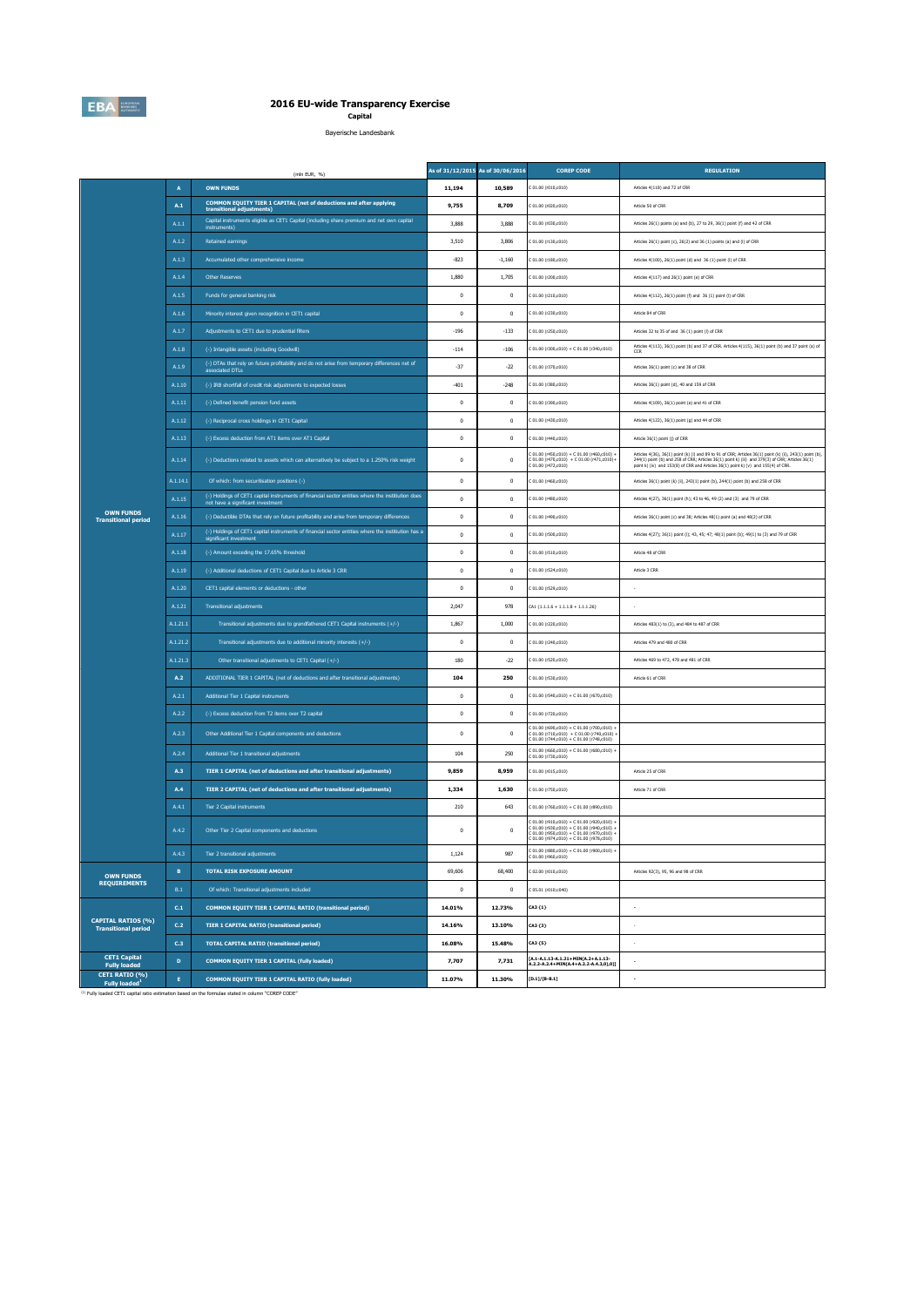

## **Risk exposure amounts**

Bayerische Landesbank

|                                                                                                           |        | as of 31/12/2015 as of 30/06/2016 |
|-----------------------------------------------------------------------------------------------------------|--------|-----------------------------------|
| (mln EUR)                                                                                                 |        |                                   |
| Risk exposure amounts for credit risk                                                                     | 60,363 | 59,636                            |
| Risk exposure amount for securitisation and re-securitisations in the banking book                        | 377    | 394                               |
| Risk exposure amount for contributions to the default fund of a CCP                                       | 165    | 120                               |
| Risk exposure amount Other credit risk                                                                    | 59,821 | 59,122                            |
| Risk exposure amount for position, foreign exchange and commodities (Market risk)                         | 3,296  | 3,477                             |
| of which: Risk exposure amount for securitisation and re-securitisations in the trading book <sup>1</sup> | 0      |                                   |
| Risk exposure amount for Credit Valuation Adjustment                                                      | 1,077  | 1,055                             |
| Risk exposure amount for operational risk                                                                 | 4,870  | 4,233                             |
| Other risk exposure amounts                                                                               | 0      |                                   |
| <b>Total Risk Exposure Amount</b>                                                                         | 69,606 | 68,400                            |

 $(1)$  May include hedges, which are not securitisation positions, as per Article 338.3 of CRR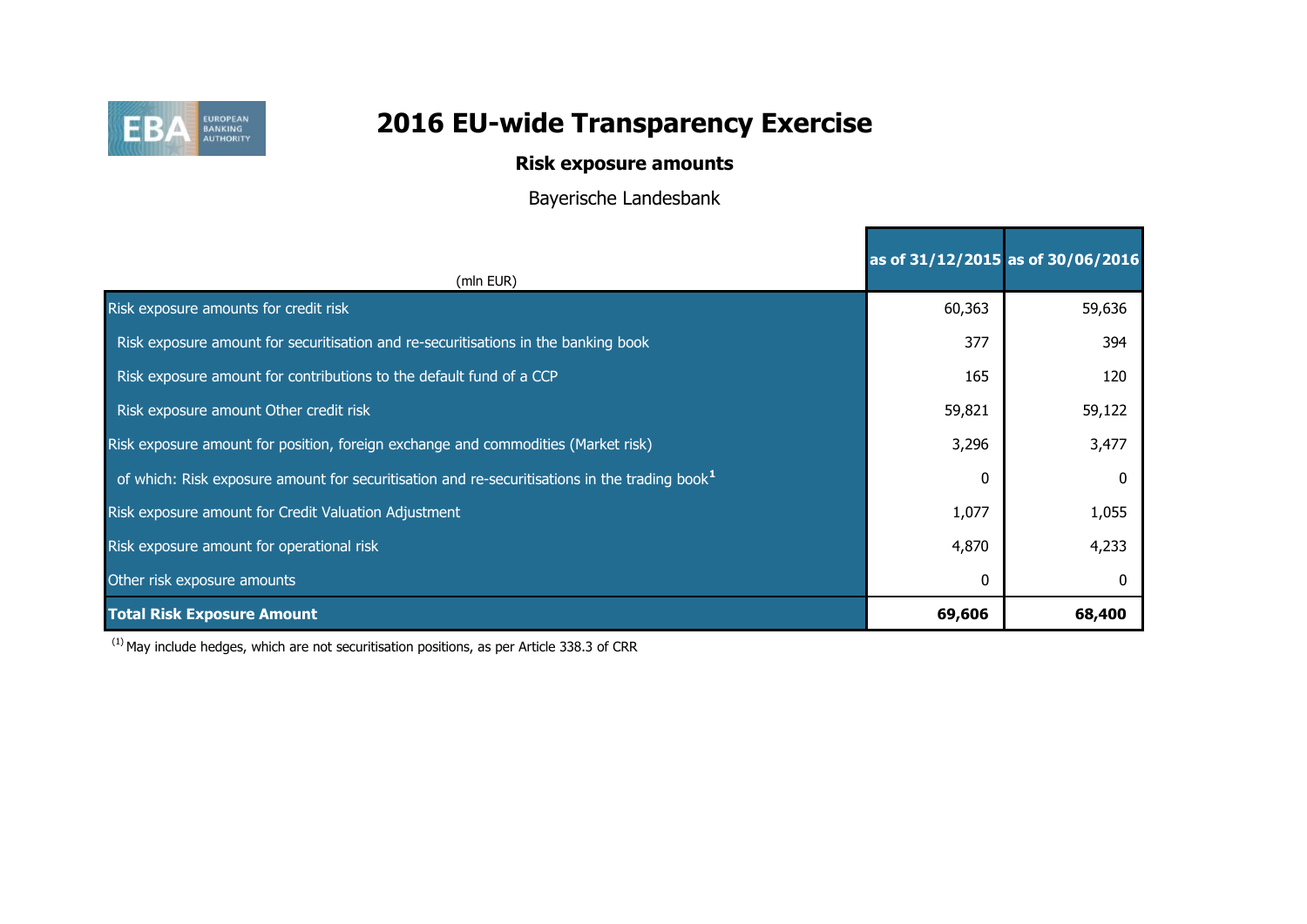

**P&L**

Bayerische Landesbank

| (mln EUR)                                                                                                                                                       | As of 31/12/2015 | As of<br>30/06/2016 |
|-----------------------------------------------------------------------------------------------------------------------------------------------------------------|------------------|---------------------|
| Interest income                                                                                                                                                 | 6,461            | 3,036               |
| Of which debt securities income                                                                                                                                 | 294              | 118                 |
| Of which loans and advances income                                                                                                                              | 4,038            | 1,864               |
| Interest expenses                                                                                                                                               | 4,846            | 2,317               |
| (Of which deposits expenses)                                                                                                                                    | 2,017            | 920                 |
| (Of which debt securities issued expenses)                                                                                                                      | 666              | 290                 |
| (Expenses on share capital repayable on demand)                                                                                                                 | $\mathbf{0}$     | $\Omega$            |
| Dividend income                                                                                                                                                 | 19               | 15                  |
| Net Fee and commission income                                                                                                                                   | 258              | 119                 |
| Gains or (-) losses on derecognition of financial assets and liabilities not measured at fair value through profit or loss, and of non financial<br>assets, net | 288              | 203                 |
| Gains or (-) losses on financial assets and liabilities held for trading, net                                                                                   | $-233$           | 202                 |
| Gains or (-) losses on financial assets and liabilities designated at fair value through profit or loss, net                                                    | 257              | $-177$              |
| Gains or (-) losses from hedge accounting, net                                                                                                                  | $-24$            | $-28$               |
| Exchange differences [gain or (-) loss], net                                                                                                                    | -86              | $\mathbf{0}$        |
| Net other operating income /(expenses)                                                                                                                          | 5                | -42                 |
| <b>TOTAL OPERATING INCOME, NET</b>                                                                                                                              | 2,098            | 1,010               |
| (Administrative expenses)                                                                                                                                       | 1,122            | 555                 |
| (Depreciation)                                                                                                                                                  | 42               | 21                  |
| (Provisions or (-) reversal of provisions)                                                                                                                      | 13               | 9                   |
| (Commitments and guarantees given)                                                                                                                              | 18               | $-7$                |
| (Other provisions)                                                                                                                                              | $-4$             | 16                  |
| Of which pending legal issues and tax litigation <sup>1</sup>                                                                                                   | 39               |                     |
| Of which restructuring                                                                                                                                          | 5                |                     |
| (Impairment or (-) reversal of impairment on financial assets not measured at fair value through profit or loss)                                                | 314              | 13                  |
| (Loans and receivables)                                                                                                                                         | 244              | 11                  |
| (Held to maturity investments, AFS assets and financial assets measured at cost)                                                                                | 70               | $\overline{2}$      |
| (Impairment or (-) reversal of impairment of investments in subsidaries, joint ventures and associates and on non-financial assets)                             | 1                | $\mathbf{0}$        |
| (of which Goodwill)                                                                                                                                             | $\mathbf 0$      | $\mathbf 0$         |
| Negative goodwill recognised in profit or loss                                                                                                                  | $\Omega$         | $\Omega$            |
| Share of the profit or (-) loss of investments in subsidaries, joint ventures and associates                                                                    | 16               | 16                  |
| Profit or (-) loss from non-current assets and disposal groups classified as held for sale not qualifying as discontinued operations                            | 3                | 1                   |
| PROFIT OR (-) LOSS BEFORE TAX FROM CONTINUING OPERATIONS                                                                                                        | 625              | 429                 |
| PROFIT OR (-) LOSS AFTER TAX FROM CONTINUING OPERATIONS                                                                                                         | 474              | 344                 |
| Profit or (-) loss after tax from discontinued operations                                                                                                       | $\mathbf{0}$     | $\Omega$            |
| PROFIT OR (-) LOSS FOR THE YEAR                                                                                                                                 | 474              | 344                 |
| Of which attributable to owners of the parent                                                                                                                   | 476              | 340                 |

<sup>(1)</sup> Information available only as of end of the year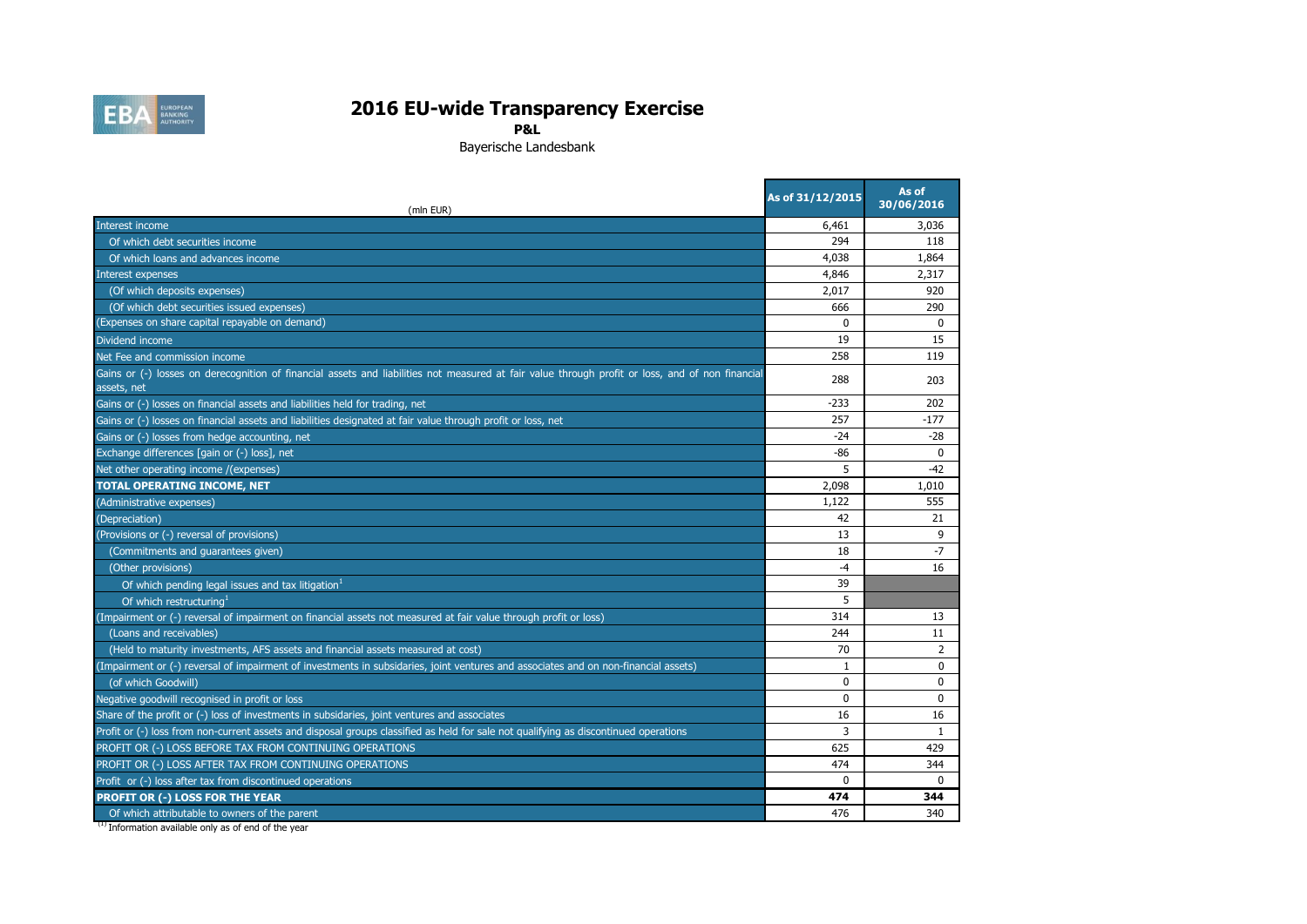**EBA** EUROPEAN

# **2016 EU-wide Transparency Exercise**<br>Market Risk

#### Bayerische Landesbank

|                                           |                                                       |                                                       |                                                                                                               |                                 |                                                                                                                       |                                   | <b>IM</b>                                                                                  |                               |              |                                                         |                        |                                                       |                                                                                                                      |                                 |                                                                                                                |                                    | <b>IM</b>                                                                                  |                               |                                                         |                               |                                                       |
|-------------------------------------------|-------------------------------------------------------|-------------------------------------------------------|---------------------------------------------------------------------------------------------------------------|---------------------------------|-----------------------------------------------------------------------------------------------------------------------|-----------------------------------|--------------------------------------------------------------------------------------------|-------------------------------|--------------|---------------------------------------------------------|------------------------|-------------------------------------------------------|----------------------------------------------------------------------------------------------------------------------|---------------------------------|----------------------------------------------------------------------------------------------------------------|------------------------------------|--------------------------------------------------------------------------------------------|-------------------------------|---------------------------------------------------------|-------------------------------|-------------------------------------------------------|
|                                           | As of                                                 | As of<br>31/12/2015 30/06/2016                        |                                                                                                               |                                 |                                                                                                                       |                                   | As of 31/12/2015                                                                           |                               |              |                                                         |                        |                                                       |                                                                                                                      |                                 |                                                                                                                |                                    | As of 30/06/2016                                                                           |                               |                                                         |                               |                                                       |
|                                           |                                                       |                                                       | VaR (Memorandum item)                                                                                         |                                 | <b>STRESSED VaR (Memorandum</b><br><i>item</i> )                                                                      |                                   | <b>INCREMENTAL</b><br><b>DEFAULT AND</b><br><b>MIGRATION RISK</b><br><b>CAPITAL CHARGE</b> |                               |              | <b>ALL PRICE RISKS CAPITAL</b><br><b>CHARGE FOR CTP</b> |                        |                                                       | VaR (Memorandum item)                                                                                                |                                 | <b>STRESSED VaR (Memorandum</b><br>item)                                                                       |                                    | <b>INCREMENTAL</b><br><b>DEFAULT AND</b><br><b>MIGRATION RISK</b><br><b>CAPITAL CHARGE</b> |                               | <b>ALL PRICE RISKS CAPITAL</b><br><b>CHARGE FOR CTP</b> |                               |                                                       |
| (mln EUR)                                 | <b>TOTAL RISK</b><br><b>EXPOSURE</b><br><b>AMOUNT</b> | <b>TOTAL RISK</b><br><b>EXPOSURE</b><br><b>AMOUNT</b> | <b>MULTIPLICATION</b><br>FACTOR (mc) x<br><b>AVERAGE OF</b><br>PREVIOUS 60<br><b>WORKING DAYS</b><br>(VaRavg) | <b>PREVIOUS</b><br>DAY (VaRt-1) | <b>MULTIPLICATION</b><br><b>FACTOR</b> (ms) x<br><b>AVERAGE OF</b><br>PREVIOUS 60<br><b>WORKING DAYS</b><br>(SVaRavg) | <b>LATEST</b><br><b>AVAILABLE</b> | <b>12 WEEKS</b><br><b>AVERAGE</b><br>(SVaRt-1) MEASURE                                     | <b>LAST</b><br><b>MEASURE</b> | <b>FLOOR</b> | <b>12 WEEKS</b><br><b>AVERAGE</b><br><b>MEASURE</b>     | LAST<br><b>MEASURE</b> | <b>TOTAL RISK</b><br><b>EXPOSURE</b><br><b>AMOUNT</b> | <b>MULTIPLICATION</b><br>FACTOR (mc) x<br><b>AVERAGE OF</b><br><b>PREVIOUS 60</b><br><b>WORKING DAYS</b><br>(VaRavg) | <b>PREVIOUS</b><br>DAY (VaRt-1) | <b>MULTIPLICATION</b><br>FACTOR (ms) x<br><b>AVERAGE OF</b><br>PREVIOUS 60<br><b>WORKING DAYS</b><br>(SVaRavg) | <b>LATEST</b><br>AVAILABLE AVERAGE | <b>12 WEEKS</b><br>(SVaRt-1) MEASURE                                                       | <b>LAST</b><br><b>MEASURE</b> | 12 WEEKS<br><b>FLOOR AVERAGE</b><br><b>MEASURE</b>      | <b>LAST</b><br><b>MEASURE</b> | <b>TOTAL RISK</b><br><b>EXPOSURE</b><br><b>AMOUNT</b> |
| <b>Traded Debt Instruments</b>            | 2,683                                                 | 2,933                                                 |                                                                                                               |                                 |                                                                                                                       |                                   |                                                                                            |                               |              |                                                         |                        |                                                       |                                                                                                                      |                                 |                                                                                                                |                                    |                                                                                            |                               |                                                         |                               |                                                       |
| Of which: General risk                    | 1,982                                                 | 2.373                                                 |                                                                                                               |                                 |                                                                                                                       |                                   |                                                                                            |                               |              |                                                         |                        |                                                       |                                                                                                                      |                                 |                                                                                                                |                                    |                                                                                            |                               |                                                         |                               |                                                       |
| Of which: Specific risk                   | 123                                                   | 220                                                   |                                                                                                               |                                 |                                                                                                                       |                                   |                                                                                            |                               |              |                                                         |                        |                                                       |                                                                                                                      |                                 |                                                                                                                |                                    |                                                                                            |                               |                                                         |                               |                                                       |
| <b>Equities</b>                           |                                                       |                                                       |                                                                                                               |                                 |                                                                                                                       |                                   |                                                                                            |                               |              |                                                         |                        |                                                       |                                                                                                                      |                                 |                                                                                                                |                                    |                                                                                            |                               |                                                         |                               |                                                       |
| Of which: General risk                    |                                                       |                                                       |                                                                                                               |                                 |                                                                                                                       |                                   |                                                                                            |                               |              |                                                         |                        |                                                       |                                                                                                                      |                                 |                                                                                                                |                                    |                                                                                            |                               |                                                         |                               |                                                       |
| Of which: Specific risk                   |                                                       |                                                       |                                                                                                               |                                 |                                                                                                                       |                                   |                                                                                            |                               |              |                                                         |                        |                                                       |                                                                                                                      |                                 |                                                                                                                |                                    |                                                                                            |                               |                                                         |                               |                                                       |
| Foreign exchange risk<br>Commodities risk | 486                                                   | 421<br>69                                             |                                                                                                               |                                 |                                                                                                                       |                                   |                                                                                            |                               |              |                                                         |                        |                                                       |                                                                                                                      |                                 |                                                                                                                |                                    |                                                                                            |                               |                                                         |                               |                                                       |
| <b>Total</b>                              | 3,296                                                 | 3.477                                                 |                                                                                                               |                                 |                                                                                                                       |                                   |                                                                                            |                               |              |                                                         |                        |                                                       |                                                                                                                      |                                 |                                                                                                                |                                    |                                                                                            |                               |                                                         |                               |                                                       |
|                                           |                                                       |                                                       |                                                                                                               |                                 |                                                                                                                       |                                   |                                                                                            |                               |              |                                                         |                        |                                                       |                                                                                                                      |                                 |                                                                                                                |                                    |                                                                                            |                               |                                                         |                               |                                                       |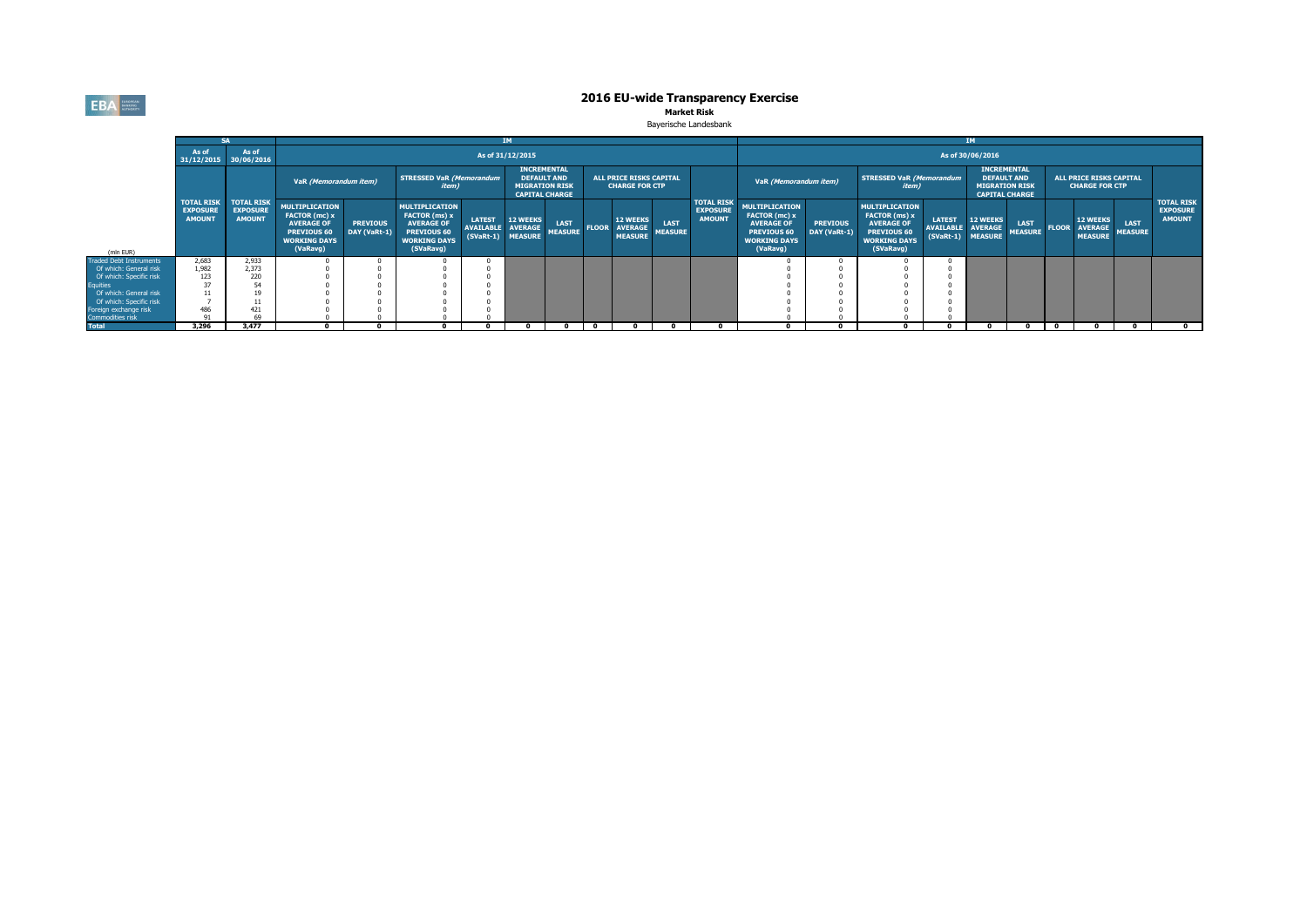

**Credit Risk - Standardised Approach**

Bayerische Landesbank

|                   |                                                                   | <b>Standardised Approach</b>      |                                       |                                |                                        |                                   |                                       |                                |                                        |  |  |  |
|-------------------|-------------------------------------------------------------------|-----------------------------------|---------------------------------------|--------------------------------|----------------------------------------|-----------------------------------|---------------------------------------|--------------------------------|----------------------------------------|--|--|--|
|                   |                                                                   |                                   |                                       | As of 31/12/2015               |                                        |                                   |                                       | As of 30/06/2016               |                                        |  |  |  |
|                   | (mln EUR, %)                                                      | Original<br>Exposure <sup>1</sup> | <b>Exposure</b><br>Value <sup>1</sup> | <b>Risk exposure</b><br>amount | Value<br>adiustments and<br>provisions | Original<br>Exposure <sup>1</sup> | <b>Exposure</b><br>Value <sup>1</sup> | <b>Risk exposure</b><br>amount | Value<br>adjustments and<br>provisions |  |  |  |
|                   | <b>Central governments or central banks</b>                       | 320                               | 446                                   | 757                            |                                        | 352                               | 456                                   | 837                            |                                        |  |  |  |
|                   | <b>Regional governments or local authorities</b>                  | 246                               | 6.398                                 | J.                             |                                        | 201                               | 6.248                                 |                                |                                        |  |  |  |
|                   | <b>Public sector entities</b>                                     | 539                               | 251                                   | 35                             |                                        | 422                               | 184                                   | 23                             |                                        |  |  |  |
|                   | <b>Multilateral Development Banks</b>                             | 206                               | 206                                   | 0                              |                                        | 218                               | 218                                   | $\Omega$                       |                                        |  |  |  |
|                   | <b>International Organisations</b>                                | 286                               | 286                                   | $\Omega$                       |                                        | 317                               | 317                                   | $\Omega$                       |                                        |  |  |  |
|                   | <b>Institutions</b>                                               | 25.265                            | 23.685                                | 39                             |                                        | 25.522                            | 23.711                                | 56                             |                                        |  |  |  |
|                   | <b>Corporates</b>                                                 | 4.192                             | 854                                   | 821                            |                                        | 4.021                             | 829                                   | 796                            |                                        |  |  |  |
|                   | of which: SMF                                                     | 195                               | 70                                    | 69                             |                                        | 257                               | 148                                   | 147                            |                                        |  |  |  |
|                   | <b>Retail</b>                                                     | 8,309                             | 824                                   | 605                            |                                        | 8.191                             | 803                                   | 588                            |                                        |  |  |  |
|                   | of which: SMF                                                     | 224                               | 69                                    | 39                             |                                        | 258                               | 79                                    | 45                             |                                        |  |  |  |
| Consolidated data | Secured by mortgages on immovable property                        | 664                               | 664                                   | 236                            |                                        | 579                               | 579                                   | 207                            |                                        |  |  |  |
|                   | of which: SMF                                                     | 5                                 |                                       | $\overline{2}$                 |                                        | 10                                | 10                                    | 5                              |                                        |  |  |  |
|                   | <b>Exposures in default</b>                                       | 135                               | 80                                    | 109                            | 28                                     | 115                               | 75                                    | 101                            | 19                                     |  |  |  |
|                   | Items associated with particularly high risk                      | 668                               | 668                                   | 1.001                          |                                        | 393                               | 393                                   | 590                            |                                        |  |  |  |
|                   | <b>Covered bonds</b>                                              | $\Omega$                          | n                                     | n                              |                                        | $\Omega$                          | $\Omega$                              | $\Omega$                       |                                        |  |  |  |
|                   | Claims on institutions and corporates with a ST credit assessment | $\Omega$                          | n                                     | 0                              |                                        | $\Omega$                          | $\Omega$                              | $\Omega$                       |                                        |  |  |  |
|                   | <b>Collective investments undertakings (CIU)</b>                  | $\mathbf{R}$                      | 8                                     | 4                              |                                        | 8                                 | 8                                     | 5                              |                                        |  |  |  |
|                   | <b>Equity</b>                                                     | 244                               | 244                                   | 561                            |                                        | 251                               | 251                                   | 576                            |                                        |  |  |  |
|                   | <b>Securitisation</b>                                             | 45                                | 45                                    | 23                             |                                        | 39                                | 39                                    | 19                             |                                        |  |  |  |
|                   | <b>Other exposures</b>                                            | 84                                | 84                                    | 84                             |                                        | 90                                | 90                                    | 88                             |                                        |  |  |  |
|                   | <b>Standardised Total</b>                                         | 41.211                            | 34,742                                | 4,275                          | 36                                     | 40,720                            | 34,202                                | 3,889                          | 22                                     |  |  |  |

|                |                                                                                                                                                                                                                                             |                                          |                                       |                  | <b>Standardised Approach</b>                                      |                                          |                                       |                                |                                                     |
|----------------|---------------------------------------------------------------------------------------------------------------------------------------------------------------------------------------------------------------------------------------------|------------------------------------------|---------------------------------------|------------------|-------------------------------------------------------------------|------------------------------------------|---------------------------------------|--------------------------------|-----------------------------------------------------|
|                |                                                                                                                                                                                                                                             |                                          |                                       | As of 31/12/2015 |                                                                   |                                          |                                       | As of 30/06/2016               |                                                     |
|                | (mln EUR, %)                                                                                                                                                                                                                                | <b>Original</b><br>Exposure <sup>1</sup> | <b>Exposure</b><br>Value <sup>1</sup> | amount           | Value<br>Risk exposure adjustments and<br>provisions <sup>2</sup> | <b>Original</b><br>Exposure <sup>1</sup> | <b>Exposure</b><br>Value <sup>1</sup> | <b>Risk exposure</b><br>amount | Value<br>adjustments and<br>provisions <sup>2</sup> |
|                | <b>Central governments or central banks</b>                                                                                                                                                                                                 | 320                                      | 418                                   | 755              |                                                                   | 352                                      | 450                                   | 834                            |                                                     |
|                | <b>Regional governments or local authorities</b>                                                                                                                                                                                            | 126                                      | 6.310                                 |                  |                                                                   | 87                                       | 6.165                                 |                                |                                                     |
|                | <b>Public sector entities</b>                                                                                                                                                                                                               | 360                                      | 221                                   | 29               |                                                                   | 243                                      | 155                                   | 17                             |                                                     |
|                | <b>Multilateral Development Banks</b>                                                                                                                                                                                                       | $\mathsf{Q}$                             | ç                                     | $\Omega$         |                                                                   | $\Omega$                                 | 0                                     | $\Omega$                       |                                                     |
|                | <b>International Organisations</b>                                                                                                                                                                                                          | 10                                       | 10                                    |                  |                                                                   | $\Omega$                                 | n                                     | $\Omega$                       |                                                     |
|                | <b>Institutions</b>                                                                                                                                                                                                                         | 23,759                                   | 22.178                                | 8                |                                                                   | 23,922                                   | 22.112                                | 24                             |                                                     |
|                | <b>Corporates</b>                                                                                                                                                                                                                           | 3,887                                    | 677                                   | 674              |                                                                   | 3.735                                    | 637                                   | 635                            |                                                     |
|                | of which: SMF                                                                                                                                                                                                                               | 195                                      | $\overline{20}$                       | 69               |                                                                   | 257                                      | 148                                   | 147                            |                                                     |
|                | Retail                                                                                                                                                                                                                                      | 8.151                                    | 808                                   | 594              |                                                                   | 8.036                                    | 788                                   | 577                            |                                                     |
|                | of which: SME                                                                                                                                                                                                                               | 222                                      | 68                                    | 39               |                                                                   | 256                                      | 78                                    | 45                             |                                                     |
| <b>GERMANY</b> | Secured by mortgages on immovable property                                                                                                                                                                                                  | 661                                      | 661                                   | 234              |                                                                   | 579                                      | 579                                   | 207                            |                                                     |
|                | of which: SMF                                                                                                                                                                                                                               | 5                                        | 5                                     | $\overline{2}$   |                                                                   | 10                                       | 10                                    | <b>S</b>                       |                                                     |
|                | <b>Exposures in default</b>                                                                                                                                                                                                                 | 103                                      | 79                                    | 107              | 23                                                                | 93                                       | 74                                    | 100                            | 18                                                  |
|                | Items associated with particularly high risk                                                                                                                                                                                                | 369                                      | 369                                   | 554              |                                                                   | 369                                      | 369                                   | 554                            |                                                     |
|                | <b>Covered bonds</b>                                                                                                                                                                                                                        | $\Omega$                                 | 0                                     | $\Omega$         |                                                                   | $\Omega$                                 | $\Omega$                              | $\Omega$                       |                                                     |
|                | Claims on institutions and corporates with a ST credit assessment                                                                                                                                                                           | $\Omega$                                 | n                                     | $\Omega$         |                                                                   | $\Omega$                                 | $\mathbf{0}$                          |                                |                                                     |
|                | <b>Collective investments undertakings (CIU)</b>                                                                                                                                                                                            |                                          |                                       |                  |                                                                   |                                          |                                       |                                |                                                     |
|                | <b>Equity</b>                                                                                                                                                                                                                               | 149                                      | 149                                   | 325              |                                                                   | 155                                      | 155                                   | 337                            |                                                     |
|                | <b>Securitisation</b>                                                                                                                                                                                                                       |                                          |                                       |                  |                                                                   |                                          |                                       |                                |                                                     |
|                | <b>Other exposures</b>                                                                                                                                                                                                                      | 84                                       | 84                                    | 84               |                                                                   | 90                                       | 90                                    | 88                             |                                                     |
|                | <b>Standardised Total<sup>2</sup></b><br>(1) Original exposure, unlike Exposure value, is reported before taking into account any effect due to credit conversion factors or credit risk mitigation techniques (e.g. substitution effects). |                                          |                                       |                  | 26                                                                |                                          |                                       |                                | 79                                                  |

|               |                                                                                                                                                                                                                                             | <b>Standardised Approach</b>      |                                       |                                |                                                     |                                   |                                       |                                |                                                     |  |  |  |
|---------------|---------------------------------------------------------------------------------------------------------------------------------------------------------------------------------------------------------------------------------------------|-----------------------------------|---------------------------------------|--------------------------------|-----------------------------------------------------|-----------------------------------|---------------------------------------|--------------------------------|-----------------------------------------------------|--|--|--|
|               |                                                                                                                                                                                                                                             |                                   |                                       | As of 31/12/2015               |                                                     |                                   |                                       | As of 30/06/2016               |                                                     |  |  |  |
|               | (mln EUR, %)                                                                                                                                                                                                                                | Original<br>Exposure <sup>1</sup> | <b>Exposure</b><br>Value <sup>1</sup> | <b>Risk exposure</b><br>amount | Value<br>adiustments and<br>provisions <sup>2</sup> | Original<br>Exposure <sup>1</sup> | <b>Exposure</b><br>Value <sup>1</sup> | <b>Risk exposure</b><br>amount | Value<br>adjustments and<br>provisions <sup>2</sup> |  |  |  |
|               | <b>Central governments or central banks</b>                                                                                                                                                                                                 | $\mathbf{0}$                      | $\Omega$                              | 0                              |                                                     | $\Omega$                          | $\overline{0}$                        | $\mathbf{0}$                   |                                                     |  |  |  |
|               | <b>Regional governments or local authorities</b>                                                                                                                                                                                            | 120                               | 88                                    | O                              |                                                     | 114                               | 83                                    | $\Omega$                       |                                                     |  |  |  |
|               | <b>Public sector entities</b>                                                                                                                                                                                                               | 179                               | 30                                    | 6                              |                                                     | 179                               | 30                                    |                                |                                                     |  |  |  |
|               | <b>Multilateral Development Banks</b>                                                                                                                                                                                                       | O                                 | $\Omega$                              |                                |                                                     |                                   | $\Omega$                              |                                |                                                     |  |  |  |
|               | <b>International Organisations</b>                                                                                                                                                                                                          |                                   |                                       |                                |                                                     |                                   | n                                     |                                |                                                     |  |  |  |
|               | <b>Institutions</b>                                                                                                                                                                                                                         | C                                 |                                       |                                |                                                     |                                   | $\Omega$                              |                                |                                                     |  |  |  |
|               | <b>Corporates</b>                                                                                                                                                                                                                           | 130                               | 65                                    | 53                             |                                                     | 121                               | 60                                    | 50                             |                                                     |  |  |  |
|               | of which: SMF                                                                                                                                                                                                                               | $\Omega$                          |                                       |                                |                                                     |                                   |                                       | $\Omega$                       |                                                     |  |  |  |
|               | <b>Retail</b>                                                                                                                                                                                                                               | 16                                |                                       |                                |                                                     | 16                                |                                       |                                |                                                     |  |  |  |
|               | of which: SME                                                                                                                                                                                                                               |                                   | $\Omega$                              |                                |                                                     |                                   | $\theta$                              |                                |                                                     |  |  |  |
| UNITED STATES | Secured by mortgages on immovable property                                                                                                                                                                                                  |                                   |                                       |                                |                                                     |                                   |                                       |                                |                                                     |  |  |  |
|               | of which: SMF                                                                                                                                                                                                                               |                                   |                                       |                                |                                                     |                                   | o                                     | $\Omega$                       |                                                     |  |  |  |
|               | <b>Exposures in default</b>                                                                                                                                                                                                                 |                                   |                                       | n                              | $\Omega$                                            |                                   |                                       | O                              | $\Omega$                                            |  |  |  |
|               | Items associated with particularly high risk                                                                                                                                                                                                |                                   |                                       |                                |                                                     |                                   |                                       |                                |                                                     |  |  |  |
|               | <b>Covered bonds</b>                                                                                                                                                                                                                        |                                   |                                       |                                |                                                     |                                   |                                       |                                |                                                     |  |  |  |
|               | Claims on institutions and corporates with a ST credit assessment                                                                                                                                                                           |                                   |                                       |                                |                                                     |                                   | n                                     | $\Omega$                       |                                                     |  |  |  |
|               | <b>Collective investments undertakings (CIU)</b>                                                                                                                                                                                            |                                   |                                       |                                |                                                     |                                   |                                       |                                |                                                     |  |  |  |
|               | <b>Equity</b>                                                                                                                                                                                                                               |                                   | $\Omega$                              | $\Omega$                       |                                                     |                                   |                                       | O                              |                                                     |  |  |  |
|               | <b>Securitisation</b>                                                                                                                                                                                                                       |                                   |                                       |                                |                                                     |                                   |                                       |                                |                                                     |  |  |  |
|               | <b>Other exposures</b>                                                                                                                                                                                                                      | $\Omega$                          | $\Omega$                              | 0                              |                                                     | $\Omega$                          | $\theta$                              | $\mathbf{0}$                   |                                                     |  |  |  |
|               | <b>Standardised Total<sup>2</sup></b><br>(1) Original exposure, unlike Exposure value, is reported before taking into account any effect due to credit conversion factors or credit risk mitigation techniques (e.g. substitution effects). |                                   |                                       |                                | $\Omega$                                            |                                   |                                       |                                | $\Omega$                                            |  |  |  |

 $\mathcal{L}_{\text{max}}$  and  $\mathcal{L}_{\text{max}}$ 

|                                                                   |                      |                                       |                                |                                                     | <b>Standardised Approach</b>      | As of 30/06/2016<br><b>Exposure</b><br><b>Risk exposure</b><br>Value <sup>1</sup><br>amount |              |                                                     |  |  |  |  |  |  |
|-------------------------------------------------------------------|----------------------|---------------------------------------|--------------------------------|-----------------------------------------------------|-----------------------------------|---------------------------------------------------------------------------------------------|--------------|-----------------------------------------------------|--|--|--|--|--|--|
|                                                                   |                      |                                       | As of 31/12/2015               |                                                     |                                   |                                                                                             |              |                                                     |  |  |  |  |  |  |
| (mln EUR, %)                                                      | Original<br>Exposure | <b>Exposure</b><br>Value <sup>1</sup> | <b>Risk exposure</b><br>amount | Value<br>adjustments and<br>provisions <sup>2</sup> | Original<br>Exposure <sup>1</sup> |                                                                                             |              | Value<br>adjustments and<br>provisions <sup>2</sup> |  |  |  |  |  |  |
| <b>Central governments or central banks</b>                       | $\Omega$             | 23                                    | $\Omega$                       |                                                     | $\Omega$                          |                                                                                             | $\mathbf{1}$ |                                                     |  |  |  |  |  |  |
| <b>Regional governments or local authorities</b>                  | $\Omega$             | $\mathbf{0}$                          | $\Omega$                       |                                                     | $\Omega$                          |                                                                                             | $\Omega$     |                                                     |  |  |  |  |  |  |
| <b>Public sector entities</b>                                     | $\Omega$             | $\Omega$                              | $\Omega$                       |                                                     | $\Omega$                          | $\Omega$                                                                                    | $\Omega$     |                                                     |  |  |  |  |  |  |
| <b>Multilateral Development Banks</b>                             | $\Omega$             | $\Omega$                              | $\Omega$                       |                                                     |                                   |                                                                                             | $\Omega$     |                                                     |  |  |  |  |  |  |
| <b>International Organisations</b>                                | $\Omega$             | O                                     | $\Omega$                       |                                                     | $\Omega$                          |                                                                                             | $\Omega$     |                                                     |  |  |  |  |  |  |
| <b>Institutions</b>                                               | 1.506                | 1.506                                 | 30                             |                                                     | 1,598                             | 1.598                                                                                       | 32           |                                                     |  |  |  |  |  |  |
| <b>Corporates</b>                                                 | 48                   | 33                                    | 17                             |                                                     | 84                                | 72                                                                                          | 54           |                                                     |  |  |  |  |  |  |
| of which: SME                                                     | $\Omega$             | O                                     | $\Omega$                       |                                                     | $\Omega$                          |                                                                                             |              |                                                     |  |  |  |  |  |  |
| <b>Retail</b>                                                     | 10                   |                                       |                                |                                                     | 10                                |                                                                                             |              |                                                     |  |  |  |  |  |  |
| of which: SMF                                                     | $\Omega$             | $\Omega$                              | $\Omega$                       |                                                     | $\Omega$                          | $\Omega$                                                                                    |              |                                                     |  |  |  |  |  |  |
| UNITED KINGDOM Secured by mortgages on immovable property         | $\Omega$             | $\theta$                              | $\Omega$                       |                                                     |                                   |                                                                                             |              |                                                     |  |  |  |  |  |  |
| of which: SMF                                                     | $\sqrt{2}$           | $\Omega$                              | $\Omega$                       |                                                     |                                   | $\Omega$                                                                                    |              |                                                     |  |  |  |  |  |  |
| <b>Exposures in default</b>                                       | $\Omega$             | $\Omega$                              | $\Omega$                       | $\Omega$                                            |                                   |                                                                                             |              | $\circ$                                             |  |  |  |  |  |  |
| Items associated with particularly high risk                      | $\Omega$             | n                                     | $\Omega$                       |                                                     |                                   |                                                                                             |              |                                                     |  |  |  |  |  |  |
| <b>Covered bonds</b>                                              | $\Omega$             | $\Omega$                              | $\Omega$                       |                                                     |                                   | $\Omega$                                                                                    | $\Omega$     |                                                     |  |  |  |  |  |  |
| Claims on institutions and corporates with a ST credit assessment | $\sqrt{2}$           | n                                     | $\Omega$                       |                                                     |                                   |                                                                                             |              |                                                     |  |  |  |  |  |  |
| Collective investments undertakings (CIU)                         | $\Omega$             | 0                                     |                                |                                                     |                                   |                                                                                             |              |                                                     |  |  |  |  |  |  |
| <b>Equity</b>                                                     | $\sqrt{2}$           | $\Omega$                              | $\Omega$                       |                                                     | $\Omega$                          | $\Omega$                                                                                    | $\Omega$     |                                                     |  |  |  |  |  |  |
| <b>Securitisation</b>                                             |                      |                                       |                                |                                                     |                                   |                                                                                             |              |                                                     |  |  |  |  |  |  |
| <b>Other exposures</b>                                            | $\mathbf 0$          | $\Omega$                              | $\Omega$                       |                                                     | $\Omega$                          | $\Omega$                                                                                    | $\Omega$     |                                                     |  |  |  |  |  |  |
| <b>Standardised Total<sup>2</sup></b>                             |                      |                                       |                                | $\Omega$                                            |                                   |                                                                                             |              | $\Omega$                                            |  |  |  |  |  |  |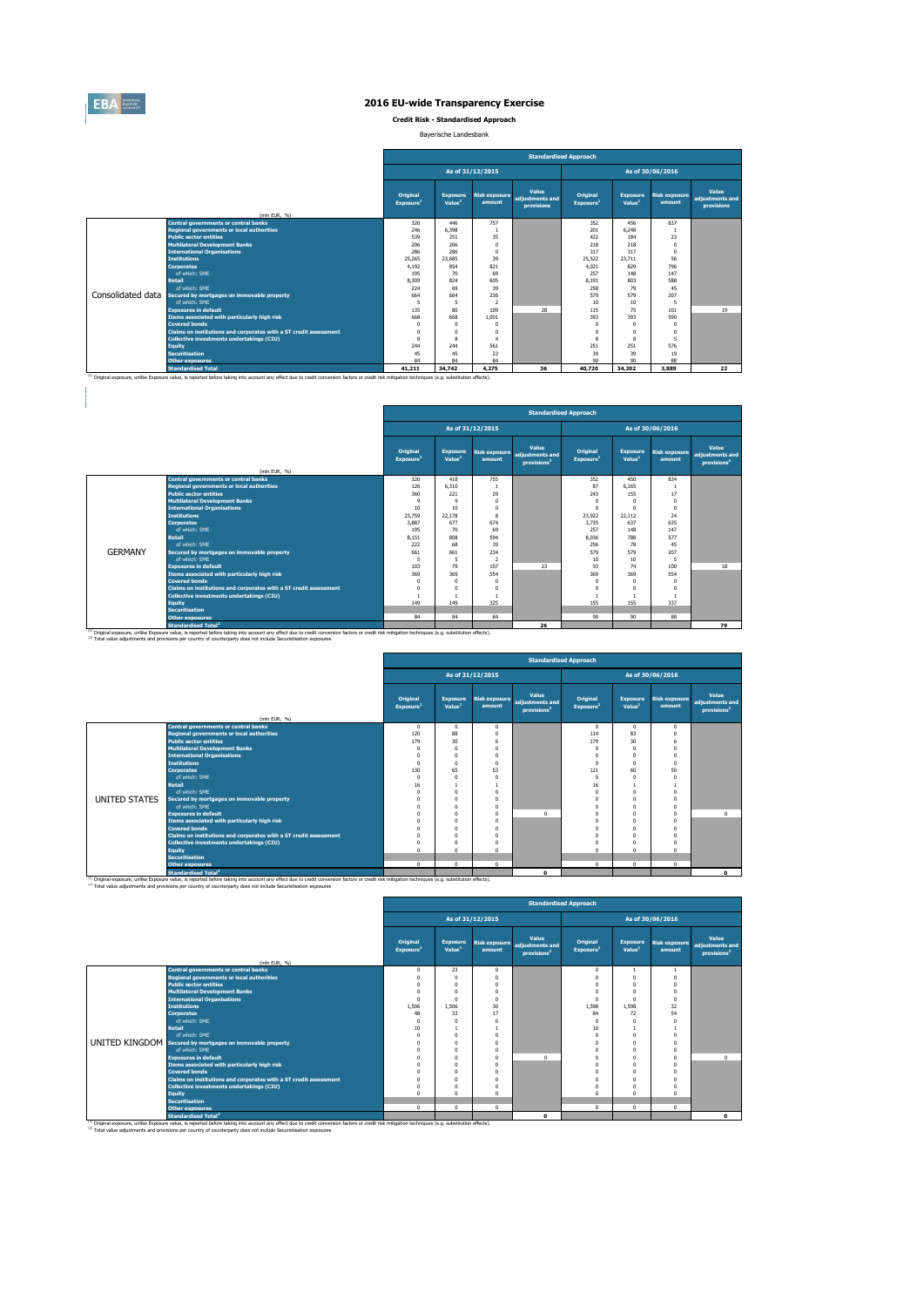

**Credit Risk - Standardised Approach**

Bayerische Landesbank

|               |                                                                                                                                                                                                                                                                                                                         |                                   |                                       |                  | <b>Standardised Approach</b>                                      |                                   |                                       |                                |                                                     |
|---------------|-------------------------------------------------------------------------------------------------------------------------------------------------------------------------------------------------------------------------------------------------------------------------------------------------------------------------|-----------------------------------|---------------------------------------|------------------|-------------------------------------------------------------------|-----------------------------------|---------------------------------------|--------------------------------|-----------------------------------------------------|
|               |                                                                                                                                                                                                                                                                                                                         |                                   |                                       | As of 31/12/2015 |                                                                   |                                   |                                       | As of 30/06/2016               |                                                     |
|               | (mln EUR, %)                                                                                                                                                                                                                                                                                                            | Original<br>Exposure <sup>1</sup> | <b>Exposure</b><br>Value <sup>1</sup> | amount           | Value<br>Risk exposure adjustments and<br>provisions <sup>2</sup> | Original<br>Exposure <sup>1</sup> | <b>Exposure</b><br>Value <sup>1</sup> | <b>Risk exposure</b><br>amount | Value<br>adjustments and<br>provisions <sup>2</sup> |
|               | <b>Central governments or central banks</b>                                                                                                                                                                                                                                                                             | $\Omega$                          | $\Omega$                              | $\Omega$         |                                                                   |                                   | $\Omega$                              | $\Omega$                       |                                                     |
|               | <b>Regional governments or local authorities</b>                                                                                                                                                                                                                                                                        | $\Omega$                          | $\Omega$                              | $\Omega$         |                                                                   | $\Omega$<br>$\Omega$              | $\Omega$                              | $\Omega$                       |                                                     |
|               | <b>Public sector entities</b>                                                                                                                                                                                                                                                                                           | n                                 | $\theta$                              | n                |                                                                   | $\Omega$                          | $\Omega$                              | $\Omega$                       |                                                     |
|               | <b>Multilateral Development Banks</b>                                                                                                                                                                                                                                                                                   |                                   | $\Omega$                              | n                |                                                                   | $\Omega$                          | $\Omega$                              | $\Omega$                       |                                                     |
|               | <b>International Organisations</b>                                                                                                                                                                                                                                                                                      |                                   | $\Omega$                              | n                |                                                                   | $\Omega$                          | $\Omega$                              | $\Omega$                       |                                                     |
|               | <b>Institutions</b>                                                                                                                                                                                                                                                                                                     |                                   | $\Omega$                              |                  |                                                                   |                                   | $\Omega$                              | $\Omega$                       |                                                     |
|               | <b>Corporates</b>                                                                                                                                                                                                                                                                                                       |                                   | $\Omega$                              | n                |                                                                   | $\Omega$                          | $\Omega$                              | $\Omega$                       |                                                     |
|               | of which: SMF                                                                                                                                                                                                                                                                                                           |                                   | $\Omega$                              |                  |                                                                   | $\Omega$                          | $\Omega$                              | $\Omega$                       |                                                     |
|               | <b>Retail</b>                                                                                                                                                                                                                                                                                                           | ٥                                 |                                       |                  |                                                                   | q                                 |                                       |                                |                                                     |
|               | of which: SMF                                                                                                                                                                                                                                                                                                           |                                   | $\Omega$                              | n                |                                                                   |                                   | $\Omega$                              | $\Omega$                       |                                                     |
| <b>FRANCE</b> | Secured by mortgages on immovable property                                                                                                                                                                                                                                                                              |                                   | $\Omega$                              |                  |                                                                   |                                   | $\Omega$                              | $\Omega$                       |                                                     |
|               | of which: SMF                                                                                                                                                                                                                                                                                                           |                                   | $\Omega$                              | $\Omega$         |                                                                   | $\Omega$                          | $\Omega$                              | $\Omega$                       |                                                     |
|               | <b>Exposures in default</b>                                                                                                                                                                                                                                                                                             |                                   | O                                     | n                | $\Omega$                                                          | $\Omega$                          | $\Omega$                              | $\Omega$                       | $\Omega$                                            |
|               | Items associated with particularly high risk                                                                                                                                                                                                                                                                            |                                   | $\Omega$                              | $\Omega$         |                                                                   | $\Omega$                          | $\Omega$                              | $\Omega$                       |                                                     |
|               | <b>Covered bonds</b>                                                                                                                                                                                                                                                                                                    |                                   | $\Omega$                              | n                |                                                                   | $\Omega$                          | $\Omega$                              | $\Omega$                       |                                                     |
|               | Claims on institutions and corporates with a ST credit assessment                                                                                                                                                                                                                                                       | O                                 | $\Omega$                              | $\Omega$         |                                                                   | $\Omega$                          | $\Omega$                              | $\Omega$                       |                                                     |
|               | Collective investments undertakings (CIU)                                                                                                                                                                                                                                                                               | $\Omega$                          | $\Omega$                              | n                |                                                                   | $\Omega$                          | $\Omega$                              | $\Omega$                       |                                                     |
|               | <b>Equity</b>                                                                                                                                                                                                                                                                                                           |                                   | $\overline{ }$                        | 17               |                                                                   | 4                                 |                                       | $\Omega$                       |                                                     |
|               | <b>Securitisation</b>                                                                                                                                                                                                                                                                                                   |                                   |                                       |                  |                                                                   |                                   |                                       |                                |                                                     |
|               | <b>Other exposures</b>                                                                                                                                                                                                                                                                                                  | $\circ$                           | $^{\circ}$                            | $\Omega$         |                                                                   | $\mathbf 0$                       | $\Omega$                              | $\mathbf{0}$                   |                                                     |
|               | Standardised Total <sup>2</sup>                                                                                                                                                                                                                                                                                         |                                   |                                       |                  | $\Omega$                                                          |                                   |                                       |                                | $\Omega$                                            |
|               | (1) Original exposure, unlike Exposure value, is reported before taking into account any effect due to credit conversion factors or credit risk mitigation techniques (e.g. substitution effects).<br>(2) Total value adjustments and provisions per country of counterparty does not include Securistisation exposures |                                   |                                       |                  |                                                                   |                                   |                                       |                                |                                                     |

|                |                                                                                                                                                                                                                                                        |                                   |                                       |                         |                                                     | <b>Standardised Approach</b>      |                                       |                                |                                                     |
|----------------|--------------------------------------------------------------------------------------------------------------------------------------------------------------------------------------------------------------------------------------------------------|-----------------------------------|---------------------------------------|-------------------------|-----------------------------------------------------|-----------------------------------|---------------------------------------|--------------------------------|-----------------------------------------------------|
|                |                                                                                                                                                                                                                                                        |                                   |                                       | As of 31/12/2015        |                                                     |                                   |                                       | As of 30/06/2016               |                                                     |
|                | (mln EUR, %)                                                                                                                                                                                                                                           | Original<br>Exposure <sup>1</sup> | <b>Exposure</b><br>Value <sup>1</sup> | Risk exposure<br>amount | Value<br>adjustments and<br>provisions <sup>2</sup> | Original<br>Exposure <sup>1</sup> | <b>Exposure</b><br>Value <sup>1</sup> | <b>Risk exposure</b><br>amount | Value<br>adjustments and<br>provisions <sup>2</sup> |
|                | <b>Central governments or central banks</b>                                                                                                                                                                                                            | $^{\circ}$                        | $^{\circ}$                            | n                       |                                                     | $^{\circ}$                        | $\Omega$                              | $\mathbf{0}$                   |                                                     |
|                | <b>Regional governments or local authorities</b>                                                                                                                                                                                                       | $\Omega$                          | $\Omega$                              |                         |                                                     | $\Omega$                          |                                       | $\Omega$                       |                                                     |
|                | <b>Public sector entities</b>                                                                                                                                                                                                                          | $\Omega$                          | $\Omega$                              |                         |                                                     | $\Omega$                          |                                       | $\Omega$                       |                                                     |
|                | <b>Multilateral Development Banks</b>                                                                                                                                                                                                                  | $\Omega$                          | $\Omega$                              |                         |                                                     |                                   |                                       |                                |                                                     |
|                | <b>International Organisations</b>                                                                                                                                                                                                                     | $\Omega$                          | $\Omega$                              |                         |                                                     | n                                 |                                       |                                |                                                     |
|                | <b>Institutions</b>                                                                                                                                                                                                                                    |                                   | $\Omega$                              |                         |                                                     |                                   |                                       |                                |                                                     |
|                | <b>Corporates</b>                                                                                                                                                                                                                                      | $\Omega$                          | $\Omega$                              |                         |                                                     |                                   |                                       |                                |                                                     |
|                | of which: SME                                                                                                                                                                                                                                          | $\Omega$                          | $\Omega$                              |                         |                                                     | $\Omega$                          |                                       |                                |                                                     |
|                | <b>Retail</b>                                                                                                                                                                                                                                          | 18                                | $\overline{\phantom{a}}$              |                         |                                                     | 18                                | 2                                     |                                |                                                     |
|                | of which: SMF                                                                                                                                                                                                                                          | $\Omega$                          | $\Omega$                              |                         |                                                     | $\Omega$                          |                                       |                                |                                                     |
| <b>AUSTRIA</b> | Secured by mortgages on immovable property                                                                                                                                                                                                             | $\Omega$                          | $\Omega$                              |                         |                                                     |                                   | n                                     |                                |                                                     |
|                | of which: SME                                                                                                                                                                                                                                          | $\Omega$                          | $\Omega$                              |                         |                                                     |                                   |                                       | $\Omega$                       |                                                     |
|                | <b>Exposures in default</b>                                                                                                                                                                                                                            | $\Omega$                          | $\Omega$                              |                         | $\sqrt{2}$                                          | O                                 |                                       | $\Omega$                       | $\Omega$                                            |
|                | Items associated with particularly high risk                                                                                                                                                                                                           | $\Omega$                          | $\Omega$                              |                         |                                                     | $\Omega$                          |                                       |                                |                                                     |
|                | <b>Covered bonds</b>                                                                                                                                                                                                                                   | $\Omega$                          | $\Omega$                              |                         |                                                     |                                   |                                       |                                |                                                     |
|                | Claims on institutions and corporates with a ST credit assessment                                                                                                                                                                                      | $\Omega$                          | $\Omega$                              |                         |                                                     | n                                 | n                                     |                                |                                                     |
|                | Collective investments undertakings (CIU)                                                                                                                                                                                                              | $\Omega$                          | $\Omega$                              |                         |                                                     |                                   |                                       |                                |                                                     |
|                | Eauity                                                                                                                                                                                                                                                 | $\Omega$                          | $\Omega$                              |                         |                                                     | $\Omega$                          | n                                     | $\Omega$                       |                                                     |
|                | <b>Securitisation</b>                                                                                                                                                                                                                                  |                                   |                                       |                         |                                                     |                                   |                                       |                                |                                                     |
|                | <b>Other exposures</b>                                                                                                                                                                                                                                 | $\Omega$                          | $^{\circ}$                            | $\mathbf{0}$            |                                                     | $\mathbf{0}$                      | $\Omega$                              | $\Omega$                       |                                                     |
|                | <b>Standardised Total<sup>2</sup></b><br><sup>(1)</sup> Original exposure, unlike Exposure value, is reported before taking into account any effect due to credit conversion factors or credit risk mitigation techniques (e.g. substitution effects). |                                   |                                       |                         | $\mathbf{0}$                                        |                                   |                                       |                                | $\bullet$                                           |

|             |                                                                   |                                   |                                       |                                | <b>Standardised Approach</b>                        |                                   |                                       |                                |                                                     |  |
|-------------|-------------------------------------------------------------------|-----------------------------------|---------------------------------------|--------------------------------|-----------------------------------------------------|-----------------------------------|---------------------------------------|--------------------------------|-----------------------------------------------------|--|
|             |                                                                   |                                   | As of 30/06/2016<br>As of 31/12/2015  |                                |                                                     |                                   |                                       |                                |                                                     |  |
|             |                                                                   | Original<br>Exposure <sup>1</sup> | <b>Exposure</b><br>Value <sup>1</sup> | <b>Risk exposure</b><br>amount | Value<br>adjustments and<br>provisions <sup>2</sup> | Original<br>Exposure <sup>1</sup> | <b>Exposure</b><br>Value <sup>1</sup> | <b>Risk exposure</b><br>amount | Value<br>adjustments and<br>provisions <sup>2</sup> |  |
|             | (mln EUR, %)                                                      |                                   |                                       |                                |                                                     |                                   |                                       |                                |                                                     |  |
|             | <b>Central governments or central banks</b>                       | $\Omega$                          | $\Omega$                              | $^{\circ}$                     |                                                     | $\Omega$                          | $\mathbf{0}$                          | $\Omega$                       |                                                     |  |
|             | <b>Regional governments or local authorities</b>                  |                                   |                                       | $\theta$                       |                                                     | $\Omega$                          | n                                     | $\Omega$                       |                                                     |  |
|             | <b>Public sector entities</b>                                     |                                   |                                       | n                              |                                                     | $\Omega$                          | n                                     | $\Omega$                       |                                                     |  |
|             | <b>Multilateral Development Banks</b>                             |                                   |                                       | $\theta$                       |                                                     | $\Omega$                          | $\theta$                              | $\Omega$                       |                                                     |  |
|             | <b>International Organisations</b><br><b>Institutions</b>         |                                   |                                       |                                |                                                     |                                   | n                                     | $\Omega$                       |                                                     |  |
|             | <b>Corporates</b>                                                 |                                   |                                       |                                |                                                     |                                   | n<br>n                                | $\Omega$<br>$\Omega$           |                                                     |  |
|             | of which: SME                                                     |                                   |                                       |                                |                                                     | $\Omega$                          | n                                     | $\Omega$                       |                                                     |  |
|             | <b>Retail</b>                                                     | 34                                |                                       |                                |                                                     | 33                                | 3                                     | $\overline{2}$                 |                                                     |  |
|             | of which: SMF                                                     |                                   |                                       | n                              |                                                     |                                   | n                                     | $\Omega$                       |                                                     |  |
| SWITZERLAND | Secured by mortgages on immovable property                        |                                   |                                       | $\theta$                       |                                                     |                                   | n                                     | $\Omega$                       |                                                     |  |
|             | of which: SMF                                                     |                                   |                                       | n                              |                                                     | $\Omega$                          | n                                     | $\Omega$                       |                                                     |  |
|             | <b>Exposures in default</b>                                       |                                   | $\Omega$                              | $\theta$                       | $\Omega$                                            | $\Omega$                          | n                                     | $\Omega$                       | $\Omega$                                            |  |
|             | Items associated with particularly high risk                      | 3                                 |                                       |                                |                                                     | в                                 | 3                                     | 5                              |                                                     |  |
|             | <b>Covered bonds</b>                                              |                                   | $\Omega$                              |                                |                                                     | $\Omega$                          | n                                     | $\Omega$                       |                                                     |  |
|             | Claims on institutions and corporates with a ST credit assessment |                                   |                                       |                                |                                                     |                                   | n                                     | $\Omega$                       |                                                     |  |
|             | <b>Collective investments undertakings (CIU)</b>                  |                                   |                                       | n                              |                                                     | $\Omega$                          | n                                     | $\Omega$                       |                                                     |  |
|             | Equity                                                            | $\Omega$                          |                                       | $\Omega$                       |                                                     | $\Omega$                          | n                                     | $\Omega$                       |                                                     |  |
|             | <b>Securitisation</b>                                             |                                   |                                       |                                |                                                     |                                   |                                       |                                |                                                     |  |
|             | <b>Other exposures</b>                                            | $\Omega$                          | $\Omega$                              | $\Omega$                       |                                                     | $\Omega$                          | $\mathbf{0}$                          | $\Omega$                       |                                                     |  |
|             | <b>Standardised Total</b>                                         |                                   |                                       |                                | $\mathbf{o}$                                        |                                   |                                       |                                | $\mathbf{o}$                                        |  |

|                    |                                                                                                                                                                                                                                             | <b>Standardised Approach</b>      |                                       |                                |                                                     |                                   |                                       |                                |                                                     |  |  |  |  |  |
|--------------------|---------------------------------------------------------------------------------------------------------------------------------------------------------------------------------------------------------------------------------------------|-----------------------------------|---------------------------------------|--------------------------------|-----------------------------------------------------|-----------------------------------|---------------------------------------|--------------------------------|-----------------------------------------------------|--|--|--|--|--|
|                    |                                                                                                                                                                                                                                             |                                   |                                       | As of 31/12/2015               |                                                     |                                   |                                       | As of 30/06/2016               |                                                     |  |  |  |  |  |
|                    | (mln EUR. %)                                                                                                                                                                                                                                | Original<br>Exposure <sup>1</sup> | <b>Exposure</b><br>Value <sup>1</sup> | <b>Risk exposure</b><br>amount | Value<br>adjustments and<br>provisions <sup>2</sup> | Original<br>Exposure <sup>1</sup> | <b>Exposure</b><br>Value <sup>1</sup> | <b>Risk exposure</b><br>amount | Value<br>adjustments and<br>provisions <sup>2</sup> |  |  |  |  |  |
|                    | <b>Central governments or central banks</b>                                                                                                                                                                                                 | $\Omega$                          | $\Omega$                              | $^{\circ}$                     |                                                     | $\Omega$                          | $\overline{0}$                        | $\mathbf{0}$                   |                                                     |  |  |  |  |  |
|                    | <b>Regional governments or local authorities</b>                                                                                                                                                                                            |                                   |                                       |                                |                                                     |                                   | $\Omega$                              |                                |                                                     |  |  |  |  |  |
|                    | <b>Public sector entities</b>                                                                                                                                                                                                               |                                   |                                       |                                |                                                     |                                   | $\Omega$                              |                                |                                                     |  |  |  |  |  |
|                    | <b>Multilateral Development Banks</b>                                                                                                                                                                                                       |                                   |                                       | n                              |                                                     |                                   | $\Omega$                              |                                |                                                     |  |  |  |  |  |
|                    | <b>International Organisations</b>                                                                                                                                                                                                          |                                   |                                       |                                |                                                     |                                   | $\Omega$                              |                                |                                                     |  |  |  |  |  |
|                    | <b>Institutions</b>                                                                                                                                                                                                                         |                                   |                                       |                                |                                                     |                                   | $\Omega$                              |                                |                                                     |  |  |  |  |  |
|                    | <b>Corporates</b>                                                                                                                                                                                                                           |                                   |                                       |                                |                                                     |                                   |                                       |                                |                                                     |  |  |  |  |  |
|                    | of which: SME                                                                                                                                                                                                                               |                                   |                                       |                                |                                                     |                                   | $\theta$                              |                                |                                                     |  |  |  |  |  |
|                    | <b>Retail</b>                                                                                                                                                                                                                               |                                   |                                       |                                |                                                     |                                   | $\Omega$                              |                                |                                                     |  |  |  |  |  |
|                    | of which: SMF                                                                                                                                                                                                                               |                                   |                                       |                                |                                                     |                                   | $\Omega$                              |                                |                                                     |  |  |  |  |  |
| <b>NETHERLANDS</b> | Secured by mortgages on immovable property                                                                                                                                                                                                  |                                   |                                       |                                |                                                     |                                   | $\theta$                              |                                |                                                     |  |  |  |  |  |
|                    | of which: SMF                                                                                                                                                                                                                               |                                   |                                       | n                              |                                                     |                                   | $\Omega$                              | $\Omega$                       |                                                     |  |  |  |  |  |
|                    | <b>Exposures in default</b>                                                                                                                                                                                                                 |                                   |                                       | $\Omega$                       | $\Omega$                                            |                                   | $\Omega$                              | $\Omega$                       | $\sim$                                              |  |  |  |  |  |
|                    | Items associated with particularly high risk                                                                                                                                                                                                |                                   |                                       |                                |                                                     |                                   | $\theta$                              |                                |                                                     |  |  |  |  |  |
|                    | <b>Covered bonds</b>                                                                                                                                                                                                                        |                                   |                                       |                                |                                                     |                                   | $\Omega$                              |                                |                                                     |  |  |  |  |  |
|                    | Claims on institutions and corporates with a ST credit assessment                                                                                                                                                                           |                                   |                                       |                                |                                                     |                                   | $\Omega$                              |                                |                                                     |  |  |  |  |  |
|                    | <b>Collective investments undertakings (CIU)</b>                                                                                                                                                                                            |                                   |                                       |                                |                                                     |                                   |                                       |                                |                                                     |  |  |  |  |  |
|                    | Equity                                                                                                                                                                                                                                      | $\alpha$                          | $\Omega$                              | n                              |                                                     |                                   | $\Omega$                              | $\Omega$                       |                                                     |  |  |  |  |  |
|                    | <b>Securitisation</b>                                                                                                                                                                                                                       |                                   |                                       |                                |                                                     |                                   |                                       |                                |                                                     |  |  |  |  |  |
|                    | Other exposures                                                                                                                                                                                                                             | $\Omega$                          | $\Omega$                              | $^{\circ}$                     |                                                     | $\Omega$                          | $\Omega$                              | $\mathbf{0}$                   |                                                     |  |  |  |  |  |
|                    | <b>Standardised Total<sup>2</sup></b><br>(1) Original exposure, unlike Exposure value, is reported before taking into account any effect due to credit conversion factors or credit risk mitigation techniques (e.g. substitution effects). |                                   |                                       |                                | $\Omega$                                            |                                   |                                       |                                | $\Omega$                                            |  |  |  |  |  |

 $\mathbf{r}$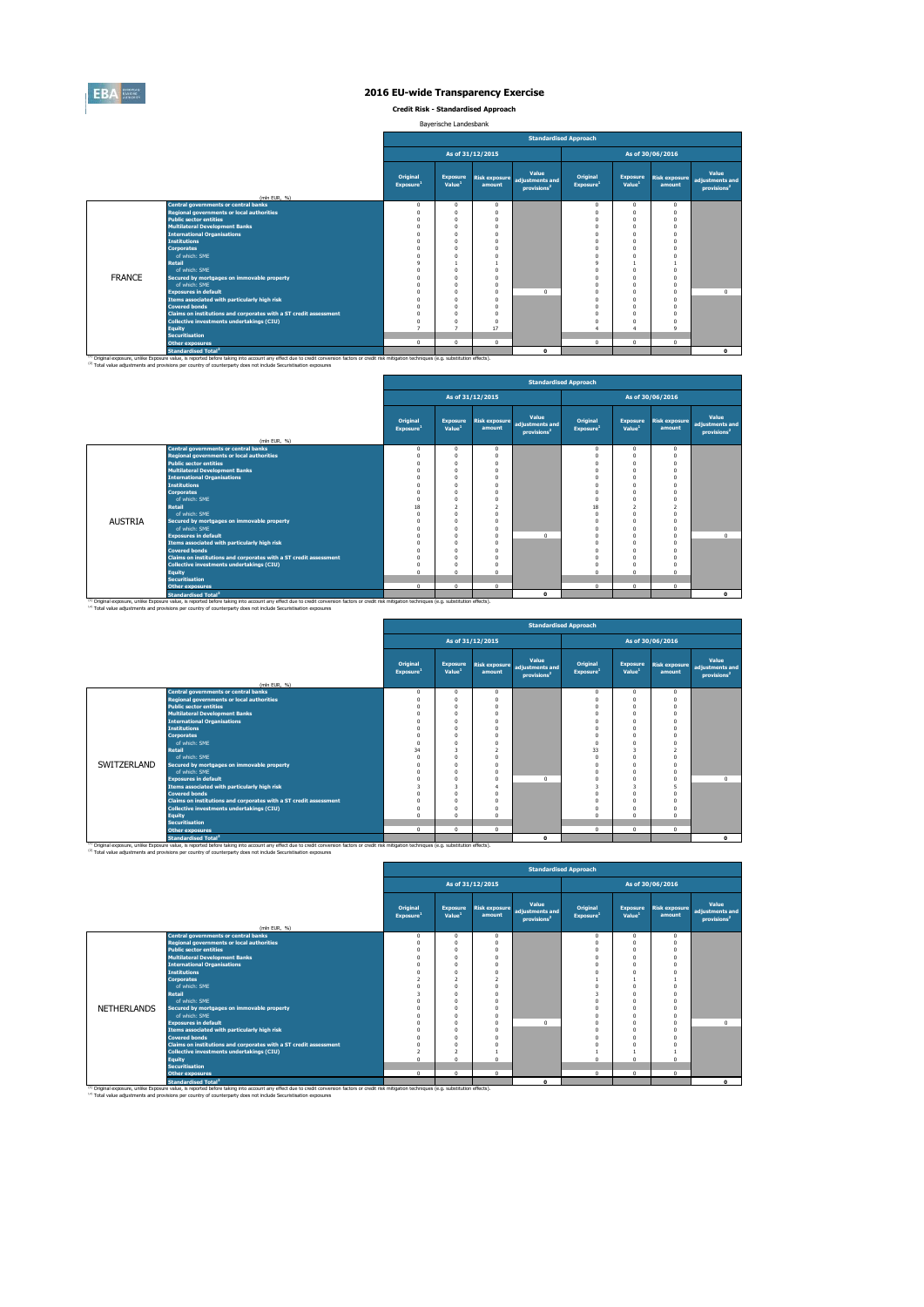

**Credit Risk - Standardised Approach**

Bayerische Landesbank

|               |                                                                                                                                                                                                                                                                                                                         |                                   |                                       |                                | <b>Standardised Approach</b>                        |                                   |                                       |                                |                                                     |
|---------------|-------------------------------------------------------------------------------------------------------------------------------------------------------------------------------------------------------------------------------------------------------------------------------------------------------------------------|-----------------------------------|---------------------------------------|--------------------------------|-----------------------------------------------------|-----------------------------------|---------------------------------------|--------------------------------|-----------------------------------------------------|
|               |                                                                                                                                                                                                                                                                                                                         |                                   |                                       | As of 31/12/2015               |                                                     |                                   |                                       | As of 30/06/2016               |                                                     |
|               |                                                                                                                                                                                                                                                                                                                         | Original<br>Exposure <sup>1</sup> | <b>Exposure</b><br>Value <sup>1</sup> | <b>Risk exposure</b><br>amount | Value<br>adiustments and<br>provisions <sup>2</sup> | Original<br>Exposure <sup>1</sup> | <b>Exposure</b><br>Value <sup>1</sup> | <b>Risk exposure</b><br>amount | Value<br>adjustments and<br>provisions <sup>2</sup> |
|               | (mln EUR. %)                                                                                                                                                                                                                                                                                                            |                                   |                                       |                                |                                                     |                                   |                                       |                                |                                                     |
|               | <b>Central governments or central banks</b>                                                                                                                                                                                                                                                                             | $\Omega$<br>$\Omega$              | $\Omega$<br>$\Omega$                  | $^{\circ}$<br>$\Omega$         |                                                     | $\mathbf{0}$<br>$\Omega$          | $^{\circ}$<br>O                       | $\Omega$<br>$\Omega$           |                                                     |
|               | <b>Regional governments or local authorities</b><br><b>Public sector entities</b>                                                                                                                                                                                                                                       |                                   | $\Omega$                              | $\Omega$                       |                                                     | $\Omega$                          |                                       | $\Omega$                       |                                                     |
|               | <b>Multilateral Development Banks</b>                                                                                                                                                                                                                                                                                   |                                   |                                       | n                              |                                                     | $\Omega$                          |                                       |                                |                                                     |
|               | <b>International Organisations</b>                                                                                                                                                                                                                                                                                      |                                   |                                       | n                              |                                                     | $\Omega$                          |                                       |                                |                                                     |
|               | <b>Institutions</b>                                                                                                                                                                                                                                                                                                     |                                   |                                       | n                              |                                                     | $\Omega$                          |                                       |                                |                                                     |
|               | <b>Corporates</b>                                                                                                                                                                                                                                                                                                       |                                   |                                       | O                              |                                                     | $\Omega$                          |                                       | $\Omega$                       |                                                     |
|               | of which: SMF                                                                                                                                                                                                                                                                                                           |                                   | n                                     | n                              |                                                     | $\Omega$                          |                                       |                                |                                                     |
|               | <b>Retail</b>                                                                                                                                                                                                                                                                                                           |                                   |                                       | O                              |                                                     | Ò                                 |                                       |                                |                                                     |
|               | of which: SMF                                                                                                                                                                                                                                                                                                           |                                   | $\Omega$                              | $\Omega$                       |                                                     | Ò                                 |                                       | $\Omega$                       |                                                     |
| <b>TURKEY</b> | Secured by mortgages on immovable property                                                                                                                                                                                                                                                                              |                                   |                                       | n                              |                                                     | $\Omega$                          |                                       |                                |                                                     |
|               | of which: SMF                                                                                                                                                                                                                                                                                                           |                                   |                                       | $\Omega$                       |                                                     | $\Omega$                          |                                       | $\Omega$                       |                                                     |
|               | <b>Exposures in default</b>                                                                                                                                                                                                                                                                                             |                                   |                                       | $\Omega$                       | $\Omega$                                            | $\Omega$                          |                                       | $\Omega$                       | $\Omega$                                            |
|               | Items associated with particularly high risk                                                                                                                                                                                                                                                                            |                                   | $\Omega$                              | $\Omega$                       |                                                     | $\Omega$                          |                                       | $\Omega$                       |                                                     |
|               | <b>Covered bonds</b>                                                                                                                                                                                                                                                                                                    |                                   | n                                     | n                              |                                                     | $\Omega$                          |                                       | $\Omega$                       |                                                     |
|               | Claims on institutions and corporates with a ST credit assessment                                                                                                                                                                                                                                                       |                                   | n                                     | O                              |                                                     | $\Omega$                          |                                       | $\Omega$                       |                                                     |
|               | Collective investments undertakings (CIU)                                                                                                                                                                                                                                                                               |                                   | $\Omega$                              | $\Omega$                       |                                                     | $\Omega$                          |                                       |                                |                                                     |
|               | <b>Equity</b>                                                                                                                                                                                                                                                                                                           |                                   | $\Omega$                              | n                              |                                                     | $\Omega$                          |                                       | $\Omega$                       |                                                     |
|               | <b>Securitisation</b>                                                                                                                                                                                                                                                                                                   |                                   |                                       |                                |                                                     |                                   |                                       |                                |                                                     |
|               | <b>Other exposures</b>                                                                                                                                                                                                                                                                                                  | $\Omega$                          | $\mathbf{0}$                          | $\mathbf{0}$                   |                                                     | $\mathbf 0$                       | $\Omega$                              | $\mathbf{0}$                   |                                                     |
|               | <b>Standardised Total<sup>2</sup></b>                                                                                                                                                                                                                                                                                   |                                   |                                       |                                | $\Omega$                                            |                                   |                                       |                                | $\Omega$                                            |
|               | (1) Original exposure, unlike Exposure value, is reported before taking into account any effect due to credit conversion factors or credit risk mitigation techniques (e.g. substitution effects).<br>(2) Total value adjustments and provisions per country of counterparty does not include Securistisation exposures |                                   |                                       |                                |                                                     |                                   |                                       |                                |                                                     |

|              |                                                                   |                                   |                                       |                  |                                                                   | <b>Standardised Approach</b>      |                                       |                                |                                                     |
|--------------|-------------------------------------------------------------------|-----------------------------------|---------------------------------------|------------------|-------------------------------------------------------------------|-----------------------------------|---------------------------------------|--------------------------------|-----------------------------------------------------|
|              |                                                                   |                                   |                                       | As of 31/12/2015 |                                                                   |                                   |                                       | As of 30/06/2016               |                                                     |
|              |                                                                   | Original<br>Exposure <sup>1</sup> | <b>Exposure</b><br>Value <sup>1</sup> | amount           | Value<br>Risk exposure adjustments and<br>provisions <sup>2</sup> | Original<br>Exposure <sup>1</sup> | <b>Exposure</b><br>Value <sup>1</sup> | <b>Risk exposure</b><br>amount | Value<br>adjustments and<br>provisions <sup>2</sup> |
|              | (mln EUR, %)                                                      |                                   |                                       |                  |                                                                   |                                   |                                       |                                |                                                     |
|              | <b>Central governments or central banks</b>                       | $^{\circ}$                        | $\mathbf{0}$                          | $^{\circ}$       |                                                                   | $\mathbf 0$                       | $\Omega$                              | $\mathbf{0}$                   |                                                     |
|              | <b>Regional governments or local authorities</b>                  | $^{\circ}$                        | $\Omega$                              | n                |                                                                   |                                   | n                                     | $\Omega$                       |                                                     |
|              | <b>Public sector entities</b>                                     | $^{\circ}$                        | 0                                     |                  |                                                                   |                                   | n                                     | $\Omega$                       |                                                     |
|              | <b>Multilateral Development Banks</b>                             | $\Omega$                          | $\Omega$                              |                  |                                                                   |                                   | n                                     | $\Omega$                       |                                                     |
|              | <b>International Organisations</b>                                | $\Omega$                          | $\Omega$                              |                  |                                                                   |                                   |                                       |                                |                                                     |
|              | <b>Institutions</b>                                               | $\Omega$                          | $\Omega$                              |                  |                                                                   |                                   |                                       | $\Omega$                       |                                                     |
|              | <b>Corporates</b><br>of which: SMF                                |                                   |                                       |                  |                                                                   |                                   |                                       | $\Omega$                       |                                                     |
|              | <b>Retail</b>                                                     | $\Omega$<br>5                     | $\Omega$                              |                  |                                                                   |                                   |                                       |                                |                                                     |
|              | of which: SME                                                     |                                   | $\Omega$                              |                  |                                                                   |                                   |                                       |                                |                                                     |
| <b>SPAIN</b> | Secured by mortgages on immovable property                        | $^{\circ}$<br>$\overline{2}$      | $\overline{ }$                        |                  |                                                                   |                                   | n                                     | $\Omega$                       |                                                     |
|              | of which: SME                                                     |                                   | $\Omega$                              |                  |                                                                   |                                   |                                       |                                |                                                     |
|              | <b>Exposures in default</b>                                       | $^{\circ}$<br>$\Omega$            | $\Omega$                              | n                | $\Omega$                                                          |                                   | n                                     | $\Omega$<br>$\Omega$           | $\Omega$                                            |
|              | Items associated with particularly high risk                      | $\Omega$                          | $\Omega$                              |                  |                                                                   |                                   |                                       | $\Omega$                       |                                                     |
|              | <b>Covered bonds</b>                                              | $\Omega$                          | $\Omega$                              |                  |                                                                   |                                   | n                                     | O                              |                                                     |
|              | Claims on institutions and corporates with a ST credit assessment | $\Omega$                          | $\Omega$                              |                  |                                                                   |                                   |                                       | $\Omega$                       |                                                     |
|              | <b>Collective investments undertakings (CIU)</b>                  |                                   |                                       |                  |                                                                   |                                   |                                       |                                |                                                     |
|              | <b>Equity</b>                                                     | $\Omega$                          | $\Omega$                              |                  |                                                                   | $\Omega$                          | n                                     | $\Omega$                       |                                                     |
|              | <b>Securitisation</b>                                             |                                   |                                       |                  |                                                                   |                                   |                                       |                                |                                                     |
|              | <b>Other exposures</b>                                            | $\Omega$                          | $\Omega$                              | $\Omega$         |                                                                   | $\Omega$                          | $\Omega$                              | $\Omega$                       |                                                     |
|              | <b>Standardised Total<sup>2</sup></b>                             |                                   |                                       |                  | $\mathbf{0}$                                                      |                                   |                                       |                                | $\Omega$                                            |

<sup>10</sup> Original exposure, unlike Exposure Total of Total Total Total Count any effect due to credit conversion factors or credit risk mitigation techniques (e.g. substitution effects).<br><sup>21</sup> Total value adjustments and provis

|                        | <b>Standardised Approach</b>                                                                                                                                                                                                                                                                                                       |                                   |                                       |                                |                                                     |                                   |                                       |                                |                                                     |  |  |  |
|------------------------|------------------------------------------------------------------------------------------------------------------------------------------------------------------------------------------------------------------------------------------------------------------------------------------------------------------------------------|-----------------------------------|---------------------------------------|--------------------------------|-----------------------------------------------------|-----------------------------------|---------------------------------------|--------------------------------|-----------------------------------------------------|--|--|--|
|                        |                                                                                                                                                                                                                                                                                                                                    |                                   |                                       | As of 31/12/2015               |                                                     |                                   |                                       | As of 30/06/2016               |                                                     |  |  |  |
|                        | (mln EUR, %)                                                                                                                                                                                                                                                                                                                       | Original<br>Exposure <sup>1</sup> | <b>Exposure</b><br>Value <sup>1</sup> | <b>Risk exposure</b><br>amount | Value<br>adjustments and<br>provisions <sup>2</sup> | Original<br>Exposure <sup>1</sup> | <b>Exposure</b><br>Value <sup>1</sup> | <b>Risk exposure</b><br>amount | Value<br>adjustments and<br>provisions <sup>2</sup> |  |  |  |
|                        | <b>Central governments or central banks</b>                                                                                                                                                                                                                                                                                        | $\mathbf 0$                       | $^{\circ}$                            | $\Omega$                       |                                                     | $\mathbf 0$                       | $\mathbf{0}$                          | $\Omega$                       |                                                     |  |  |  |
|                        | <b>Regional governments or local authorities</b>                                                                                                                                                                                                                                                                                   | $\Omega$                          |                                       |                                |                                                     | $\Omega$                          | $\Omega$                              | $\theta$                       |                                                     |  |  |  |
|                        | <b>Public sector entities</b>                                                                                                                                                                                                                                                                                                      | $\Omega$                          | O                                     |                                |                                                     | $^{\circ}$                        | $\Omega$                              | $\Omega$                       |                                                     |  |  |  |
|                        | <b>Multilateral Development Banks</b>                                                                                                                                                                                                                                                                                              | 196                               | 197                                   | $\Omega$                       |                                                     | 218                               | 218                                   | $\Omega$                       |                                                     |  |  |  |
|                        | <b>International Organisations</b>                                                                                                                                                                                                                                                                                                 | 276                               | 276                                   |                                |                                                     | 317                               | 317                                   | $\Omega$                       |                                                     |  |  |  |
|                        | <b>Institutions</b>                                                                                                                                                                                                                                                                                                                | $\Omega$                          |                                       |                                |                                                     | $\Omega$                          | $\Omega$                              |                                |                                                     |  |  |  |
|                        | <b>Corporates</b>                                                                                                                                                                                                                                                                                                                  | O                                 | O                                     |                                |                                                     | $\Omega$                          | $\Omega$                              |                                |                                                     |  |  |  |
|                        | of which: SME                                                                                                                                                                                                                                                                                                                      | O                                 |                                       |                                |                                                     | $\Omega$                          | $\Omega$                              |                                |                                                     |  |  |  |
|                        | <b>Retail</b>                                                                                                                                                                                                                                                                                                                      | $\Omega$                          | O                                     |                                |                                                     | $\Omega$                          | $\Omega$                              | $\Omega$                       |                                                     |  |  |  |
|                        | of which: SME                                                                                                                                                                                                                                                                                                                      | O                                 | O                                     |                                |                                                     | $\Omega$                          | $\Omega$                              | $\Omega$                       |                                                     |  |  |  |
| <b>Other Countries</b> | Secured by mortgages on immovable property                                                                                                                                                                                                                                                                                         | $\Omega$                          |                                       |                                |                                                     |                                   | $\Omega$                              |                                |                                                     |  |  |  |
|                        | of which: SMF                                                                                                                                                                                                                                                                                                                      | $\Omega$                          | O                                     |                                |                                                     | $\Omega$                          | $\Omega$                              | $\Omega$                       |                                                     |  |  |  |
|                        | <b>Exposures in default</b>                                                                                                                                                                                                                                                                                                        | O                                 | O                                     |                                | $\Omega$                                            | $\Omega$                          | $\Omega$                              | $\Omega$                       | $\Omega$                                            |  |  |  |
|                        | Items associated with particularly high risk                                                                                                                                                                                                                                                                                       | Ō                                 |                                       |                                |                                                     | $\Omega$                          | $\Omega$                              | C                              |                                                     |  |  |  |
|                        | <b>Covered bonds</b>                                                                                                                                                                                                                                                                                                               | O                                 | O                                     |                                |                                                     | $\Omega$                          | $\Omega$                              | $\Omega$                       |                                                     |  |  |  |
|                        | Claims on institutions and corporates with a ST credit assessment                                                                                                                                                                                                                                                                  | O                                 | O                                     |                                |                                                     | $\Omega$                          | $\Omega$                              | $\Omega$                       |                                                     |  |  |  |
|                        | Collective investments undertakings (CIU)                                                                                                                                                                                                                                                                                          | $\Omega$                          | O                                     |                                |                                                     | $\Omega$                          | $\Omega$                              |                                |                                                     |  |  |  |
|                        | <b>Equity</b>                                                                                                                                                                                                                                                                                                                      | $\Omega$                          | $\theta$                              |                                |                                                     | $\Omega$                          | $\Omega$                              | $\Omega$                       |                                                     |  |  |  |
|                        | <b>Securitisation</b>                                                                                                                                                                                                                                                                                                              |                                   |                                       |                                |                                                     |                                   |                                       |                                |                                                     |  |  |  |
|                        | <b>Other exposures</b>                                                                                                                                                                                                                                                                                                             | $^{\circ}$                        | $\mathbf{0}$                          | $\Omega$                       |                                                     | $\mathbf 0$                       | $\Omega$                              | $\Omega$                       |                                                     |  |  |  |
|                        | <b>Standardised Total<sup>2</sup></b>                                                                                                                                                                                                                                                                                              |                                   |                                       |                                | $\Omega$                                            |                                   |                                       |                                | $\Omega$                                            |  |  |  |
|                        | <sup>(1)</sup> Original exposure, unlike Exposure value, is reported before taking into account any effect due to credit conversion factors or credit risk mitigation techniques (e.g. substitution effects).<br>(2) Total value adjustments and provisions per country of counterparty does not include Securistisation exposures |                                   |                                       |                                |                                                     |                                   |                                       |                                |                                                     |  |  |  |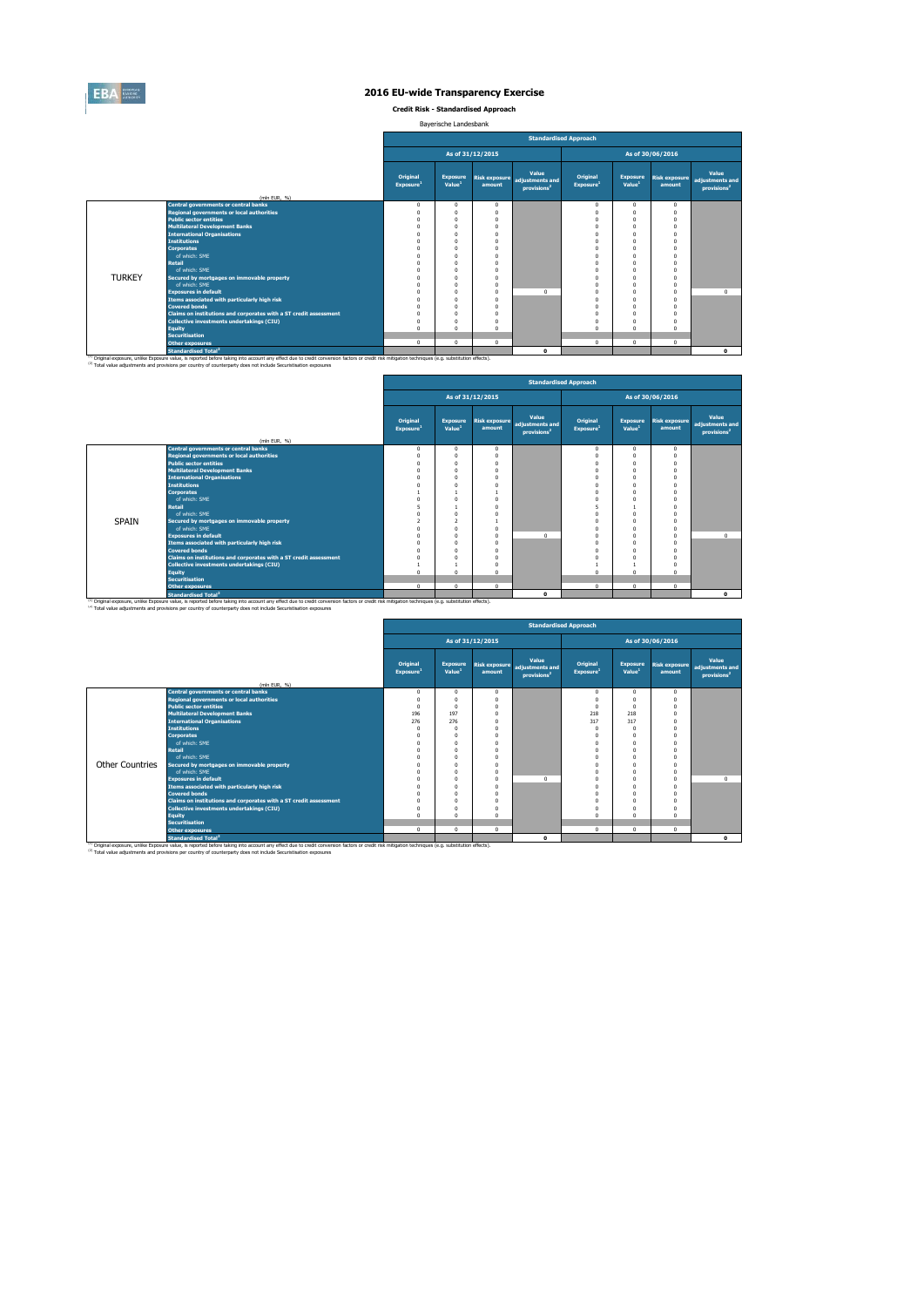

**Credit Risk - IRB Approach** Bayerische Landesbank

| As of 31/12/2015<br>As of 30/06/2016<br>Value<br><b>Risk exposure amount</b><br><b>Risk exposure amount</b><br><b>Original Exposure<sup>1</sup></b><br>Original Exposure <sup>1</sup><br><b>Exposure</b><br><b>Exposure</b><br>adiustments<br>Value <sup>1</sup><br>Value <sup>1</sup><br>and<br>and<br>Of which:<br>Of which:<br>Of which:<br>Of which:<br>provisions<br>defaulted<br>defaulted<br>defaulted<br>defaulted<br>(mln EUR, %)<br><b>Central banks and central governments</b><br>51.864<br>58.772<br>1.288<br>54.195<br>60.883<br>1.446<br>$^{\circ}$<br>29,105<br>636<br>6.129<br>29,038<br>516<br>44<br>25.722<br>6,360<br><b>Tnstitutions</b><br>25.658<br>2.192<br>112,764<br>42.024<br>114,366<br>5.072<br>91.628<br>41,950<br>5.169<br>90.461<br>2.373<br><b>Corporates</b><br>Corporates - Of Which: Specialised Lending<br>9.582<br>481<br>1.096<br>24,578<br>25.159<br>22.021<br>1.104<br>22.061<br>566<br>9,416<br>Corporates - Of Which: SME<br>187<br>589<br>32.230<br>28.709<br>32,953<br>29.372<br>648<br>14,998<br>14.830<br>262<br><b>Retail</b><br>251<br>153<br>352<br>16,889<br>19.065<br>252<br>18,883<br>418<br>4.677<br>16.156<br>4.173<br>142<br>125<br>280<br>71<br>225<br>Retail - Secured on real estate property<br>9.730<br>9.355<br>9.329<br>58<br>9.710<br>2.911<br>2.444<br>147<br>683<br>168<br>702<br>697<br>$\sqrt{2}$<br>132<br>Retail - Secured on real estate property - Of Which: SME<br>679<br>$\Omega$<br>n<br>Consolidated data<br>225<br>280<br>125<br>71<br>9.047<br>2.743<br>8.632<br>9.030<br>8.653<br>2.312<br>147<br>Retail - Secured on real estate property - Of Which: non-<br><b>Retail - Qualifying Revolving</b><br>6.005<br>205<br>5.671<br>248<br>3.903<br>6<br>3.347<br><b>Retail - Other Retail</b><br>125<br>3.482<br>133<br>74<br>3.705<br>121<br>3.480<br>3.276<br>1.518<br>1.524<br>104 |                                       |  |     |  | <b>IRB Approach</b> |     |  |                      |
|-------------------------------------------------------------------------------------------------------------------------------------------------------------------------------------------------------------------------------------------------------------------------------------------------------------------------------------------------------------------------------------------------------------------------------------------------------------------------------------------------------------------------------------------------------------------------------------------------------------------------------------------------------------------------------------------------------------------------------------------------------------------------------------------------------------------------------------------------------------------------------------------------------------------------------------------------------------------------------------------------------------------------------------------------------------------------------------------------------------------------------------------------------------------------------------------------------------------------------------------------------------------------------------------------------------------------------------------------------------------------------------------------------------------------------------------------------------------------------------------------------------------------------------------------------------------------------------------------------------------------------------------------------------------------------------------------------------------------------------------------------------------------------------------------------------------------------------------------------------------|---------------------------------------|--|-----|--|---------------------|-----|--|----------------------|
|                                                                                                                                                                                                                                                                                                                                                                                                                                                                                                                                                                                                                                                                                                                                                                                                                                                                                                                                                                                                                                                                                                                                                                                                                                                                                                                                                                                                                                                                                                                                                                                                                                                                                                                                                                                                                                                                   |                                       |  |     |  |                     |     |  |                      |
|                                                                                                                                                                                                                                                                                                                                                                                                                                                                                                                                                                                                                                                                                                                                                                                                                                                                                                                                                                                                                                                                                                                                                                                                                                                                                                                                                                                                                                                                                                                                                                                                                                                                                                                                                                                                                                                                   |                                       |  |     |  |                     |     |  | Value<br>adiustments |
|                                                                                                                                                                                                                                                                                                                                                                                                                                                                                                                                                                                                                                                                                                                                                                                                                                                                                                                                                                                                                                                                                                                                                                                                                                                                                                                                                                                                                                                                                                                                                                                                                                                                                                                                                                                                                                                                   |                                       |  |     |  |                     |     |  | provisions           |
|                                                                                                                                                                                                                                                                                                                                                                                                                                                                                                                                                                                                                                                                                                                                                                                                                                                                                                                                                                                                                                                                                                                                                                                                                                                                                                                                                                                                                                                                                                                                                                                                                                                                                                                                                                                                                                                                   |                                       |  |     |  |                     |     |  |                      |
|                                                                                                                                                                                                                                                                                                                                                                                                                                                                                                                                                                                                                                                                                                                                                                                                                                                                                                                                                                                                                                                                                                                                                                                                                                                                                                                                                                                                                                                                                                                                                                                                                                                                                                                                                                                                                                                                   |                                       |  |     |  |                     |     |  |                      |
|                                                                                                                                                                                                                                                                                                                                                                                                                                                                                                                                                                                                                                                                                                                                                                                                                                                                                                                                                                                                                                                                                                                                                                                                                                                                                                                                                                                                                                                                                                                                                                                                                                                                                                                                                                                                                                                                   |                                       |  |     |  |                     |     |  |                      |
|                                                                                                                                                                                                                                                                                                                                                                                                                                                                                                                                                                                                                                                                                                                                                                                                                                                                                                                                                                                                                                                                                                                                                                                                                                                                                                                                                                                                                                                                                                                                                                                                                                                                                                                                                                                                                                                                   |                                       |  |     |  |                     |     |  |                      |
|                                                                                                                                                                                                                                                                                                                                                                                                                                                                                                                                                                                                                                                                                                                                                                                                                                                                                                                                                                                                                                                                                                                                                                                                                                                                                                                                                                                                                                                                                                                                                                                                                                                                                                                                                                                                                                                                   |                                       |  |     |  |                     |     |  |                      |
|                                                                                                                                                                                                                                                                                                                                                                                                                                                                                                                                                                                                                                                                                                                                                                                                                                                                                                                                                                                                                                                                                                                                                                                                                                                                                                                                                                                                                                                                                                                                                                                                                                                                                                                                                                                                                                                                   |                                       |  |     |  |                     |     |  |                      |
|                                                                                                                                                                                                                                                                                                                                                                                                                                                                                                                                                                                                                                                                                                                                                                                                                                                                                                                                                                                                                                                                                                                                                                                                                                                                                                                                                                                                                                                                                                                                                                                                                                                                                                                                                                                                                                                                   |                                       |  |     |  |                     |     |  |                      |
|                                                                                                                                                                                                                                                                                                                                                                                                                                                                                                                                                                                                                                                                                                                                                                                                                                                                                                                                                                                                                                                                                                                                                                                                                                                                                                                                                                                                                                                                                                                                                                                                                                                                                                                                                                                                                                                                   |                                       |  |     |  |                     |     |  |                      |
|                                                                                                                                                                                                                                                                                                                                                                                                                                                                                                                                                                                                                                                                                                                                                                                                                                                                                                                                                                                                                                                                                                                                                                                                                                                                                                                                                                                                                                                                                                                                                                                                                                                                                                                                                                                                                                                                   |                                       |  |     |  |                     |     |  |                      |
|                                                                                                                                                                                                                                                                                                                                                                                                                                                                                                                                                                                                                                                                                                                                                                                                                                                                                                                                                                                                                                                                                                                                                                                                                                                                                                                                                                                                                                                                                                                                                                                                                                                                                                                                                                                                                                                                   |                                       |  |     |  |                     |     |  |                      |
| 770<br>720<br>781<br>268<br>$\Omega$<br>$\Omega$                                                                                                                                                                                                                                                                                                                                                                                                                                                                                                                                                                                                                                                                                                                                                                                                                                                                                                                                                                                                                                                                                                                                                                                                                                                                                                                                                                                                                                                                                                                                                                                                                                                                                                                                                                                                                  | Retail - Other Retail - Of Which: SME |  | 288 |  |                     | 725 |  |                      |
| Retail - Other Retail - Of Which: non-SME<br>125<br>133<br>1.229<br>74<br>2.755<br>2.556<br>2.923<br>121<br>1.257<br>104<br>2.712                                                                                                                                                                                                                                                                                                                                                                                                                                                                                                                                                                                                                                                                                                                                                                                                                                                                                                                                                                                                                                                                                                                                                                                                                                                                                                                                                                                                                                                                                                                                                                                                                                                                                                                                 |                                       |  |     |  |                     |     |  | 76                   |
| 405<br>$\sim$<br>325<br>1.093<br>325<br>939<br>405<br>$\Omega$<br><b>Equity</b>                                                                                                                                                                                                                                                                                                                                                                                                                                                                                                                                                                                                                                                                                                                                                                                                                                                                                                                                                                                                                                                                                                                                                                                                                                                                                                                                                                                                                                                                                                                                                                                                                                                                                                                                                                                   |                                       |  |     |  |                     |     |  |                      |
| 354<br>374<br>2.039<br><b>Securitisation</b><br>2.039<br>2.115<br>2.115                                                                                                                                                                                                                                                                                                                                                                                                                                                                                                                                                                                                                                                                                                                                                                                                                                                                                                                                                                                                                                                                                                                                                                                                                                                                                                                                                                                                                                                                                                                                                                                                                                                                                                                                                                                           |                                       |  |     |  |                     |     |  | $\Omega$             |
| 384<br>385<br>Other non credit-obligation assets                                                                                                                                                                                                                                                                                                                                                                                                                                                                                                                                                                                                                                                                                                                                                                                                                                                                                                                                                                                                                                                                                                                                                                                                                                                                                                                                                                                                                                                                                                                                                                                                                                                                                                                                                                                                                  |                                       |  |     |  |                     |     |  |                      |
| <b>IRB Total</b><br>55,949<br>55.627<br>(1) Original exposure, unlike Exposure value, is reported before taking into account any effect due to credit conversion factors or credit risk mitigation techniques (e.g. substitution effects).                                                                                                                                                                                                                                                                                                                                                                                                                                                                                                                                                                                                                                                                                                                                                                                                                                                                                                                                                                                                                                                                                                                                                                                                                                                                                                                                                                                                                                                                                                                                                                                                                        |                                       |  |     |  |                     |     |  |                      |

|                |                       |                                                                                                                                                                                                              | <b>IRB Approach</b> |                                |                                       |                  |                             |                             |        |                                      |                                       |        |                             |                             |  |
|----------------|-----------------------|--------------------------------------------------------------------------------------------------------------------------------------------------------------------------------------------------------------|---------------------|--------------------------------|---------------------------------------|------------------|-----------------------------|-----------------------------|--------|--------------------------------------|---------------------------------------|--------|-----------------------------|-----------------------------|--|
|                |                       |                                                                                                                                                                                                              |                     |                                |                                       | As of 31/12/2015 |                             |                             |        |                                      | As of 30/06/2016                      |        |                             |                             |  |
|                |                       |                                                                                                                                                                                                              |                     | Original Exposure <sup>1</sup> | <b>Exposure</b><br>Value <sup>1</sup> |                  | <b>Risk exposure amount</b> | Value<br>adiustments<br>and |        | <b>Original Exposure<sup>1</sup></b> | <b>Exposure</b><br>Value <sup>1</sup> |        | <b>Risk exposure amount</b> | Value<br>adiustments<br>and |  |
|                |                       | (mln EUR, %)                                                                                                                                                                                                 |                     | Of which:<br>defaulted         |                                       |                  | Of which:<br>defaulted      | provisions                  |        | Of which:<br>defaulted               |                                       |        | Of which:<br>defaulted      | provisions                  |  |
|                |                       | <b>Central banks and central governments</b>                                                                                                                                                                 | 40,644              | $\Omega$                       | 46,990                                |                  |                             |                             | 41.886 | $\Omega$                             | 48,018                                |        |                             |                             |  |
|                | <b>Institutions</b>   |                                                                                                                                                                                                              | 14,385              | 44                             | 11.223                                | 2.996            |                             |                             | 15,788 | 44                                   | 12.714                                | 3.263  |                             |                             |  |
|                | <b>Corporates</b>     |                                                                                                                                                                                                              | 81.072              | 1.364                          | 65.236                                | 30,661           |                             | 566                         | 82.046 | 1.234                                | 65.845                                | 30.530 |                             | 645                         |  |
|                |                       | Corporates - Of Which: Specialised Lending                                                                                                                                                                   | 13,606              | 313                            | 12.196                                | 4.818            |                             | 168                         | 14.367 | 268                                  | 12.342                                | 4.819  |                             | 151                         |  |
|                |                       | Corporates - Of Which: SME                                                                                                                                                                                   | 31,584              | 606                            | 28,079                                | 14.745           |                             | 144                         | 32,318 | 565                                  | 28,780                                | 14,598 |                             | 212                         |  |
|                | <b>Retail</b>         |                                                                                                                                                                                                              | 18.726              | 413                            | 16.759                                | 4.652            | 248                         | 151                         | 18,910 | 347                                  | 16.041                                | 4.146  | 248                         | 140                         |  |
|                |                       | Retail - Secured on real estate property                                                                                                                                                                     | 9.677               | 276                            | 9.656                                 | 2.894            | 124                         | 71                          | 9.306  | 222                                  | 9,280                                 | 2.428  | 145                         | 57                          |  |
|                |                       | Retail - Secured on real estate property - Of Which: SME                                                                                                                                                     | 680                 | n                              | 677                                   | 168              |                             | $\Omega$                    | 700    | $\Omega$                             | 695                                   | 131    |                             |                             |  |
| <b>GERMANY</b> |                       | Retail - Secured on real estate property - Of Which: non-                                                                                                                                                    | 8.996               | 276                            | 8,980                                 | 2.726            | 124                         | 71                          | 8,606  | 222                                  | 8.585                                 | 2.297  | 145                         |                             |  |
|                |                       | <b>Retail - Qualifying Revolving</b>                                                                                                                                                                         | 5.585               |                                | 3.843                                 | 251              |                             |                             | 5.915  | 5                                    | 3.297                                 | 202    |                             |                             |  |
|                |                       | <b>Retail - Other Retail</b>                                                                                                                                                                                 | 3.464               | 131                            | 3.259                                 | 1,508            | 123                         | 73                          | 3,689  | 120                                  | 3.464                                 | 1.516  | 102                         |                             |  |
|                |                       | Retail - Other Retail - Of Which: SME                                                                                                                                                                        | 769                 |                                | 719                                   | 288              |                             |                             | 781    | $\Omega$                             | 724                                   | 268    |                             |                             |  |
|                |                       | Retail - Other Retail - Of Which: non-SME                                                                                                                                                                    | 2.695               | 131                            | 2.540                                 | 1.219            | 123                         | 73                          | 2.908  | 120                                  | 2.740                                 | 1.249  | 102                         |                             |  |
|                | <b>Equity</b>         |                                                                                                                                                                                                              | 151                 |                                | 151                                   | 318              |                             |                             | 173    | $\Omega$                             | 173                                   | 374    |                             |                             |  |
|                | <b>Securitisation</b> |                                                                                                                                                                                                              |                     |                                |                                       |                  |                             |                             |        |                                      |                                       |        |                             |                             |  |
|                |                       | Other non credit-obligation assets                                                                                                                                                                           |                     |                                |                                       |                  |                             |                             |        |                                      |                                       |        |                             |                             |  |
|                | <b>IRB Total</b>      |                                                                                                                                                                                                              |                     |                                |                                       |                  |                             |                             |        |                                      |                                       |        |                             |                             |  |
|                |                       | <sup>(3)</sup> Original exposure, unlike Exposure value, is reported before taking into account any effect due to credit conversion factors or credit risk mitigation techniques (e.g. substitution effects) |                     |                                |                                       |                  |                             |                             |        |                                      |                                       |        |                             |                             |  |

|               |                       |                                                                                                                                                                                                                                          | <b>IRB Approach</b> |                                |                                       |       |                             |                             |          |                                |                    |                  |                             |                      |  |
|---------------|-----------------------|------------------------------------------------------------------------------------------------------------------------------------------------------------------------------------------------------------------------------------------|---------------------|--------------------------------|---------------------------------------|-------|-----------------------------|-----------------------------|----------|--------------------------------|--------------------|------------------|-----------------------------|----------------------|--|
|               |                       |                                                                                                                                                                                                                                          |                     |                                | As of 31/12/2015                      |       |                             |                             |          |                                |                    | As of 30/06/2016 |                             |                      |  |
|               |                       |                                                                                                                                                                                                                                          |                     | Original Exposure <sup>1</sup> | <b>Exposure</b><br>Value <sup>1</sup> |       | <b>Risk exposure amount</b> | Value<br>adjustments<br>and |          | Original Exposure <sup>1</sup> | Exposure           |                  | <b>Risk exposure amount</b> | Value<br>adjustments |  |
|               |                       | (min EUR, %)                                                                                                                                                                                                                             |                     | Of which:<br>defaulted         |                                       |       | Of which:<br>defaulted      | provisions                  |          | Of which:<br>defaulted         | Value <sup>1</sup> |                  | Of which:<br>defaulted      | and<br>provisions    |  |
|               |                       | <b>Central banks and central governments</b>                                                                                                                                                                                             | 5.346               |                                | 5.546                                 | 440   |                             | $\Omega$                    | 6.102    |                                | 6.322              | 502              |                             |                      |  |
|               | <b>Institutions</b>   |                                                                                                                                                                                                                                          | 910                 |                                | 896                                   | 234   |                             | $^{\circ}$                  | 540      |                                | 523                | 159              |                             |                      |  |
|               | <b>Corporates</b>     |                                                                                                                                                                                                                                          | 4.591               |                                | 3.712                                 | 1.723 |                             |                             | 4,689    |                                | 3.718              | 1.726            |                             |                      |  |
|               |                       | Corporates - Of Which: Specialised Lending                                                                                                                                                                                               | 1.724               |                                | 1.503                                 | 737   |                             |                             | 1.610    |                                | 1.362              | 711              |                             |                      |  |
|               |                       | Corporates - Of Which: SME                                                                                                                                                                                                               | 25                  |                                | 25                                    |       |                             | $\Omega$                    | 27       |                                | 27                 | 10 <sup>10</sup> |                             |                      |  |
|               | <b>Retail</b>         |                                                                                                                                                                                                                                          | 13                  |                                | 10                                    |       |                             | $\Omega$                    | 12       |                                |                    |                  |                             |                      |  |
|               |                       | Retail - Secured on real estate property                                                                                                                                                                                                 |                     |                                |                                       |       |                             | $\Omega$                    |          |                                |                    |                  |                             |                      |  |
|               |                       | Retail - Secured on real estate property - Of Which: SME                                                                                                                                                                                 |                     |                                |                                       |       |                             | $\Omega$                    |          |                                |                    |                  |                             |                      |  |
| UNITED STATES |                       | Retail - Secured on real estate property - Of Which: non-                                                                                                                                                                                |                     |                                |                                       |       |                             | $\Omega$                    |          |                                |                    |                  |                             |                      |  |
|               |                       | <b>Retail - Qualifying Revolving</b>                                                                                                                                                                                                     |                     |                                |                                       |       |                             | $\Omega$                    |          |                                |                    |                  |                             |                      |  |
|               |                       | <b>Retail - Other Retail</b>                                                                                                                                                                                                             |                     |                                |                                       |       |                             | $\Omega$                    |          |                                |                    |                  |                             |                      |  |
|               |                       | Retail - Other Retail - Of Which: SME                                                                                                                                                                                                    |                     |                                |                                       |       |                             | $\Omega$                    |          |                                |                    |                  |                             |                      |  |
|               |                       | Retail - Other Retail - Of Which: non-SME                                                                                                                                                                                                |                     |                                |                                       |       |                             | $\Omega$                    |          |                                |                    |                  |                             |                      |  |
|               | <b>Equity</b>         |                                                                                                                                                                                                                                          |                     |                                | $\sim$                                |       |                             | $\Omega$                    | $\theta$ |                                |                    |                  | $\lambda$                   |                      |  |
|               | <b>Securitisation</b> |                                                                                                                                                                                                                                          |                     |                                |                                       |       |                             |                             |          |                                |                    |                  |                             |                      |  |
|               |                       |                                                                                                                                                                                                                                          |                     |                                |                                       |       |                             |                             |          |                                |                    |                  |                             |                      |  |
|               | <b>IRB Total</b>      |                                                                                                                                                                                                                                          |                     |                                |                                       |       |                             |                             |          |                                |                    |                  |                             |                      |  |
|               |                       | Other non credit-obligation assets<br>(3) Original exposure, unlike Exposure value, is reported before taking into account any effect due to credit conversion factors or credit risk mitigation techniques (e.g. substitution effects). |                     |                                |                                       |       |                             |                             |          |                                |                    |                  |                             |                      |  |

|                |                       |                                                           | <b>IRB Approach</b> |                                |                                       |                             |                        |                             |                                |                        |                                       |                  |                             |                             |
|----------------|-----------------------|-----------------------------------------------------------|---------------------|--------------------------------|---------------------------------------|-----------------------------|------------------------|-----------------------------|--------------------------------|------------------------|---------------------------------------|------------------|-----------------------------|-----------------------------|
|                |                       |                                                           |                     |                                |                                       | As of 31/12/2015            |                        |                             |                                |                        |                                       | As of 30/06/2016 |                             |                             |
|                |                       |                                                           |                     | Original Exposure <sup>1</sup> | <b>Exposure</b><br>Value <sup>1</sup> | <b>Risk exposure amount</b> |                        | Value<br>adjustments<br>and | Original Exposure <sup>1</sup> |                        | <b>Exposure</b><br>Value <sup>1</sup> |                  | <b>Risk exposure amount</b> | Value<br>adjustments<br>and |
|                |                       | (min EUR, %)                                              |                     | Of which:<br>defaulted         |                                       |                             | Of which:<br>defaulted | provisions                  |                                | Of which:<br>defaulted |                                       |                  | Of which:<br>defaulted      | provisions                  |
|                |                       | <b>Central banks and central governments</b>              | 1.592               | $\Omega$                       | 2.022                                 | 278                         |                        |                             | 1.638                          | $\Omega$               | 2.036                                 | 359              |                             |                             |
|                | <b>Institutions</b>   |                                                           | 1.284               | $\Omega$                       | 1.282                                 | 356                         |                        |                             | 1.001                          | $\Omega$               | 998                                   | 326              |                             |                             |
|                | <b>Corporates</b>     |                                                           | 5.215               | 544                            | 4.907                                 | 2.007                       |                        | 103                         | 5.597                          | 544                    | 5.244                                 | 2.241            |                             | 107                         |
|                |                       | Corporates - Of Which: Specialised Lending                | 3.086               | 239                            | 3.004                                 | 1,278                       |                        | 102                         | 2.918                          | 210                    | 2.849                                 | 1.280            |                             | 107                         |
|                |                       | Corporates - Of Which: SME                                | 41                  |                                | 41                                    | 23                          |                        |                             | 25                             |                        | 25                                    | 10               |                             |                             |
|                | <b>Retail</b>         |                                                           | 10                  |                                |                                       |                             |                        |                             | 10                             |                        |                                       |                  |                             |                             |
|                |                       | Retail - Secured on real estate property                  |                     |                                |                                       |                             |                        |                             |                                |                        |                                       |                  |                             |                             |
|                |                       | Retail - Secured on real estate property - Of Which: SME  | $\Omega$            |                                |                                       |                             |                        |                             |                                |                        |                                       |                  |                             |                             |
| UNITED KINGDOM |                       | Retail - Secured on real estate property - Of Which: non- |                     |                                |                                       |                             |                        |                             |                                |                        |                                       |                  |                             |                             |
|                |                       | <b>Retail - Qualifying Revolving</b>                      |                     |                                |                                       |                             |                        |                             |                                |                        |                                       |                  |                             |                             |
|                |                       | <b>Retail - Other Retail</b>                              |                     |                                |                                       |                             |                        |                             |                                |                        |                                       |                  |                             |                             |
|                |                       | Retail - Other Retail - Of Which: SME                     |                     |                                |                                       |                             |                        |                             |                                |                        |                                       |                  |                             |                             |
|                |                       | Retail - Other Retail - Of Which: non-SME                 |                     |                                |                                       |                             |                        |                             |                                |                        |                                       |                  |                             |                             |
|                | Equity                |                                                           | n.                  |                                |                                       |                             |                        |                             | o                              |                        |                                       |                  |                             |                             |
|                | <b>Securitisation</b> |                                                           |                     |                                |                                       |                             |                        |                             |                                |                        |                                       |                  |                             |                             |
|                |                       | Other non credit-obligation assets                        |                     |                                |                                       |                             |                        |                             |                                |                        |                                       |                  |                             |                             |
|                | <b>IRB Total</b>      |                                                           |                     |                                |                                       |                             |                        |                             |                                |                        |                                       |                  |                             |                             |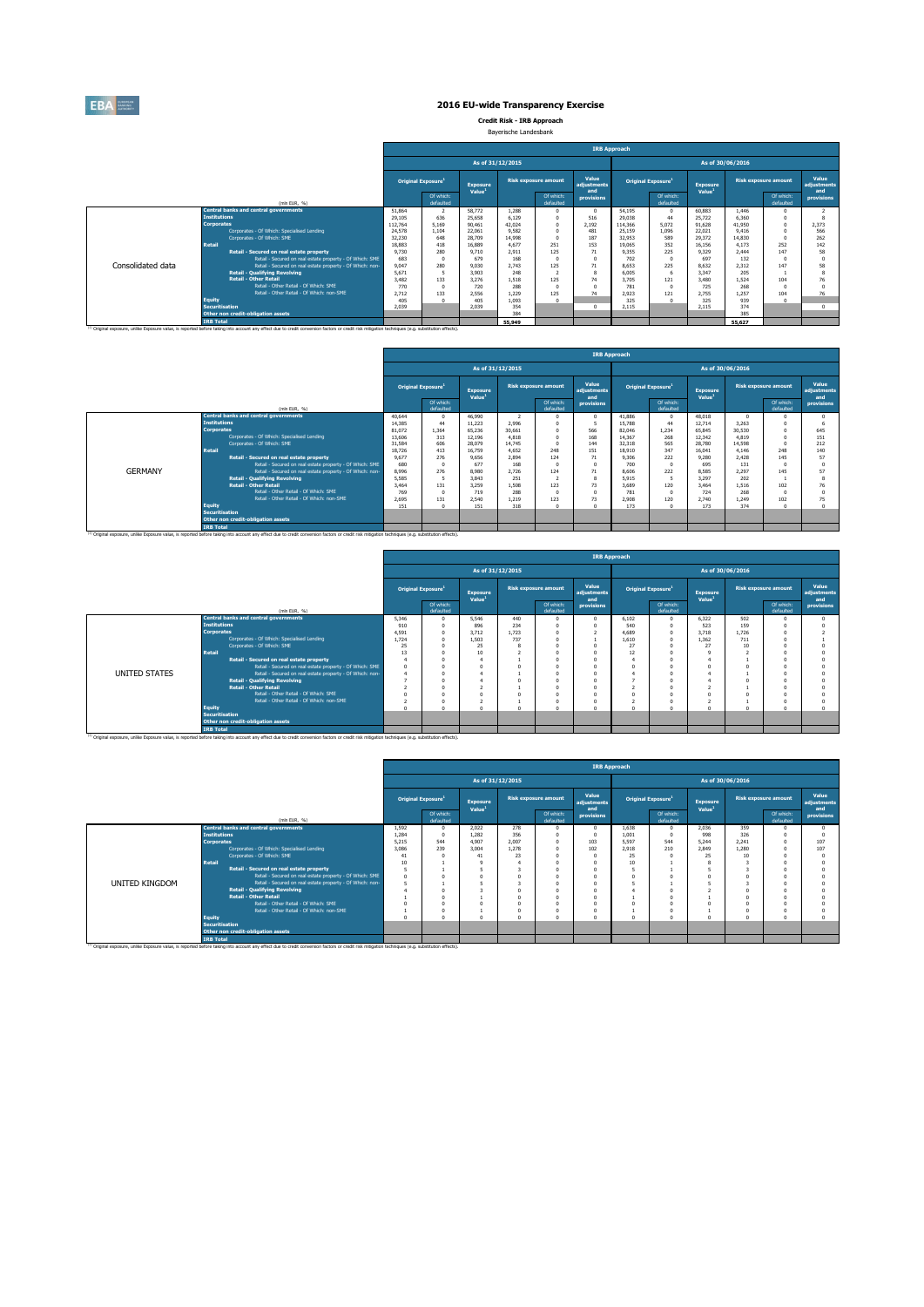

**Credit Risk - IRB Approach**

| Baverische Landesbank |
|-----------------------|
|                       |

<u> 1980 - Johann Barbara, martxa alemaniar a</u>

|               |                                                                                                                                                                                                               |       |                                |                                       |       |                             | <b>IRB Approach</b>         |                                |                        |                                       |       |                             |                             |
|---------------|---------------------------------------------------------------------------------------------------------------------------------------------------------------------------------------------------------------|-------|--------------------------------|---------------------------------------|-------|-----------------------------|-----------------------------|--------------------------------|------------------------|---------------------------------------|-------|-----------------------------|-----------------------------|
|               |                                                                                                                                                                                                               |       |                                | As of 31/12/2015                      |       |                             |                             |                                |                        | As of 30/06/2016                      |       |                             |                             |
|               |                                                                                                                                                                                                               |       | Original Exposure <sup>1</sup> | <b>Exposure</b><br>Value <sup>1</sup> |       | <b>Risk exposure amount</b> | Value<br>adjustments<br>and | Original Exposure <sup>1</sup> |                        | <b>Exposure</b><br>Value <sup>1</sup> |       | <b>Risk exposure amount</b> | Value<br>adiustments<br>and |
|               | (mln EUR, %)                                                                                                                                                                                                  |       | Of which:<br>defaulted         |                                       |       | Of which:<br>defaulted      | provisions                  |                                | Of which:<br>defaulted |                                       |       | Of which:<br>defaulted      | provisions                  |
|               | <b>Central banks and central governments</b>                                                                                                                                                                  | 190   |                                | 729                                   | 87    | $\Omega$                    |                             | 204                            | $\Omega$               | 711                                   | 85    |                             |                             |
|               | <b>Institutions</b>                                                                                                                                                                                           | 3,094 |                                | 3.083                                 | 416   | $\Omega$                    |                             | 2.618                          | $\Omega$               | 2.607                                 | 348   |                             |                             |
|               | <b>Corporates</b>                                                                                                                                                                                             | 3.118 |                                | 2.776                                 | 1,148 | $\Omega$                    |                             | 3.265                          | 39                     | 2.940                                 | 1.246 |                             | $^{24}$                     |
|               | Corporates - Of Which: Specialised Lending                                                                                                                                                                    | 1.221 |                                | 1.161                                 | 591   |                             |                             | 1.447                          | 38                     | 1.364                                 | 657   |                             | 23                          |
|               | Corporates - Of Which: SME                                                                                                                                                                                    |       |                                |                                       |       |                             |                             |                                |                        |                                       |       |                             |                             |
|               | Retail                                                                                                                                                                                                        |       |                                |                                       |       |                             |                             | ۶                              |                        |                                       |       |                             |                             |
|               | Retail - Secured on real estate property                                                                                                                                                                      |       |                                |                                       |       |                             |                             | 3                              |                        |                                       |       |                             |                             |
|               | Retail - Secured on real estate property - Of Which: SME                                                                                                                                                      |       |                                |                                       |       |                             |                             |                                |                        |                                       |       |                             |                             |
| <b>FRANCE</b> | Retail - Secured on real estate property - Of Which: non-                                                                                                                                                     |       |                                |                                       |       |                             |                             |                                |                        |                                       |       |                             |                             |
|               | <b>Retail - Qualifying Revolving</b>                                                                                                                                                                          |       |                                |                                       |       |                             |                             |                                |                        |                                       |       |                             |                             |
|               | <b>Retail - Other Retail</b>                                                                                                                                                                                  |       |                                |                                       |       | $\Omega$                    |                             |                                |                        |                                       |       |                             |                             |
|               | Retail - Other Retail - Of Which: SME                                                                                                                                                                         |       |                                |                                       |       |                             |                             |                                |                        |                                       |       |                             |                             |
|               | Retail - Other Retail - Of Which: non-SME                                                                                                                                                                     |       |                                |                                       |       | $\Omega$                    |                             |                                |                        |                                       |       |                             |                             |
|               | Equity                                                                                                                                                                                                        |       |                                |                                       |       | $\sqrt{2}$                  |                             | $\theta$                       | $\Omega$               |                                       |       |                             |                             |
|               | <b>Securitisation</b><br>Other non credit-obligation assets                                                                                                                                                   |       |                                |                                       |       |                             |                             |                                |                        |                                       |       |                             |                             |
|               | <b>IRB Total</b>                                                                                                                                                                                              |       |                                |                                       |       |                             |                             |                                |                        |                                       |       |                             |                             |
|               | <sup>(1)</sup> Original exposure, unlike Exposure value, is reported before taking into account any effect due to credit conversion factors or credit risk mitigation techniques (e.g. substitution effects). |       |                                |                                       |       |                             |                             |                                |                        |                                       |       |                             |                             |

|                |                       |                                                                                                                                                                                                               | <b>IRB Approach</b> |                                |                                |                  |                             |                             |          |                                |                                       |                  |                             |                             |  |  |
|----------------|-----------------------|---------------------------------------------------------------------------------------------------------------------------------------------------------------------------------------------------------------|---------------------|--------------------------------|--------------------------------|------------------|-----------------------------|-----------------------------|----------|--------------------------------|---------------------------------------|------------------|-----------------------------|-----------------------------|--|--|
|                |                       |                                                                                                                                                                                                               |                     |                                |                                | As of 31/12/2015 |                             |                             |          |                                |                                       | As of 30/06/2016 |                             |                             |  |  |
|                |                       |                                                                                                                                                                                                               |                     | Original Exposure <sup>1</sup> | Exposure<br>Value <sup>1</sup> |                  | <b>Risk exposure amount</b> | Value<br>adjustments<br>and |          | Original Exposure <sup>1</sup> | <b>Exposure</b><br>Value <sup>1</sup> |                  | <b>Risk exposure amount</b> | Value<br>adjustments<br>and |  |  |
|                |                       | (min EUR, %)                                                                                                                                                                                                  |                     | Of which:<br>defaulted<br>94   |                                |                  | Of which:<br>defaulted      | provisions                  |          | Of which:<br>defaulted         |                                       |                  | Of which:<br>defaulted      | provisions                  |  |  |
|                |                       | <b>Central banks and central governments</b>                                                                                                                                                                  |                     |                                | 159                            | 25               |                             |                             | 99       |                                | 151                                   | 15               |                             |                             |  |  |
|                | <b>Institutions</b>   |                                                                                                                                                                                                               | 44                  |                                | 48                             | 28               |                             |                             | 37       |                                | 41                                    | 24               |                             |                             |  |  |
|                | <b>Corporates</b>     |                                                                                                                                                                                                               | 4.081               | 2.497                          | 3,801                          | 496              | $\Omega$                    | 1.237                       | 3,740    | 2,493                          | 3.536                                 | 393              |                             | 1.233                       |  |  |
|                |                       | Corporates - Of Which: Specialised Lending                                                                                                                                                                    | 144                 |                                | 144                            | $\Delta f$       | n                           | $\Omega$                    | 143      |                                | 143                                   | 40               |                             |                             |  |  |
|                |                       | Corporates - Of Which: SME                                                                                                                                                                                    | 43                  |                                | 43                             | 12               | n                           | O                           | 30       |                                | 30                                    |                  |                             |                             |  |  |
|                | <b>Retail</b>         |                                                                                                                                                                                                               | 25                  |                                | 19                             |                  |                             | $\Omega$                    | 24       |                                | 16                                    |                  |                             |                             |  |  |
|                |                       | Retail - Secured on real estate property                                                                                                                                                                      |                     |                                |                                |                  |                             |                             |          |                                |                                       |                  |                             |                             |  |  |
|                |                       | Retail - Secured on real estate property - Of Which: SME                                                                                                                                                      | $\Omega$            |                                |                                |                  |                             |                             |          |                                |                                       |                  |                             |                             |  |  |
| <b>AUSTRIA</b> |                       | Retail - Secured on real estate property - Of Which: non-                                                                                                                                                     |                     |                                |                                |                  |                             |                             |          |                                |                                       |                  |                             |                             |  |  |
|                |                       | <b>Retail - Qualifying Revolving</b>                                                                                                                                                                          | 19                  |                                | 13                             |                  |                             |                             | 20       |                                | 11                                    |                  |                             |                             |  |  |
|                |                       | <b>Retail - Other Retail</b>                                                                                                                                                                                  |                     |                                |                                |                  |                             |                             |          |                                |                                       |                  |                             |                             |  |  |
|                |                       | Retail - Other Retail - Of Which: SME                                                                                                                                                                         |                     |                                |                                |                  |                             |                             |          |                                |                                       |                  |                             |                             |  |  |
|                |                       | Retail - Other Retail - Of Which: non-SME                                                                                                                                                                     |                     |                                |                                |                  |                             | O                           |          |                                |                                       |                  |                             |                             |  |  |
|                | <b>Equity</b>         |                                                                                                                                                                                                               |                     |                                |                                |                  |                             | n                           | $\Omega$ |                                |                                       |                  |                             |                             |  |  |
|                | <b>Securitisation</b> |                                                                                                                                                                                                               |                     |                                |                                |                  |                             |                             |          |                                |                                       |                  |                             |                             |  |  |
|                |                       | Other non credit-obligation assets                                                                                                                                                                            |                     |                                |                                |                  |                             |                             |          |                                |                                       |                  |                             |                             |  |  |
|                | <b>IRB Total</b>      |                                                                                                                                                                                                               |                     |                                |                                |                  |                             |                             |          |                                |                                       |                  |                             |                             |  |  |
|                |                       | <sup>(1)</sup> Original exposure, unlike Exposure value, is reported before taking into account any effect due to credit conversion factors or credit risk mitigation techniques (e.g. substitution effects). |                     |                                |                                |                  |                             |                             |          |                                |                                       |                  |                             |                             |  |  |

|             |                                                                       | Original Exposure <sup>1</sup> |                        |                                |                                      |                             |            |                                |                                       |       |                             |                        |                   |  |  |
|-------------|-----------------------------------------------------------------------|--------------------------------|------------------------|--------------------------------|--------------------------------------|-----------------------------|------------|--------------------------------|---------------------------------------|-------|-----------------------------|------------------------|-------------------|--|--|
|             |                                                                       |                                |                        |                                | As of 31/12/2015<br>As of 30/06/2016 |                             |            |                                |                                       |       |                             |                        |                   |  |  |
|             |                                                                       |                                |                        | Exposure<br>Value <sup>1</sup> | Risk exposure amount                 | Value<br>adjustments<br>and |            | Original Exposure <sup>1</sup> | <b>Exposure</b><br>Value <sup>1</sup> |       | <b>Risk exposure amount</b> | Value<br>adiustments   |                   |  |  |
|             | (mln EUR, %)                                                          |                                | Of which:<br>defaulted |                                |                                      | Of which:<br>defaulted      | provisions |                                | Of which:<br>defaulted                |       |                             | Of which:<br>defaulted | and<br>provisions |  |  |
|             | <b>Central banks and central governments</b>                          | 133                            |                        | 137                            | 23                                   |                             |            | 187                            |                                       | 190   | 20                          |                        |                   |  |  |
|             | <b>Institutions</b>                                                   | 1.378                          |                        | 1.378                          | 343                                  |                             | $\sqrt{2}$ | 1.877                          |                                       | 1.877 | 457                         |                        |                   |  |  |
|             | <b>Corporates</b>                                                     | 1.534                          | 60                     | 1.005                          | 387                                  |                             | 26         | 1.796                          | 87                                    | 1.321 | 526                         |                        | 57                |  |  |
|             | Corporates - Of Which: Soecialised Lending                            | 113                            | 47                     | 88                             | 68                                   |                             | 24         | 109                            | 84                                    | 84    |                             |                        | 57                |  |  |
|             | Corporates - Of Which: SME                                            | 14                             | 13                     | 14                             |                                      |                             |            |                                |                                       |       |                             |                        |                   |  |  |
|             | Retail                                                                | $40^{1}$                       |                        | 34                             |                                      |                             |            | 41                             |                                       | 31    |                             |                        |                   |  |  |
|             | Retail - Secured on real estate property                              | 15                             |                        | 15                             |                                      |                             |            | 14                             |                                       | 14    |                             |                        |                   |  |  |
|             | Retail - Secured on real estate property - Of Which: SME              |                                |                        |                                |                                      |                             |            |                                |                                       |       |                             |                        |                   |  |  |
| SWITZERLAND | Retail - Secured on real estate property - Of Which: non-             | 15                             |                        | 15                             |                                      |                             |            | 14                             |                                       | 14    |                             |                        |                   |  |  |
|             | <b>Retail - Qualifying Revolving</b>                                  | $\frac{1}{2}$                  |                        | 14                             |                                      |                             |            | 21                             |                                       | 12    |                             |                        |                   |  |  |
|             | <b>Retail - Other Retail</b><br>Retail - Other Retail - Of Which: SME |                                |                        |                                |                                      |                             |            |                                |                                       |       |                             |                        |                   |  |  |
|             | Retail - Other Retail - Of Which: non-SME                             |                                |                        |                                |                                      |                             |            |                                |                                       |       |                             |                        |                   |  |  |
|             | <b>Equity</b>                                                         |                                |                        |                                |                                      |                             | $\sim$     |                                |                                       |       |                             |                        |                   |  |  |
|             | <b>Securitisation</b>                                                 |                                |                        |                                |                                      |                             |            |                                |                                       |       |                             |                        |                   |  |  |
|             | Other non credit-obligation assets                                    |                                |                        |                                |                                      |                             |            |                                |                                       |       |                             |                        |                   |  |  |
|             | <b>IRB Total</b>                                                      |                                |                        |                                |                                      |                             |            |                                |                                       |       |                             |                        |                   |  |  |

|                    |                       |                                                                                                                                                                                                               | <b>IRB Approach</b> |                                |                                |                             |                        |                             |                                |                        |                                       |                             |                        |                             |  |  |
|--------------------|-----------------------|---------------------------------------------------------------------------------------------------------------------------------------------------------------------------------------------------------------|---------------------|--------------------------------|--------------------------------|-----------------------------|------------------------|-----------------------------|--------------------------------|------------------------|---------------------------------------|-----------------------------|------------------------|-----------------------------|--|--|
|                    |                       |                                                                                                                                                                                                               |                     |                                |                                | As of 31/12/2015            |                        |                             | As of 30/06/2016               |                        |                                       |                             |                        |                             |  |  |
|                    |                       |                                                                                                                                                                                                               |                     | Original Exposure <sup>1</sup> | Exposure<br>Value <sup>1</sup> | <b>Risk exposure amount</b> |                        | Value<br>adjustments<br>and | Original Exposure <sup>1</sup> |                        | <b>Exposure</b><br>Value <sup>1</sup> | <b>Risk exposure amount</b> |                        | Value<br>adjustments<br>and |  |  |
|                    |                       | (mln EUR, %)                                                                                                                                                                                                  |                     | Of which:<br>defaulted         |                                |                             | Of which:<br>defaulted | provisions                  |                                | Of which:<br>defaulted |                                       |                             | Of which:<br>defaulted | provisions                  |  |  |
|                    |                       | <b>Central banks and central governments</b>                                                                                                                                                                  | 75                  |                                | 75                             |                             |                        | $\Omega$                    | 77                             |                        | 77                                    |                             |                        |                             |  |  |
|                    | <b>Institutions</b>   |                                                                                                                                                                                                               | 910                 |                                | 910                            | 130                         | $\Omega$               | $\Omega$                    | 903                            |                        | 903                                   | 132                         |                        |                             |  |  |
|                    | <b>Corporates</b>     |                                                                                                                                                                                                               | 2.044               | 68                             | 1.821                          | 827                         |                        | 47                          | 1.937                          | 64                     | 1.739                                 | 660                         |                        |                             |  |  |
|                    |                       | Corporates - Of Which: Specialised Lending                                                                                                                                                                    | 540                 |                                | 530                            | 163                         | $\Omega$               |                             | 593                            |                        | 593                                   | 177                         |                        |                             |  |  |
|                    |                       | Corporates - Of Which: SME                                                                                                                                                                                    | 248                 | 18                             | 248                            | 118                         |                        |                             | 262                            | 15                     | 262                                   | 123                         |                        |                             |  |  |
|                    | <b>Retail</b>         |                                                                                                                                                                                                               |                     |                                |                                |                             |                        |                             |                                |                        |                                       |                             |                        |                             |  |  |
|                    |                       | Retail - Secured on real estate property                                                                                                                                                                      |                     |                                |                                |                             |                        |                             |                                |                        |                                       |                             |                        |                             |  |  |
|                    |                       | Retail - Secured on real estate property - Of Which: SME                                                                                                                                                      |                     |                                |                                |                             |                        |                             |                                |                        |                                       |                             |                        |                             |  |  |
| <b>NETHERLANDS</b> |                       | Retail - Secured on real estate property - Of Which: non-                                                                                                                                                     |                     |                                |                                |                             |                        |                             |                                |                        |                                       |                             |                        |                             |  |  |
|                    |                       | <b>Retail - Qualifving Revolving</b>                                                                                                                                                                          |                     |                                |                                |                             |                        |                             |                                |                        |                                       |                             |                        |                             |  |  |
|                    |                       | <b>Retail - Other Retail</b>                                                                                                                                                                                  |                     |                                |                                |                             |                        |                             |                                |                        |                                       |                             |                        |                             |  |  |
|                    |                       | Retail - Other Retail - Of Which: SME                                                                                                                                                                         |                     |                                |                                |                             |                        |                             |                                |                        |                                       |                             |                        |                             |  |  |
|                    |                       | Retail - Other Retail - Of Which: non-SME                                                                                                                                                                     |                     |                                |                                |                             |                        |                             |                                |                        |                                       |                             |                        |                             |  |  |
|                    | <b>Equity</b>         |                                                                                                                                                                                                               |                     |                                | $\sim$                         |                             |                        | n                           | ٠                              |                        |                                       |                             |                        |                             |  |  |
|                    | <b>Securitisation</b> |                                                                                                                                                                                                               |                     |                                |                                |                             |                        |                             |                                |                        |                                       |                             |                        |                             |  |  |
|                    |                       | Other non credit-obligation assets                                                                                                                                                                            |                     |                                |                                |                             |                        |                             |                                |                        |                                       |                             |                        |                             |  |  |
|                    | <b>IRB Total</b>      |                                                                                                                                                                                                               |                     |                                |                                |                             |                        |                             |                                |                        |                                       |                             |                        |                             |  |  |
|                    |                       | <sup>(1)</sup> Original exposure, unlike Exposure value, is reported before taking into account any effect due to credit conversion factors or credit risk mitigation techniques (e.g. substitution effects). |                     |                                |                                |                             |                        |                             |                                |                        |                                       |                             |                        |                             |  |  |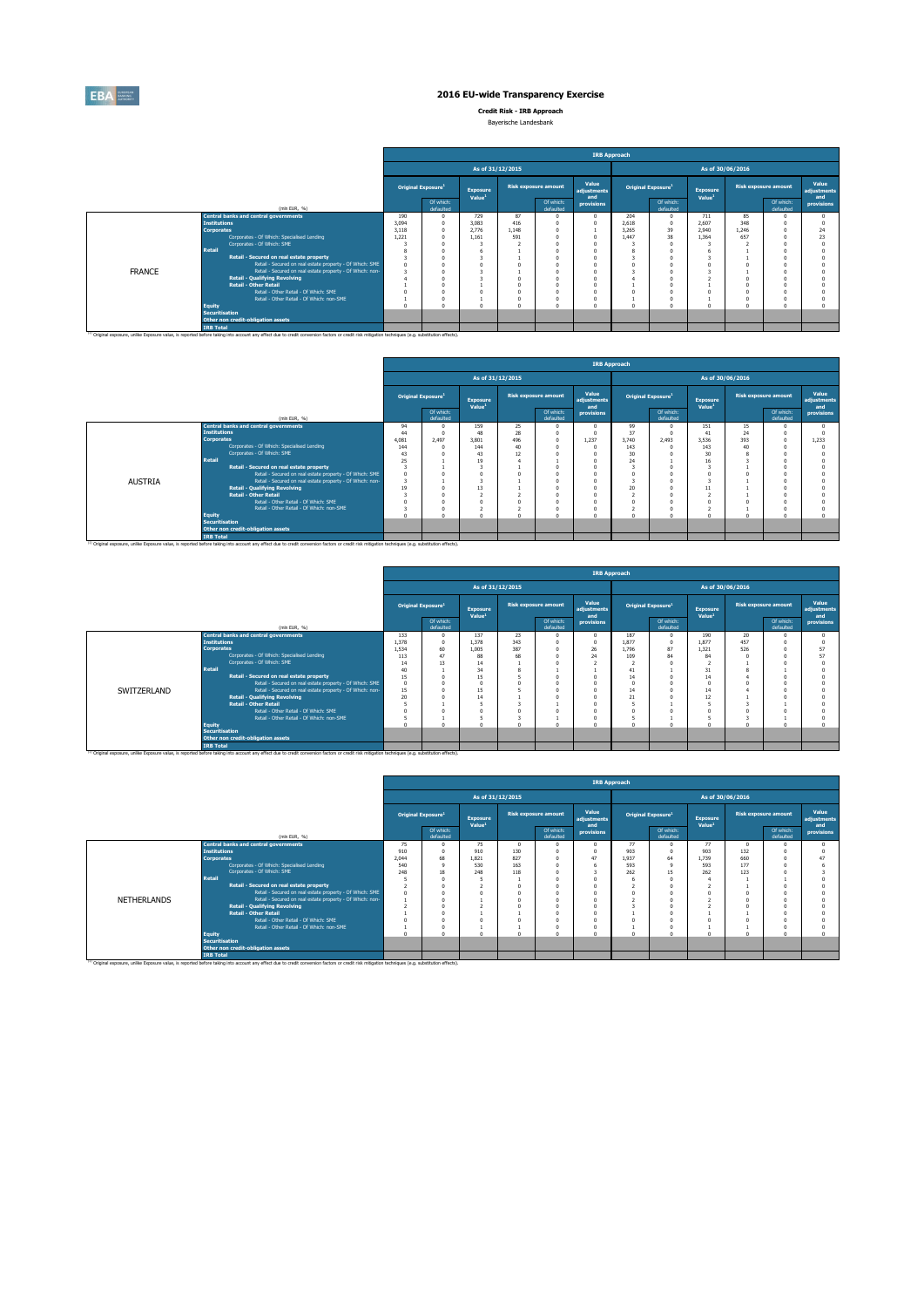

**Credit Risk - IRB Approach** Bayerische Landesbank

| Baverische Landesbank |
|-----------------------|
|                       |

|               |                                                                                                                                                                                                    | <b>IRB Approach</b> |                                |                                       |     |                             |                             |          |                                |                                       |                             |                        |                             |  |  |
|---------------|----------------------------------------------------------------------------------------------------------------------------------------------------------------------------------------------------|---------------------|--------------------------------|---------------------------------------|-----|-----------------------------|-----------------------------|----------|--------------------------------|---------------------------------------|-----------------------------|------------------------|-----------------------------|--|--|
|               |                                                                                                                                                                                                    |                     |                                | As of 31/12/2015                      |     |                             |                             |          |                                |                                       |                             |                        |                             |  |  |
|               |                                                                                                                                                                                                    |                     | Original Exposure <sup>1</sup> | <b>Exposure</b><br>Value <sup>1</sup> |     | <b>Risk exposure amount</b> | Value<br>adjustments<br>and |          | Original Exposure <sup>1</sup> | <b>Exposure</b><br>Value <sup>1</sup> | <b>Risk exposure amount</b> |                        | Value<br>adiustments<br>and |  |  |
|               | (min EUR, %)                                                                                                                                                                                       |                     | Of which:<br>defaulted         |                                       |     | Of which:<br>defaulted      | provisions                  |          | Of which:<br>defaulted         |                                       |                             | Of which:<br>defaulted | provisions                  |  |  |
|               | <b>Central banks and central governments</b>                                                                                                                                                       | 770                 |                                |                                       |     |                             |                             | 768      |                                |                                       |                             |                        |                             |  |  |
|               | <b>Institutions</b>                                                                                                                                                                                |                     |                                |                                       |     |                             |                             |          |                                |                                       |                             |                        |                             |  |  |
|               | <b>Corporates</b>                                                                                                                                                                                  | 1.505               | 10                             | 386                                   | 601 |                             | 8                           | 1.632    |                                | 383                                   | 627                         |                        |                             |  |  |
|               | Corporates - Of Which: Specialised Lending                                                                                                                                                         | 85                  |                                | 85                                    | 108 |                             |                             | 43       |                                | 43                                    | 59                          |                        |                             |  |  |
|               | Corporates - Of Which: SME                                                                                                                                                                         |                     |                                |                                       |     |                             |                             |          |                                |                                       |                             |                        |                             |  |  |
|               | <b>Retail</b>                                                                                                                                                                                      |                     |                                |                                       |     |                             |                             |          |                                |                                       |                             |                        |                             |  |  |
|               | Retail - Secured on real estate property                                                                                                                                                           |                     |                                |                                       |     |                             |                             |          |                                |                                       |                             |                        |                             |  |  |
|               | Retail - Secured on real estate property - Of Which: SME                                                                                                                                           |                     |                                |                                       |     |                             |                             | $\Omega$ |                                |                                       |                             |                        |                             |  |  |
| <b>TURKEY</b> | Retail - Secured on real estate property - Of Which: non-                                                                                                                                          |                     |                                |                                       |     |                             |                             | n        |                                |                                       |                             |                        |                             |  |  |
|               | <b>Retail - Qualifying Revolving</b>                                                                                                                                                               |                     |                                |                                       |     |                             |                             |          |                                |                                       |                             |                        |                             |  |  |
|               | <b>Retail - Other Retail</b>                                                                                                                                                                       |                     |                                |                                       |     |                             |                             |          |                                |                                       |                             |                        |                             |  |  |
|               | Retail - Other Retail - Of Which: SME                                                                                                                                                              |                     |                                |                                       |     |                             |                             |          |                                |                                       |                             |                        |                             |  |  |
|               | Retail - Other Retail - Of Which: non-SME                                                                                                                                                          |                     |                                |                                       |     |                             |                             | $\Omega$ |                                |                                       |                             |                        |                             |  |  |
|               | <b>Equity</b>                                                                                                                                                                                      |                     |                                |                                       |     |                             |                             | $\Omega$ |                                |                                       |                             |                        |                             |  |  |
|               | <b>Securitisation</b><br>Other non credit-obligation assets                                                                                                                                        |                     |                                |                                       |     |                             |                             |          |                                |                                       |                             |                        |                             |  |  |
|               | <b>IRB Total</b>                                                                                                                                                                                   |                     |                                |                                       |     |                             |                             |          |                                |                                       |                             |                        |                             |  |  |
|               | [1) Original exposure, unlike Exposure value, is reported before taking into account any effect due to credit conversion factors or credit risk mitigation techniques (e.g. substitution effects). |                     |                                |                                       |     |                             |                             |          |                                |                                       |                             |                        |                             |  |  |

|       |                       |                                                                                                                                                                                                               | <b>IRB Approach</b> |                                       |                                |     |                             |                             |                  |                                |                                       |                             |                        |                             |  |  |
|-------|-----------------------|---------------------------------------------------------------------------------------------------------------------------------------------------------------------------------------------------------------|---------------------|---------------------------------------|--------------------------------|-----|-----------------------------|-----------------------------|------------------|--------------------------------|---------------------------------------|-----------------------------|------------------------|-----------------------------|--|--|
|       |                       |                                                                                                                                                                                                               |                     |                                       | As of 31/12/2015               |     |                             |                             | As of 30/06/2016 |                                |                                       |                             |                        |                             |  |  |
|       |                       |                                                                                                                                                                                                               |                     | <b>Original Exposure</b> <sup>1</sup> | Exposure<br>Value <sup>1</sup> |     | <b>Risk exposure amount</b> | Value<br>adjustments<br>and |                  | Original Exposure <sup>1</sup> | <b>Exposure</b><br>Value <sup>1</sup> | <b>Risk exposure amount</b> |                        | Value<br>adjustments<br>and |  |  |
|       |                       | (min EUR. %)                                                                                                                                                                                                  |                     | Of which:<br>defaulted                |                                |     | Of which:<br>defaulted      | provisions                  |                  | Of which:<br>defaulted         |                                       |                             | Of which:<br>defaulted | provisions                  |  |  |
|       |                       | <b>Central banks and central governments</b>                                                                                                                                                                  | 234                 |                                       | 234                            | 80  | $\Omega$                    | $\Omega$                    | 241              | $\Omega$                       | 241                                   | 82                          |                        |                             |  |  |
|       | <b>Institutions</b>   |                                                                                                                                                                                                               | 700                 |                                       | 702                            | 241 | $\Omega$                    | $\theta$                    | 854              |                                | 850                                   | 418                         |                        |                             |  |  |
|       | <b>Corporates</b>     |                                                                                                                                                                                                               | 962                 | 337                                   | 895                            | 316 |                             | 80                          | 1.148            | 339                            | 1.085                                 | 365                         |                        | 129                         |  |  |
|       |                       | Corporates - Of Which: Specialised Lending                                                                                                                                                                    | 458                 | 322                                   | 437                            | Q1  | n                           | 80                          | 449              | 321                            | 429                                   | 69                          |                        | 128                         |  |  |
|       |                       | Corporates - Of Which: SME                                                                                                                                                                                    |                     |                                       |                                |     |                             | $\Omega$                    |                  |                                |                                       |                             |                        |                             |  |  |
|       | <b>Retail</b>         |                                                                                                                                                                                                               |                     |                                       |                                |     |                             | $\Omega$                    |                  |                                |                                       |                             |                        |                             |  |  |
|       |                       | Retail - Secured on real estate property                                                                                                                                                                      |                     |                                       |                                |     |                             | $\theta$                    |                  |                                |                                       |                             |                        |                             |  |  |
|       |                       | Retail - Secured on real estate property - Of Which: SME                                                                                                                                                      | n                   |                                       |                                |     |                             | $\theta$                    |                  |                                |                                       |                             |                        |                             |  |  |
| SPAIN |                       | Retail - Secured on real estate property - Of Which: non-                                                                                                                                                     |                     |                                       |                                |     |                             |                             |                  |                                |                                       |                             |                        |                             |  |  |
|       |                       | <b>Retail - Qualifying Revolving</b>                                                                                                                                                                          |                     |                                       |                                |     |                             |                             |                  |                                |                                       |                             |                        |                             |  |  |
|       |                       | <b>Retail - Other Retail</b>                                                                                                                                                                                  |                     |                                       |                                |     |                             |                             |                  |                                |                                       |                             |                        |                             |  |  |
|       |                       | Retail - Other Retail - Of Which: SME                                                                                                                                                                         |                     |                                       |                                |     |                             |                             |                  |                                |                                       |                             |                        |                             |  |  |
|       |                       | Retail - Other Retail - Of Which: non-SME                                                                                                                                                                     |                     |                                       |                                |     |                             | c                           | $\Omega$         |                                |                                       |                             |                        |                             |  |  |
|       | <b>Equity</b>         |                                                                                                                                                                                                               |                     |                                       |                                |     |                             |                             | $\Omega$         |                                |                                       |                             |                        |                             |  |  |
|       | <b>Securitisation</b> |                                                                                                                                                                                                               |                     |                                       |                                |     |                             |                             |                  |                                |                                       |                             |                        |                             |  |  |
|       |                       | Other non credit-obligation assets                                                                                                                                                                            |                     |                                       |                                |     |                             |                             |                  |                                |                                       |                             |                        |                             |  |  |
|       | <b>IRB Total</b>      |                                                                                                                                                                                                               |                     |                                       |                                |     |                             |                             |                  |                                |                                       |                             |                        |                             |  |  |
|       |                       | <sup>(1)</sup> Original exposure, unlike Exposure value, is reported before taking into account any effect due to credit conversion factors or credit risk mitigation techniques (e.g. substitution effects). |                     |                                       |                                |     |                             |                             |                  |                                |                                       |                             |                        |                             |  |  |

|                 |                       |                                                                                                                                                                                                               |       |                                |                                       |    |                             |                             | <b>IRB Approach</b> |                                |                                       |    |                             |                             |  |  |  |
|-----------------|-----------------------|---------------------------------------------------------------------------------------------------------------------------------------------------------------------------------------------------------------|-------|--------------------------------|---------------------------------------|----|-----------------------------|-----------------------------|---------------------|--------------------------------|---------------------------------------|----|-----------------------------|-----------------------------|--|--|--|
|                 |                       |                                                                                                                                                                                                               |       |                                | As of 31/12/2015                      |    |                             |                             | As of 30/06/2016    |                                |                                       |    |                             |                             |  |  |  |
|                 |                       |                                                                                                                                                                                                               |       | Original Exposure <sup>1</sup> | <b>Exposure</b><br>Value <sup>1</sup> |    | <b>Risk exposure amount</b> | Value<br>adjustments<br>and |                     | Original Exposure <sup>1</sup> | <b>Exposure</b><br>Value <sup>1</sup> |    | <b>Risk exposure amount</b> | Value<br>adjustments<br>and |  |  |  |
|                 |                       | (min EUR, %)                                                                                                                                                                                                  |       | Of which:<br>defaulted         |                                       |    | Of which:<br>defaulted      | provisions                  |                     | Of which:<br>defaulted         |                                       |    | Of which:<br>defaulted      | provisions                  |  |  |  |
|                 |                       | <b>Central banks and central governments</b>                                                                                                                                                                  | 1.328 |                                | 1.330                                 | 61 |                             | n                           | 1.434               | U.                             | 1.436                                 | 45 |                             |                             |  |  |  |
|                 | <b>Institutions</b>   |                                                                                                                                                                                                               |       |                                |                                       |    |                             |                             |                     |                                |                                       |    |                             |                             |  |  |  |
|                 | <b>Corporates</b>     |                                                                                                                                                                                                               |       |                                |                                       |    |                             |                             |                     |                                |                                       |    |                             |                             |  |  |  |
|                 |                       | Corporates - Of Which: Specialised Lending                                                                                                                                                                    |       |                                |                                       |    |                             |                             |                     |                                |                                       |    |                             |                             |  |  |  |
|                 |                       | Corporates - Of Which: SME                                                                                                                                                                                    |       |                                |                                       |    |                             |                             |                     |                                |                                       |    |                             |                             |  |  |  |
|                 | Retail                |                                                                                                                                                                                                               |       |                                |                                       |    |                             |                             |                     |                                |                                       |    |                             |                             |  |  |  |
|                 |                       | Retail - Secured on real estate property                                                                                                                                                                      |       |                                |                                       |    |                             |                             |                     |                                |                                       |    |                             |                             |  |  |  |
|                 |                       | Retail - Secured on real estate property - Of Which: SME                                                                                                                                                      |       |                                |                                       |    |                             |                             |                     |                                |                                       |    |                             |                             |  |  |  |
| Other Countries |                       | Retail - Secured on real estate property - Of Which: non-                                                                                                                                                     |       |                                |                                       |    |                             |                             |                     |                                |                                       |    |                             |                             |  |  |  |
|                 |                       | <b>Retail - Qualifving Revolving</b>                                                                                                                                                                          |       |                                |                                       |    |                             |                             |                     |                                |                                       |    |                             |                             |  |  |  |
|                 |                       | <b>Retail - Other Retail</b>                                                                                                                                                                                  |       |                                |                                       |    |                             |                             |                     |                                |                                       |    |                             |                             |  |  |  |
|                 |                       | Retail - Other Retail - Of Which: SME                                                                                                                                                                         |       |                                |                                       |    |                             | $\Omega$                    |                     |                                |                                       |    |                             |                             |  |  |  |
|                 |                       | Retail - Other Retail - Of Which: non-SME                                                                                                                                                                     |       |                                |                                       |    |                             |                             | O                   |                                |                                       |    |                             |                             |  |  |  |
|                 | <b>Equity</b>         |                                                                                                                                                                                                               |       |                                |                                       |    |                             | $\alpha$                    | n                   |                                |                                       |    |                             |                             |  |  |  |
|                 | <b>Securitisation</b> |                                                                                                                                                                                                               |       |                                |                                       |    |                             |                             |                     |                                |                                       |    |                             |                             |  |  |  |
|                 |                       | Other non credit-obligation assets                                                                                                                                                                            |       |                                |                                       |    |                             |                             |                     |                                |                                       |    |                             |                             |  |  |  |
|                 | <b>IRB Total</b>      |                                                                                                                                                                                                               |       |                                |                                       |    |                             |                             |                     |                                |                                       |    |                             |                             |  |  |  |
|                 |                       | <sup>(1)</sup> Original exposure, unlike Exposure value, is reported before taking into account any effect due to credit conversion factors or credit risk mitigation techniques (e.g. substitution effects). |       |                                |                                       |    |                             |                             |                     |                                |                                       |    |                             |                             |  |  |  |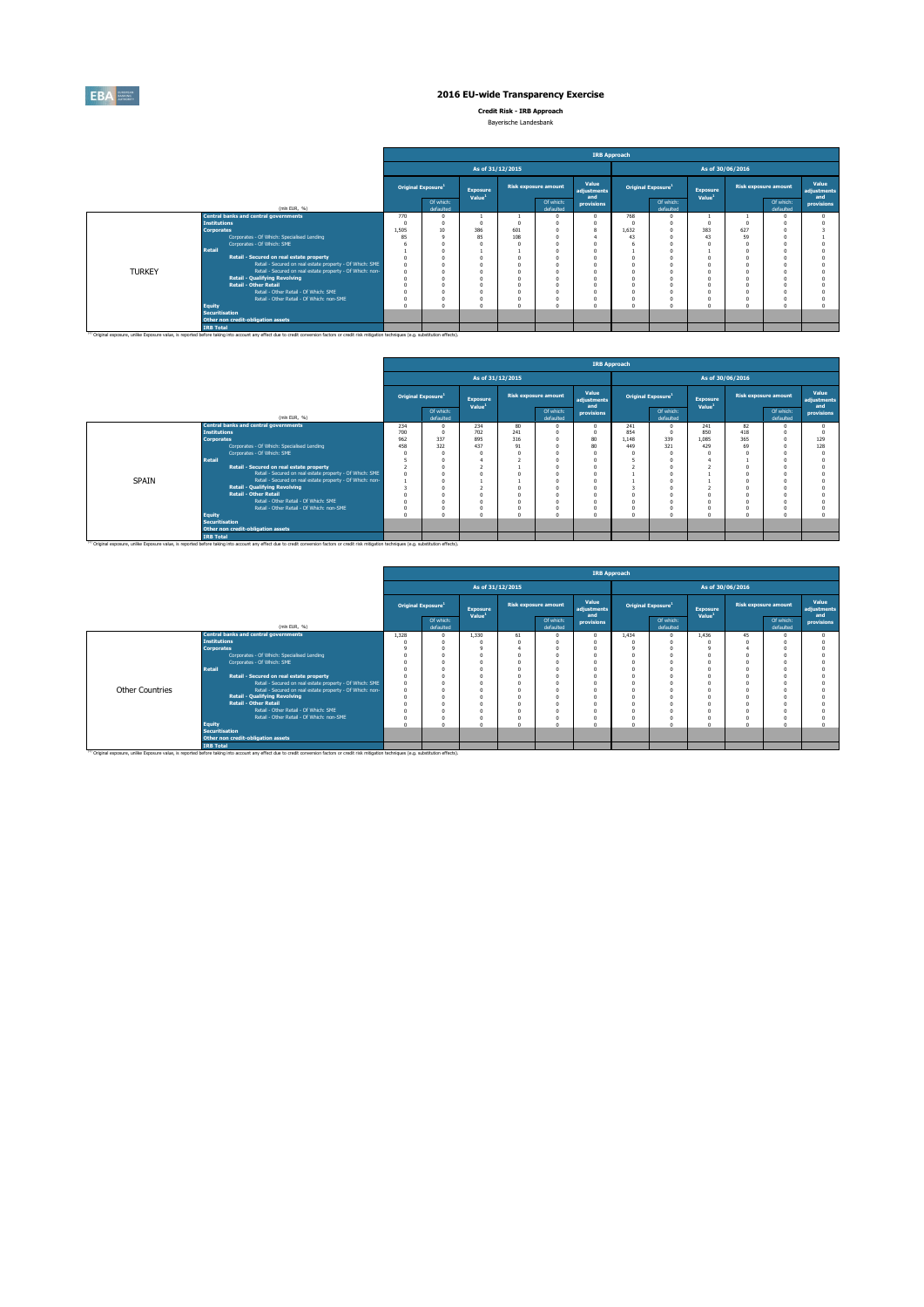#### **Sovereign Exposure**

#### Bayerische Landesbank

| (mln EUR)                                                                              |              | As of 31/12/2015                         |                                 |                 |                                         |                                 |                                            |                                    |                                 |                                     |                                    |                                 |                                              |                                    |                                 |                         |                                    |                                 |
|----------------------------------------------------------------------------------------|--------------|------------------------------------------|---------------------------------|-----------------|-----------------------------------------|---------------------------------|--------------------------------------------|------------------------------------|---------------------------------|-------------------------------------|------------------------------------|---------------------------------|----------------------------------------------|------------------------------------|---------------------------------|-------------------------|------------------------------------|---------------------------------|
|                                                                                        |              |                                          |                                 |                 | Memo: breakdown by accounting portfolio |                                 |                                            |                                    |                                 |                                     |                                    |                                 |                                              |                                    |                                 |                         |                                    |                                 |
| <b>Country / Region</b>                                                                |              | <b>Financial assets: Carrying Amount</b> |                                 | <b>Held for</b> |                                         |                                 | <b>Designated at</b>                       |                                    |                                 |                                     |                                    |                                 |                                              |                                    |                                 | Held-to-                |                                    |                                 |
|                                                                                        |              | of which:<br>loans and<br>advances       | of which:<br>debt<br>securities | trading         | of which:<br>Loans and<br>advances      | of which:<br>Debt<br>securities | fair value<br>through profit<br>or $loss2$ | of which:<br>Loans and<br>advances | of which:<br>Debt<br>securities | Available-for-<br>sale <sup>3</sup> | of which:<br>Loans and<br>advances | of which:<br>Debt<br>securities | <b>Loans and</b><br>Receivables <sup>4</sup> | of which:<br>Loans and<br>advances | of which:<br>Debt<br>securities | maturity<br>investments | of which:<br>Loans and<br>advances | of which:<br>Debt<br>securities |
| <b>TOTAL - ALL COUNTRIES</b>                                                           | 43,932.0     | 28,381.8                                 | 15,550.2                        | 1,461.9         | 641.4                                   | 820.6                           | 681.6                                      | 681.6                              | 0.0                             | 14,599.9                            | 0.0                                | 14,599.9                        | 27,188.6                                     | 27,058.9                           | 129.7                           | 0.0                     | 0.0                                | 0.0                             |
| <b>Austria</b>                                                                         | 70.6         | 0.0                                      | 70.6                            |                 |                                         |                                 |                                            |                                    |                                 |                                     |                                    |                                 |                                              |                                    |                                 |                         |                                    |                                 |
| <b>Belgium</b>                                                                         | 53.6         | 14.1                                     | 39.5                            |                 |                                         |                                 |                                            |                                    |                                 |                                     |                                    |                                 |                                              |                                    |                                 |                         |                                    |                                 |
| <b>Bulgaria</b>                                                                        | 0.0          | 0.0                                      | 0.0                             |                 |                                         |                                 |                                            |                                    |                                 |                                     |                                    |                                 |                                              |                                    |                                 |                         |                                    |                                 |
| Croatia                                                                                | 0.0          | 0.0                                      | 0.0                             |                 |                                         |                                 |                                            |                                    |                                 |                                     |                                    |                                 |                                              |                                    |                                 |                         |                                    |                                 |
| Cyprus<br><b>Czech Republic</b>                                                        | 0.0          | 0.0                                      | 0.0                             |                 |                                         |                                 |                                            |                                    |                                 |                                     |                                    |                                 |                                              |                                    |                                 |                         |                                    |                                 |
| <b>Denmark</b>                                                                         | 58.2         | 0.0                                      | 58.2                            |                 |                                         |                                 |                                            |                                    |                                 |                                     |                                    |                                 |                                              |                                    |                                 |                         |                                    |                                 |
| <b>Estonia</b>                                                                         | 0.0<br>0.0   | 0.0<br>0.0                               | 0.0<br>0.0                      |                 |                                         |                                 |                                            |                                    |                                 |                                     |                                    |                                 |                                              |                                    |                                 |                         |                                    |                                 |
| <b>Finland</b>                                                                         | 25.4         | 0.0                                      | 25.4                            |                 |                                         |                                 |                                            |                                    |                                 |                                     |                                    |                                 |                                              |                                    |                                 |                         |                                    |                                 |
| France                                                                                 | 747.3        | 28.0                                     | 719.3                           |                 |                                         |                                 |                                            |                                    |                                 |                                     |                                    |                                 |                                              |                                    |                                 |                         |                                    |                                 |
| Germany                                                                                | 34,998.1     | 26,387.8                                 | 8,610.3                         |                 |                                         |                                 |                                            |                                    |                                 |                                     |                                    |                                 |                                              |                                    |                                 |                         |                                    |                                 |
| Greece                                                                                 | 0.0          | 0.0                                      | 0.0                             |                 |                                         |                                 |                                            |                                    |                                 |                                     |                                    |                                 |                                              |                                    |                                 |                         |                                    |                                 |
| <b>Hungary</b>                                                                         | 0.0          | 0.0                                      | 0.0                             |                 |                                         |                                 |                                            |                                    |                                 |                                     |                                    |                                 |                                              |                                    |                                 |                         |                                    |                                 |
| <b>Ireland</b>                                                                         | 0.0          | 0.0                                      | 0.0                             |                 |                                         |                                 |                                            |                                    |                                 |                                     |                                    |                                 |                                              |                                    |                                 |                         |                                    |                                 |
| Italy                                                                                  | 372.1        | 0.0                                      | 372.1                           |                 |                                         |                                 |                                            |                                    |                                 |                                     |                                    |                                 |                                              |                                    |                                 |                         |                                    |                                 |
| Latvia                                                                                 | 0.0          | 0.0                                      | 0.0                             |                 |                                         |                                 |                                            |                                    |                                 |                                     |                                    |                                 |                                              |                                    |                                 |                         |                                    |                                 |
| Lithuania                                                                              | 0.0          | 0.0                                      | 0.0                             |                 |                                         |                                 |                                            |                                    |                                 |                                     |                                    |                                 |                                              |                                    |                                 |                         |                                    |                                 |
| Luxembourg                                                                             | 0.0          | 0.0                                      | 0.0                             |                 |                                         |                                 |                                            |                                    |                                 |                                     |                                    |                                 |                                              |                                    |                                 |                         |                                    |                                 |
| <b>Malta</b>                                                                           | 0.0          | 0.0                                      | 0.0                             |                 |                                         |                                 |                                            |                                    |                                 |                                     |                                    |                                 |                                              |                                    |                                 |                         |                                    |                                 |
| <b>Netherlands</b>                                                                     | 85.9         | 0.0                                      | 85.9                            |                 |                                         |                                 |                                            |                                    |                                 |                                     |                                    |                                 |                                              |                                    |                                 |                         |                                    |                                 |
| Poland                                                                                 | 200.1        | 0.0                                      | 200.1                           |                 |                                         |                                 |                                            |                                    |                                 |                                     |                                    |                                 |                                              |                                    |                                 |                         |                                    |                                 |
| Portugal                                                                               | 0.0          | 0.0                                      | 0.0                             |                 |                                         |                                 |                                            |                                    |                                 |                                     |                                    |                                 |                                              |                                    |                                 |                         |                                    |                                 |
| Romania                                                                                | 0.0          | 0.0                                      | 0.0                             |                 |                                         |                                 |                                            |                                    |                                 |                                     |                                    |                                 |                                              |                                    |                                 |                         |                                    |                                 |
| Slovakia<br><b>Slovenia</b>                                                            | 49.9         | 0.0<br>0.0                               | 49.9<br>0.0                     |                 |                                         |                                 |                                            |                                    |                                 |                                     |                                    |                                 |                                              |                                    |                                 |                         |                                    |                                 |
| <b>Spain</b>                                                                           | 0.0<br>254.7 | 59.8                                     | 194.9                           |                 |                                         |                                 |                                            |                                    |                                 |                                     |                                    |                                 |                                              |                                    |                                 |                         |                                    |                                 |
| Sweden                                                                                 | 76.3         | 0.0                                      | 76.3                            |                 |                                         |                                 |                                            |                                    |                                 |                                     |                                    |                                 |                                              |                                    |                                 |                         |                                    |                                 |
| <b>United Kingdom</b>                                                                  | 1,278.2      | 1,278.2                                  | 0.0                             |                 |                                         |                                 |                                            |                                    |                                 |                                     |                                    |                                 |                                              |                                    |                                 |                         |                                    |                                 |
| <b>Iceland</b>                                                                         | 0.0          | 0.0                                      | 0.0                             |                 |                                         |                                 |                                            |                                    |                                 |                                     |                                    |                                 |                                              |                                    |                                 |                         |                                    |                                 |
| Liechtenstein                                                                          | 0.0          | 0.0                                      | 0.0                             |                 |                                         |                                 |                                            |                                    |                                 |                                     |                                    |                                 |                                              |                                    |                                 |                         |                                    |                                 |
| <b>Norway</b>                                                                          | 0.0          | 0.0                                      | 0.0                             |                 |                                         |                                 |                                            |                                    |                                 |                                     |                                    |                                 |                                              |                                    |                                 |                         |                                    |                                 |
| <b>Switzerland</b>                                                                     | 141.0        | 141.0                                    | 0.0                             |                 |                                         |                                 |                                            |                                    |                                 |                                     |                                    |                                 |                                              |                                    |                                 |                         |                                    |                                 |
| <b>Australia</b>                                                                       | 0.0          | 0.0                                      | 0.0                             |                 |                                         |                                 |                                            |                                    |                                 |                                     |                                    |                                 |                                              |                                    |                                 |                         |                                    |                                 |
| Canada                                                                                 | 512.5        | 141.6                                    | 370.9                           |                 |                                         |                                 |                                            |                                    |                                 |                                     |                                    |                                 |                                              |                                    |                                 |                         |                                    |                                 |
| China                                                                                  | 0.0          | 0.0                                      | 0.0                             |                 |                                         |                                 |                                            |                                    |                                 |                                     |                                    |                                 |                                              |                                    |                                 |                         |                                    |                                 |
| <b>Hong Kong</b>                                                                       | 0.0          | 0.0                                      | 0.0                             |                 |                                         |                                 |                                            |                                    |                                 |                                     |                                    |                                 |                                              |                                    |                                 |                         |                                    |                                 |
| <b>Japan</b>                                                                           | 0.0          | 0.0                                      | 0.0                             |                 |                                         |                                 |                                            |                                    |                                 |                                     |                                    |                                 |                                              |                                    |                                 |                         |                                    |                                 |
| <b>U.S.</b>                                                                            | 4,544.9      | 0.0                                      | 4,544.9                         |                 |                                         |                                 |                                            |                                    |                                 |                                     |                                    |                                 |                                              |                                    |                                 |                         |                                    |                                 |
| Other advanced economies non EEA<br>Other Central and eastern Europe countries non EEA | 0.0          | 0.0                                      | 0.0                             |                 |                                         |                                 |                                            |                                    |                                 |                                     |                                    |                                 |                                              |                                    |                                 |                         |                                    |                                 |
| <b>Middle East</b>                                                                     | 230.5<br>2.9 | 230.5<br>2.9                             | 0.0<br>0.0                      |                 |                                         |                                 |                                            |                                    |                                 |                                     |                                    |                                 |                                              |                                    |                                 |                         |                                    |                                 |
| <b>Latin America and the Caribbean</b>                                                 | 0.4          | 0.4                                      | 0.0                             |                 |                                         |                                 |                                            |                                    |                                 |                                     |                                    |                                 |                                              |                                    |                                 |                         |                                    |                                 |
| <b>Africa</b>                                                                          | 5.6          | 5.6                                      | 0.0                             |                 |                                         |                                 |                                            |                                    |                                 |                                     |                                    |                                 |                                              |                                    |                                 |                         |                                    |                                 |
| <b>Others</b>                                                                          | 223.6        | 91.9                                     | 131.7                           |                 |                                         |                                 |                                            |                                    |                                 |                                     |                                    |                                 |                                              |                                    |                                 |                         |                                    |                                 |
|                                                                                        |              |                                          |                                 |                 |                                         |                                 |                                            |                                    |                                 |                                     |                                    |                                 |                                              |                                    |                                 |                         |                                    |                                 |

Note:<br>The information reported covers all exposures to "General governments" as defined in paraggin 41 (b) of Annex V of ITS on Supervisory reporting: "central governments, state or regional governments, and both governmen

**Redions:**<br>Other afvanced non EEA: Israel, Korea, New Zealand, Russia, San Marino, Singore and Taiwan.<br>Middle East: Bahain, Dilouti, Iran, Iran, Jordan, Kuran, Libya, Mewhamenn: Semina, Oman, Suna, Suna, Suna, United Arab

(1) Includes "Trading financial assets" portfolio for banks reporting under GAAP

<sup>(2)</sup> Includes "Non-trading non-derivative financial assets measured at fair value through profit or loss" portfolio for banks reporting under GAAP<br><sup>03</sup> Includes "Non-trading non-derivative financial and and the major bank

#### **EBA**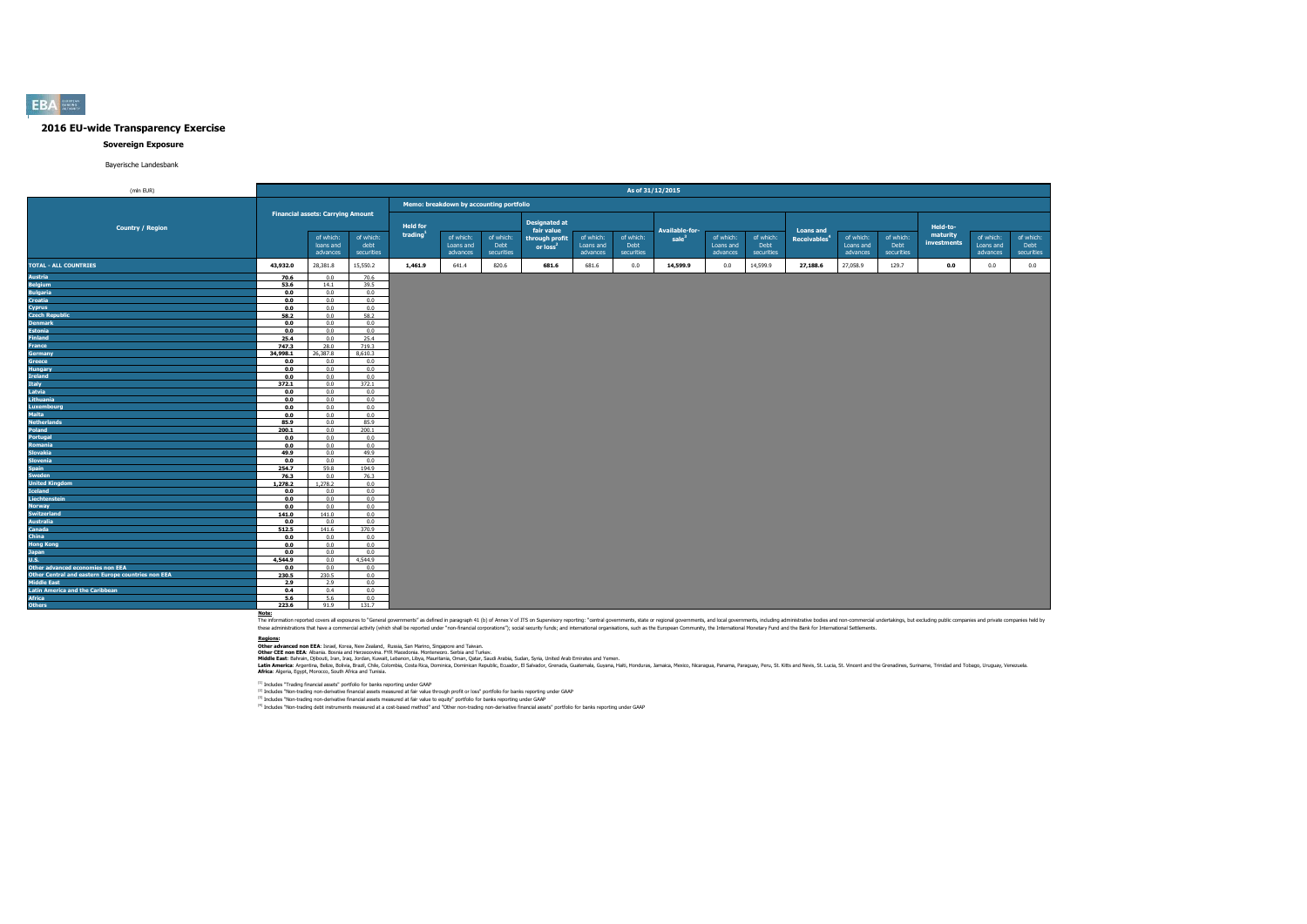#### **Sovereign Exposure**

Bayerische Landesbank

| (mln EUR)                                          |          |                                          | As of 30/06/2016  |                                         |                        |                   |                              |                        |                   |                   |                        |                   |                          |                        |                   |                      |                        |                   |
|----------------------------------------------------|----------|------------------------------------------|-------------------|-----------------------------------------|------------------------|-------------------|------------------------------|------------------------|-------------------|-------------------|------------------------|-------------------|--------------------------|------------------------|-------------------|----------------------|------------------------|-------------------|
|                                                    |          |                                          |                   | Memo: breakdown by accounting portfolio |                        |                   |                              |                        |                   |                   |                        |                   |                          |                        |                   |                      |                        |                   |
|                                                    |          | <b>Financial assets: Carrying Amount</b> |                   |                                         |                        |                   | <b>Designated at</b>         |                        |                   |                   |                        |                   |                          |                        |                   |                      |                        |                   |
| <b>Country / Region</b>                            |          |                                          |                   | <b>Held for</b><br>trading              |                        |                   | fair value                   |                        |                   | Available-for-    |                        |                   | <b>Loans and</b>         |                        |                   | Held-to-<br>maturity |                        |                   |
|                                                    |          | of which:<br>loans and                   | of which:<br>debt |                                         | of which:<br>Loans and | of which:<br>Debt | through profit<br>or $loss2$ | of which:<br>Loans and | of which:<br>Debt | sale <sup>3</sup> | of which:<br>Loans and | of which:<br>Debt | Receivables <sup>4</sup> | of which:<br>Loans and | of which:<br>Debt | investments          | of which:<br>Loans and | of which:<br>Debt |
|                                                    |          | advances                                 | securities        |                                         | advances               | securities        |                              | advances               | securities        |                   | advances               | securities        |                          | advances               | securities        |                      | advances               | securities        |
| <b>TOTAL - ALL COUNTRIES</b>                       | 43,957.2 | 28,310.3                                 | 15,646.9          | 1.964.5                                 | 939.7                  | 1,024.8           | 296.8                        | 296.8                  | 0.0               | 14,519.7          | 0.0                    | 14,519.7          | 27,176.0                 | 27,073.8               | 102.2             | 0.0                  | 0.0                    | 0.0               |
| Austria                                            | 95.1     | 0.0                                      | 95.1              |                                         |                        |                   |                              |                        |                   |                   |                        |                   |                          |                        |                   |                      |                        |                   |
| <b>Belgium</b>                                     | 68.7     | 13.8                                     | 54.9              |                                         |                        |                   |                              |                        |                   |                   |                        |                   |                          |                        |                   |                      |                        |                   |
| <b>Bulgaria</b>                                    | 0.0      | 0.0                                      | 0.0               |                                         |                        |                   |                              |                        |                   |                   |                        |                   |                          |                        |                   |                      |                        |                   |
| Croatia                                            | 0.0      | 0.0                                      | 0.0               |                                         |                        |                   |                              |                        |                   |                   |                        |                   |                          |                        |                   |                      |                        |                   |
| Cyprus                                             | 0.0      | 0.0                                      | 0.0               |                                         |                        |                   |                              |                        |                   |                   |                        |                   |                          |                        |                   |                      |                        |                   |
| <b>Czech Republic</b>                              | 56.4     | 0.0                                      | 56.4              |                                         |                        |                   |                              |                        |                   |                   |                        |                   |                          |                        |                   |                      |                        |                   |
| <b>Denmark</b>                                     | 0.0      | 0.0                                      | 0.0               |                                         |                        |                   |                              |                        |                   |                   |                        |                   |                          |                        |                   |                      |                        |                   |
| <b>Estonia</b>                                     | 0.0      | 0.0                                      | 0.0               |                                         |                        |                   |                              |                        |                   |                   |                        |                   |                          |                        |                   |                      |                        |                   |
| <b>Finland</b>                                     | 77.2     | 0.0                                      | 77.2              |                                         |                        |                   |                              |                        |                   |                   |                        |                   |                          |                        |                   |                      |                        |                   |
| France                                             | 657.0    | 27.8                                     | 629.2             |                                         |                        |                   |                              |                        |                   |                   |                        |                   |                          |                        |                   |                      |                        |                   |
| Germany                                            | 34,714.5 | 26,324.2                                 | 8,390.2           |                                         |                        |                   |                              |                        |                   |                   |                        |                   |                          |                        |                   |                      |                        |                   |
| Greece                                             | 0.0      | 0.0                                      | 0.0               |                                         |                        |                   |                              |                        |                   |                   |                        |                   |                          |                        |                   |                      |                        |                   |
| Hungary                                            | 0.0      | 0.0                                      | 0.0               |                                         |                        |                   |                              |                        |                   |                   |                        |                   |                          |                        |                   |                      |                        |                   |
| Ireland                                            | 11.8     | 0.0                                      | 11.8              |                                         |                        |                   |                              |                        |                   |                   |                        |                   |                          |                        |                   |                      |                        |                   |
| <b>Italy</b>                                       | 493.1    | 0.0                                      | 493.1             |                                         |                        |                   |                              |                        |                   |                   |                        |                   |                          |                        |                   |                      |                        |                   |
| Latvia                                             | 0.0      | 0.0                                      | 0.0               |                                         |                        |                   |                              |                        |                   |                   |                        |                   |                          |                        |                   |                      |                        |                   |
| Lithuania                                          | 0.0      | 0.0                                      | 0.0               |                                         |                        |                   |                              |                        |                   |                   |                        |                   |                          |                        |                   |                      |                        |                   |
| Luxembourg                                         | 0.0      | 0.0                                      | 0.0               |                                         |                        |                   |                              |                        |                   |                   |                        |                   |                          |                        |                   |                      |                        |                   |
| Malta                                              | 0.0      | 0.0                                      | 0.0               |                                         |                        |                   |                              |                        |                   |                   |                        |                   |                          |                        |                   |                      |                        |                   |
| <b>Netherlands</b>                                 | 87.2     | 0.0                                      | 87.2              |                                         |                        |                   |                              |                        |                   |                   |                        |                   |                          |                        |                   |                      |                        |                   |
| Poland                                             | 194.7    | 0.0                                      | 194.7             |                                         |                        |                   |                              |                        |                   |                   |                        |                   |                          |                        |                   |                      |                        |                   |
| Portugal                                           | 20.2     | 0.0                                      | 20.2              |                                         |                        |                   |                              |                        |                   |                   |                        |                   |                          |                        |                   |                      |                        |                   |
| Romania                                            | 0.0      | 0.0                                      | 0.0               |                                         |                        |                   |                              |                        |                   |                   |                        |                   |                          |                        |                   |                      |                        |                   |
| Slovakia                                           | 48.8     | 0.0                                      | 48.8              |                                         |                        |                   |                              |                        |                   |                   |                        |                   |                          |                        |                   |                      |                        |                   |
| Slovenia                                           | 0.0      | 0.0                                      | 0.0               |                                         |                        |                   |                              |                        |                   |                   |                        |                   |                          |                        |                   |                      |                        |                   |
| <b>Spain</b>                                       | 288.3    | 19.8                                     | 268.4             |                                         |                        |                   |                              |                        |                   |                   |                        |                   |                          |                        |                   |                      |                        |                   |
| Sweden                                             | 79.1     | 0.0                                      | 79.1              |                                         |                        |                   |                              |                        |                   |                   |                        |                   |                          |                        |                   |                      |                        |                   |
| <b>United Kingdom</b>                              | 1,396.3  | 1,396.3                                  | 0.0               |                                         |                        |                   |                              |                        |                   |                   |                        |                   |                          |                        |                   |                      |                        |                   |
| Iceland                                            | 0.0      | 0.0                                      | 0.0               |                                         |                        |                   |                              |                        |                   |                   |                        |                   |                          |                        |                   |                      |                        |                   |
| Liechtenstein                                      | 0.0      | 0.0                                      | 0.0               |                                         |                        |                   |                              |                        |                   |                   |                        |                   |                          |                        |                   |                      |                        |                   |
| Norway                                             | 0.0      | 0.0                                      | 0.0               |                                         |                        |                   |                              |                        |                   |                   |                        |                   |                          |                        |                   |                      |                        |                   |
| <b>Switzerland</b>                                 | 126.5    | 126.5                                    | 0.0               |                                         |                        |                   |                              |                        |                   |                   |                        |                   |                          |                        |                   |                      |                        |                   |
| <b>Australia</b>                                   | 0.0      | 0.0                                      | 0.0               |                                         |                        |                   |                              |                        |                   |                   |                        |                   |                          |                        |                   |                      |                        |                   |
| Canada                                             | 423.3    | 77.2                                     | 346.0             |                                         |                        |                   |                              |                        |                   |                   |                        |                   |                          |                        |                   |                      |                        |                   |
| China                                              | 0.0      | 0.0                                      | 0.0               |                                         |                        |                   |                              |                        |                   |                   |                        |                   |                          |                        |                   |                      |                        |                   |
| <b>Hong Kong</b>                                   | 0.0      | $0.0 -$                                  | 0.0               |                                         |                        |                   |                              |                        |                   |                   |                        |                   |                          |                        |                   |                      |                        |                   |
| Japan                                              | 51.3     | 0.0                                      | 51.3              |                                         |                        |                   |                              |                        |                   |                   |                        |                   |                          |                        |                   |                      |                        |                   |
| U.S.                                               | 4,112.1  | 0.0                                      | 4,112.1           |                                         |                        |                   |                              |                        |                   |                   |                        |                   |                          |                        |                   |                      |                        |                   |
| Other advanced economies non EEA                   | 0.0      | 0.0                                      | 0.0               |                                         |                        |                   |                              |                        |                   |                   |                        |                   |                          |                        |                   |                      |                        |                   |
| Other Central and eastern Europe countries non EEA | 227.4    | 227.4                                    | 0.0               |                                         |                        |                   |                              |                        |                   |                   |                        |                   |                          |                        |                   |                      |                        |                   |
| Middle East                                        | 1.4      | 1.4                                      | 0.0               |                                         |                        |                   |                              |                        |                   |                   |                        |                   |                          |                        |                   |                      |                        |                   |
| Latin America and the Caribbean                    | 12.4     | 1.7                                      | 10.7              |                                         |                        |                   |                              |                        |                   |                   |                        |                   |                          |                        |                   |                      |                        |                   |
| Africa                                             | 3.7      | 3.7                                      | 0.0               |                                         |                        |                   |                              |                        |                   |                   |                        |                   |                          |                        |                   |                      |                        |                   |
| <b>Others</b>                                      | 710.7    | 90.3                                     | 620.4             |                                         |                        |                   |                              |                        |                   |                   |                        |                   |                          |                        |                   |                      |                        |                   |

Note:<br>The information reported covers all exposures to "General governments" as defined in paraggin 41 (b) of Annex V of ITS on Supervisory reporting: "central governments, state or regional governments, and both governmen

**Redions:**<br>Other afvanced non EEA: Israel, Korea, New Zealand, Russia, San Marino, Singore and Taiwan.<br>Middle East: Bahain, Dilouti, Iran, Iran, Jordan, Kuran, Libya, Mewhamenn: Semina, Oman, Suna, Suna, Suna, United Arab

(1) Includes "Trading financial assets" portfolio for banks reporting under GAAP

<sup>(2)</sup> Includes "Non-trading non-derivative financial assets measured at fair value through profit or loss" portfolio for banks reporting under GAAP<br><sup>03</sup> Includes "Non-trading non-derivative financial and and the major bank

**EBA**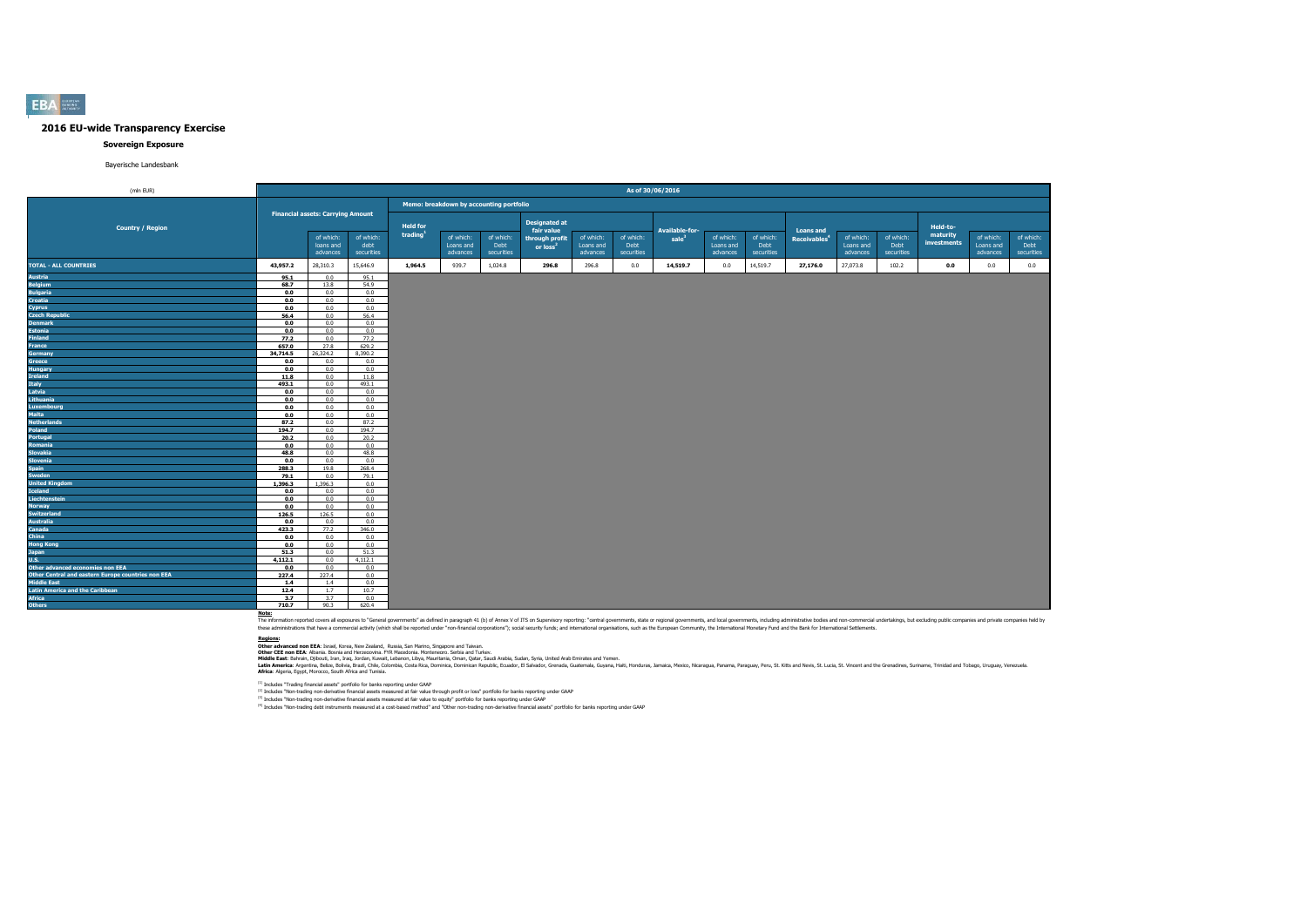

**Performing and non-performing exposures**

Bayerische Landesbank

|                                                                |                                  |                                            |                                      | As of 31/12/2015       |                                              |                                                             | As of 30/06/2016                                          |         |                                            |                                      |                        |                                              |                                                             |                                                           |  |  |
|----------------------------------------------------------------|----------------------------------|--------------------------------------------|--------------------------------------|------------------------|----------------------------------------------|-------------------------------------------------------------|-----------------------------------------------------------|---------|--------------------------------------------|--------------------------------------|------------------------|----------------------------------------------|-------------------------------------------------------------|-----------------------------------------------------------|--|--|
|                                                                |                                  | <b>Gross carrying amount</b>               |                                      |                        | <b>Accumulated impairment,</b><br>provisions | accumulated changes in fair<br>value due to credit risk and | <b>Collaterals and</b><br>financial                       |         | <b>Gross carrying amount</b>               |                                      |                        | <b>Accumulated impairment,</b><br>provisions | accumulated changes in fair<br>value due to credit risk and | <b>Collaterals and</b><br>financial                       |  |  |
|                                                                |                                  | Of which<br>performing but<br>past due >30 | Of which non-performing <sup>1</sup> |                        | On performing<br>exposures <sup>2</sup>      | On non-<br>performing                                       | guarantees<br>received on non-<br>performing<br>exposures |         | Of which<br>performing but<br>past due >30 | Of which non-performing <sup>1</sup> |                        | On performing<br>exposures <sup>2</sup>      | On non-<br>performing                                       | guarantees<br>received on non-<br>performing<br>exposures |  |  |
| (mln EUR, %)                                                   |                                  | days and $\lt$ =90<br>days                 |                                      | Of which:<br>defaulted |                                              | exposures                                                   |                                                           |         | days and $\lt$ =90<br>days                 |                                      | Of which:<br>defaulted |                                              | exposures                                                   |                                                           |  |  |
| Debt securities (including at amortised cost and fair value)   | 27,964                           | $\mathbf 0$                                | o                                    | $\mathbf{0}$           | $\Omega$                                     | $\Omega$                                                    | $\mathbf 0$                                               | 27,052  | $\mathbf 0$                                | 0                                    | 0                      | $\mathbf 0$                                  | $\mathbf 0$                                                 | $\mathbf{0}$                                              |  |  |
| Central banks                                                  |                                  | 0                                          |                                      | $\Omega$               |                                              |                                                             | $\Omega$                                                  |         | $\Omega$                                   |                                      | $\Omega$               | $\Omega$                                     | $\Omega$                                                    | $\bf{0}$                                                  |  |  |
| General governments                                            | 14,730                           | 0                                          |                                      | $\Omega$               | $\Omega$                                     |                                                             | $\Omega$                                                  | 14,622  | $^{\circ}$                                 |                                      | $\Omega$               | $^{\circ}$                                   | $\Omega$                                                    | $\mathbf{0}$                                              |  |  |
| Credit institutions                                            | 10,875                           | 0                                          |                                      | $\Omega$               | $\Omega$                                     |                                                             | $\Omega$                                                  | 10,529  | $\Omega$                                   | n                                    | $\Omega$               | $^{\circ}$                                   | $\Omega$                                                    | $\mathbf{0}$                                              |  |  |
| Other financial corporations                                   | 2,011                            | 0                                          |                                      | $\Omega$               |                                              |                                                             | $\Omega$                                                  | 1,652   | $\Omega$                                   |                                      | $\Omega$               | $\Omega$                                     | $\theta$                                                    | $\mathbf 0$                                               |  |  |
| Non-financial corporations                                     | 348                              | 0                                          |                                      | $\Omega$               |                                              |                                                             | $\Omega$                                                  | 249     | $\Omega$                                   |                                      | $\Omega$               | $\Omega$                                     | $\Omega$                                                    | $\bf{0}$                                                  |  |  |
| Loans and advances(including at amortised cost and fair value) | 167,590                          | 196                                        | 5,448                                | 5,438                  | 219                                          | 2,521                                                       | 587                                                       | 174,264 | 200                                        | 5,093                                | 5,075                  | 140                                          | 2,471                                                       | 547                                                       |  |  |
| Central banks                                                  | 2,696                            | 0                                          |                                      | $\Omega$               | $\Omega$                                     | $\Omega$                                                    | $\Omega$                                                  | 5,361   | $\Omega$                                   |                                      | $\Omega$               | $\Omega$                                     | $\Omega$                                                    | $\mathbf{0}$                                              |  |  |
| General governments                                            | 27,734                           | 0                                          |                                      | $\Omega$               | -6                                           |                                                             | $^{\circ}$                                                | 27,367  | $\Omega$                                   |                                      | $\Omega$               | $-3$                                         | $\Omega$                                                    | $\mathbf{0}$                                              |  |  |
| Credit institutions                                            | 29,072                           | 0                                          | 241                                  | 239                    | 93                                           | 113                                                         | $\mathbf{0}$                                              | 32,111  | 0                                          | 54                                   | 51                     | 10 <sup>10</sup>                             | 14                                                          | $\bf{0}$                                                  |  |  |
| Other financial corporations                                   | 9,373                            | $\Omega$                                   | 2,518                                | 2,518                  | -6                                           | 1,254                                                       | $\Omega$                                                  | 8,098   | $\Omega$                                   | 2,492                                | 2,492                  | 3                                            | 1,243                                                       | $\bf{0}$                                                  |  |  |
| Non-financial corporations                                     | 77,500                           | 12                                         | 2,080                                | 2,077                  | 100                                          | 950                                                         | 328                                                       | 80,836  | 28                                         | 2,040                                | 2,028                  | 106                                          | 1,027                                                       | 307                                                       |  |  |
| of which: small and medium-sized enterprises at amortised cost | 25,603                           |                                            | 511                                  | 508                    | 30                                           | 197                                                         | 84                                                        | 26,439  | 11                                         | 481                                  | 480                    | 32                                           | 236                                                         | 55                                                        |  |  |
| Households                                                     | 21,215                           | 184                                        | 608                                  | 604                    | 27                                           | 204                                                         | 258                                                       | 20,491  | 172                                        | 508                                  | 504                    | 24                                           | 187                                                         | 241                                                       |  |  |
| DEBT INSTRUMENTS other than HFT                                | 195,555<br>196<br>5,448<br>5,438 |                                            | 219                                  | 2,521                  | 587                                          | 201,317                                                     | 200                                                       | 5,093   | 5,075                                      | 140                                  | 2,471                  | 547                                          |                                                             |                                                           |  |  |
| OFF-BALANCE SHEET EXPOSURES                                    | 53,161                           |                                            | 192                                  | 189                    | 23                                           | 69                                                          | 26                                                        | 54,906  |                                            | 169                                  | 168                    | 18                                           | 58                                                          | 16                                                        |  |  |

<sup>(1)</sup> For the definition of non-performing exposures please refer to COMMISSION IMPLEMENTING REGULATION (EU) 2015/227 of 9 January 2015, ANNEX V, Part 2-Template related instructions, subtitle 29

<sup>(2)</sup> Insitutions report here collective allowances for incurrred but not reported losses (instruments at amortised cost) and changes in fair value of performing exposures due to credit risk and provisions (instruments at